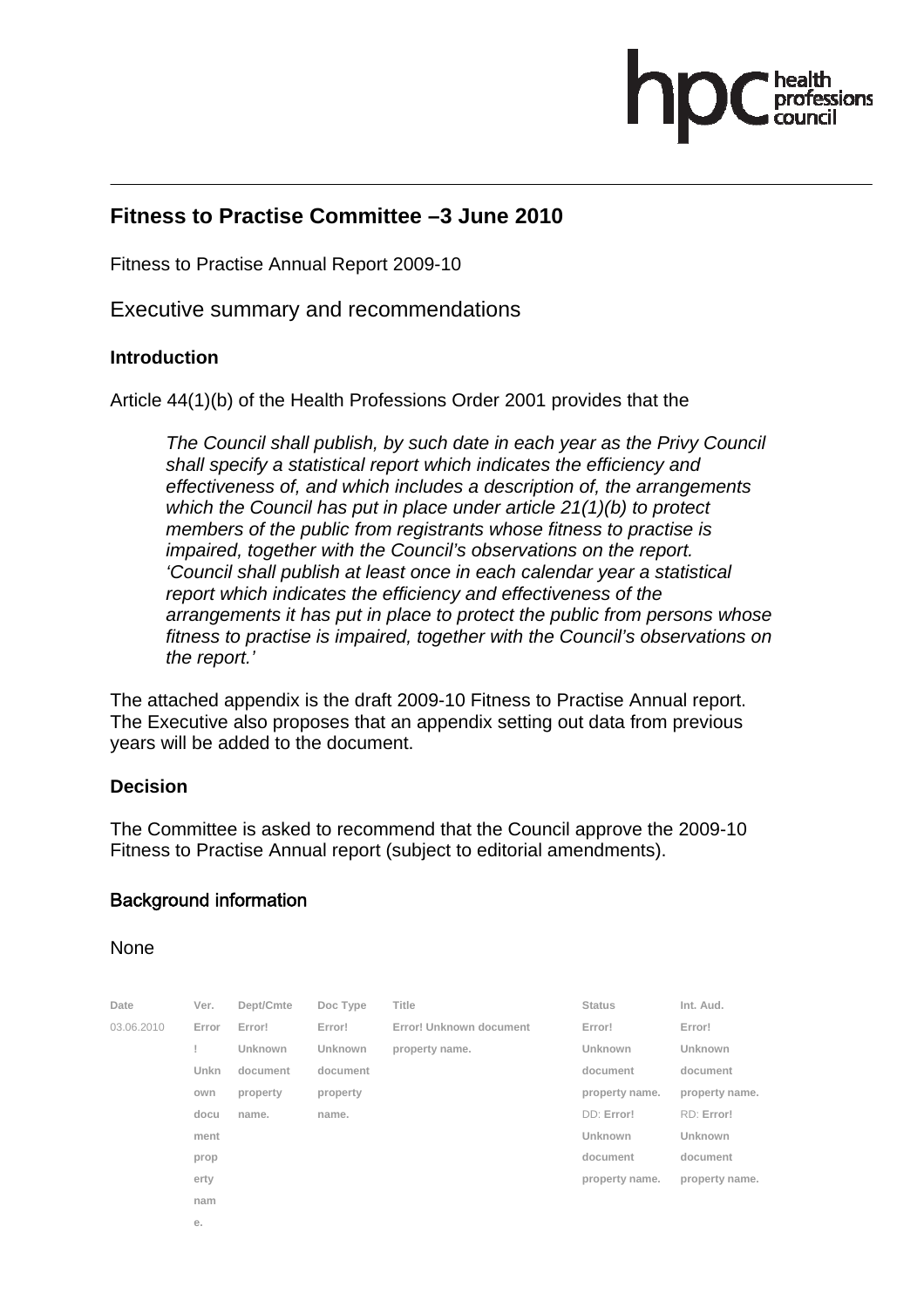# **Resource implications**

Employee time in writing the report

## **Financial implications**

Accounted for in 2010-11 budget

## **Appendices**

Fitness to Practise Annual report

## **Date of paper**

20 May 2010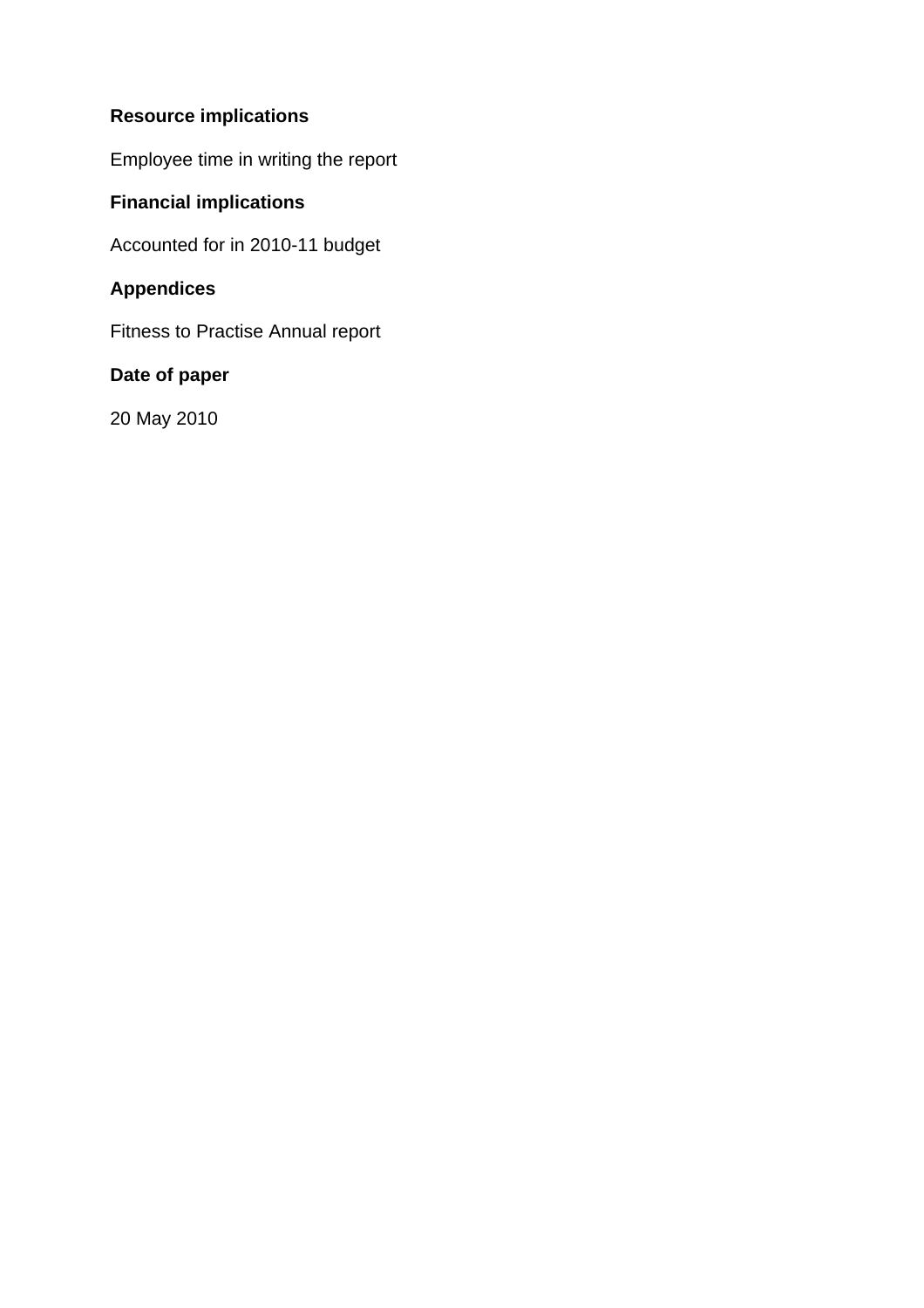# **[front cover]**

1 April 2009 to 31 March 2010 [strapline]

# **Fitness to practise annual report 2010 [title]**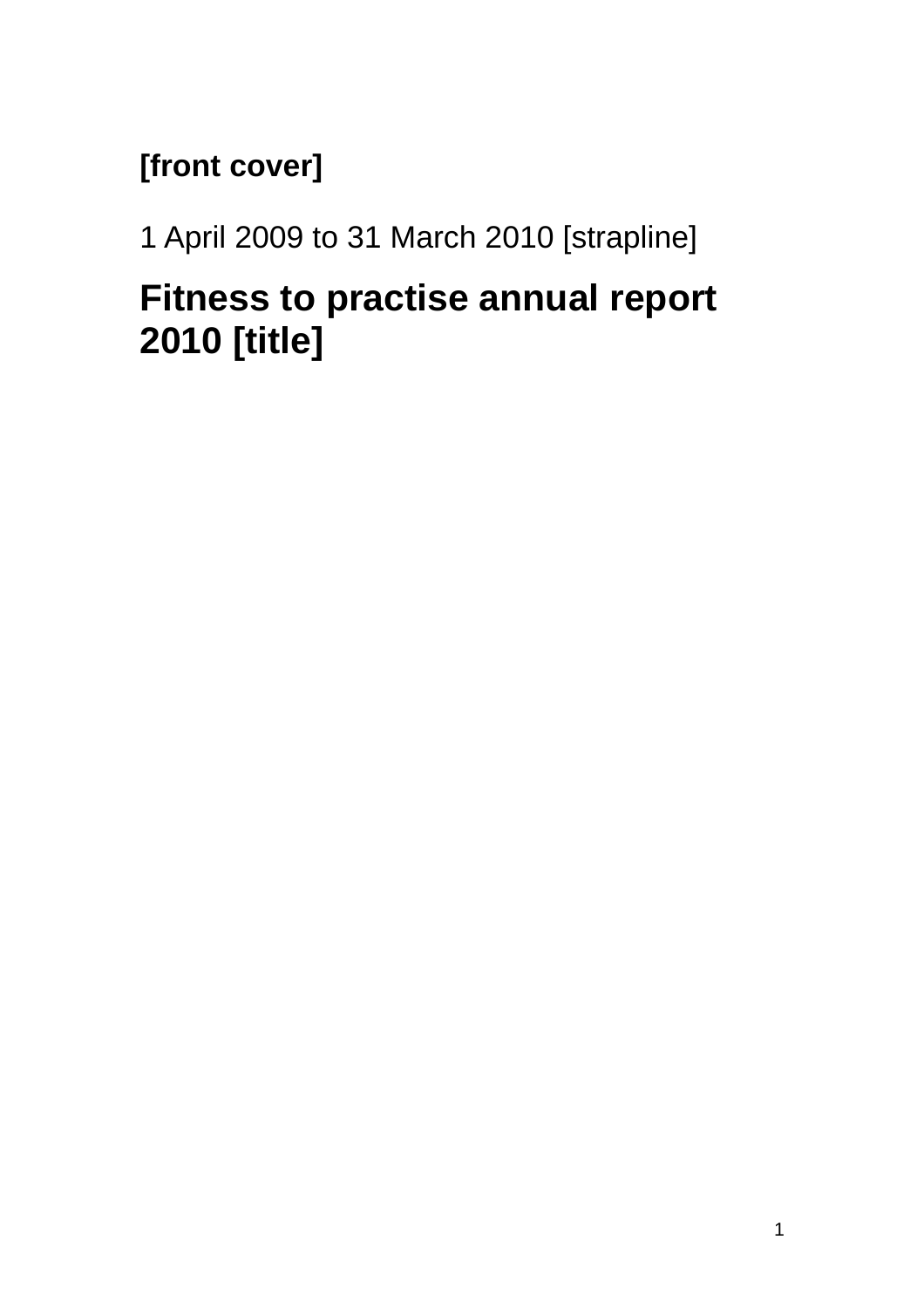# Contents

| Article 22(6) of the Health Professions Order 2001  13                |  |
|-----------------------------------------------------------------------|--|
|                                                                       |  |
|                                                                       |  |
|                                                                       |  |
|                                                                       |  |
|                                                                       |  |
|                                                                       |  |
|                                                                       |  |
|                                                                       |  |
|                                                                       |  |
|                                                                       |  |
| Time taken from receipt of allegation to Investigating Panel31        |  |
|                                                                       |  |
|                                                                       |  |
| Types of cases where an interim order was imposed37                   |  |
|                                                                       |  |
| Time taken from receipt of allegation to final hearing 39             |  |
|                                                                       |  |
|                                                                       |  |
|                                                                       |  |
|                                                                       |  |
|                                                                       |  |
|                                                                       |  |
|                                                                       |  |
|                                                                       |  |
|                                                                       |  |
|                                                                       |  |
|                                                                       |  |
|                                                                       |  |
| Suspension and conditions of practice review hearings54               |  |
| The role of the Council for Healthcare Regulatory Excellence and High |  |
| Court cases                                                           |  |
|                                                                       |  |
|                                                                       |  |
|                                                                       |  |
|                                                                       |  |
|                                                                       |  |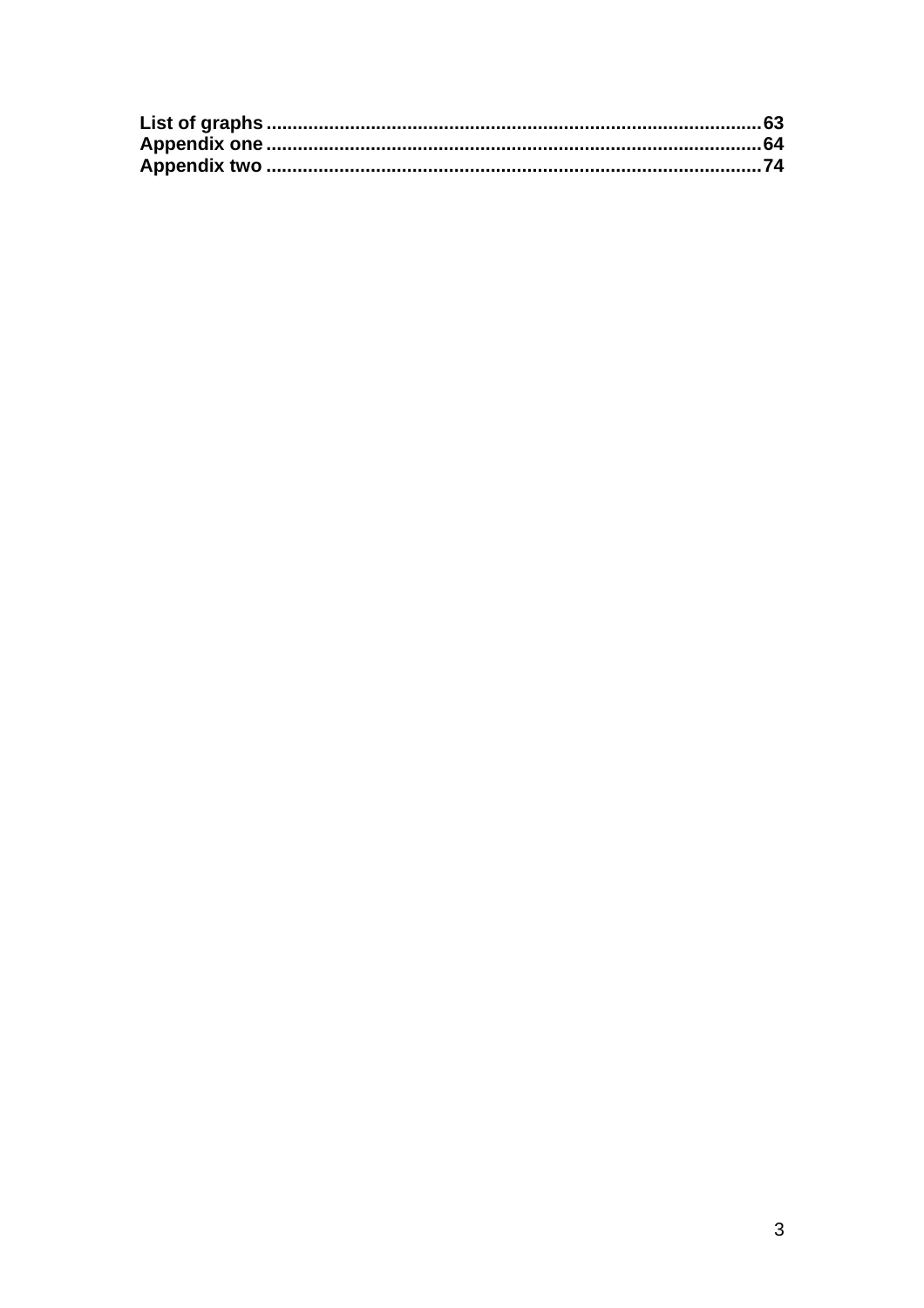## **Executive summary**

Welcome to the seventh fitness to practise annual report of the Health Professions Council (HPC) covering the period 1 April 2009 to 31 March 2010. This report provides information about the HPC's work in considering allegations about the fitness to practise of our registrants.

This report details the ways in which our fitness to practise panels have dealt with the case brought before them, as well as information about the number and types of cases and the outcomes of those cases.

## **Allegations**

On 1 July 2010, HPC became responsible for the statutory regulation of practitioner psychologists. Complaints regarding practitioner psychologists amounted to approximately 19 per cent of the total allegations made in this year. We have also seen an increase in the number of complaints made by members of the public which now make up 31 per cent of complaints, just 2 per cent less than complaints made by employers. This year we plan to further develop our literature so it is clear to all complainants what HPC can and cannot deal with.

## **Investigating panels**

Four hundred and ninety nine cases were considered by panels of the Investigating Committee in 2009-10. This differs to the number of allegations received as not all cases received in a financial year are considered by a panel in that same year. The case to answer rate is now 58 per cent. Panels decided in 80 per cent of cases where the complaint was made by an employer that there was a case to answer.

## **Final hearings**

We concluded 256 cases at final hearing in 2009-10. The most widely used outcome was not well founded. Panels take careful consideration in determining whether a case has been proven and in many of these cases, registrants were able to demonstrate that they had developed or changed and were able to practice their profession safely, lawfully and effectively in the future with no risk to the public.

We will continue to endeavour to ensure that cases are managed and listed for hearing in a timely manner and will further review our processes in 2010- 11 to ensure that this remains the case.

## **Conclusions**

Although this report demonstrates that we are continuing to see an increase in the number of cases and hearings that take place, this still only involves less than 1 per cent of HPC registrants. We are continuing to look for ways to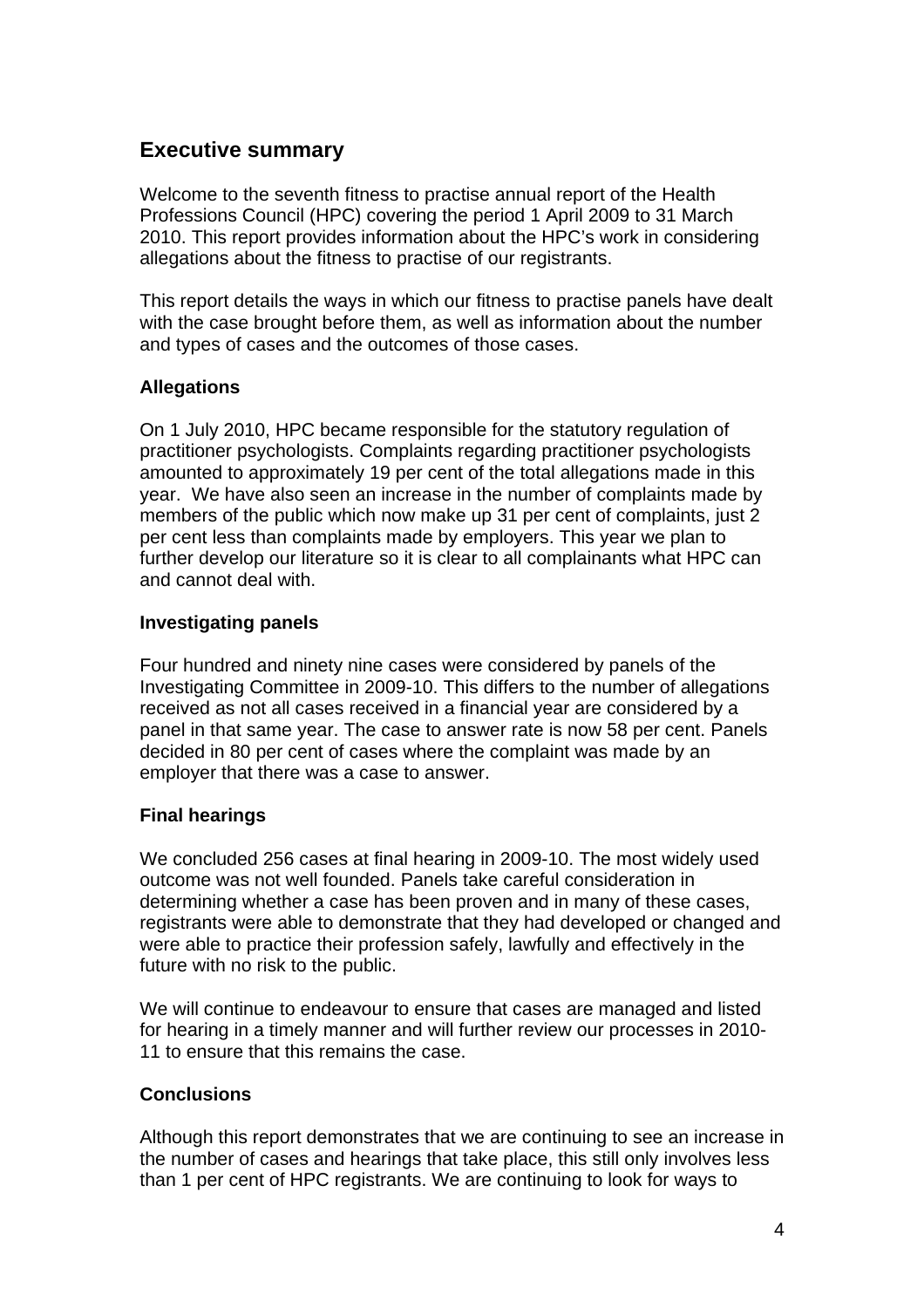improve and develop our processes to ensure accessibility and clear information for all those that have cause to interact with us.

In 2009-10, we commissioned IPSOS Mori Social Research Institute to undertake research into the expectations of complainants. This research as well as other initiatives has identified ways in which we can improve the work that we do. This work will form a key part of our activity for 2010-11 where we will further explore the meaning of fitness to practise and the difference between a fitness to practise process and a complaints resolution process.

I hope you find this report of interest. If you have any feedback or comments please email me at ftp@hpc-uk.org.

**Kelly Johnson Director of Fitness to Practise**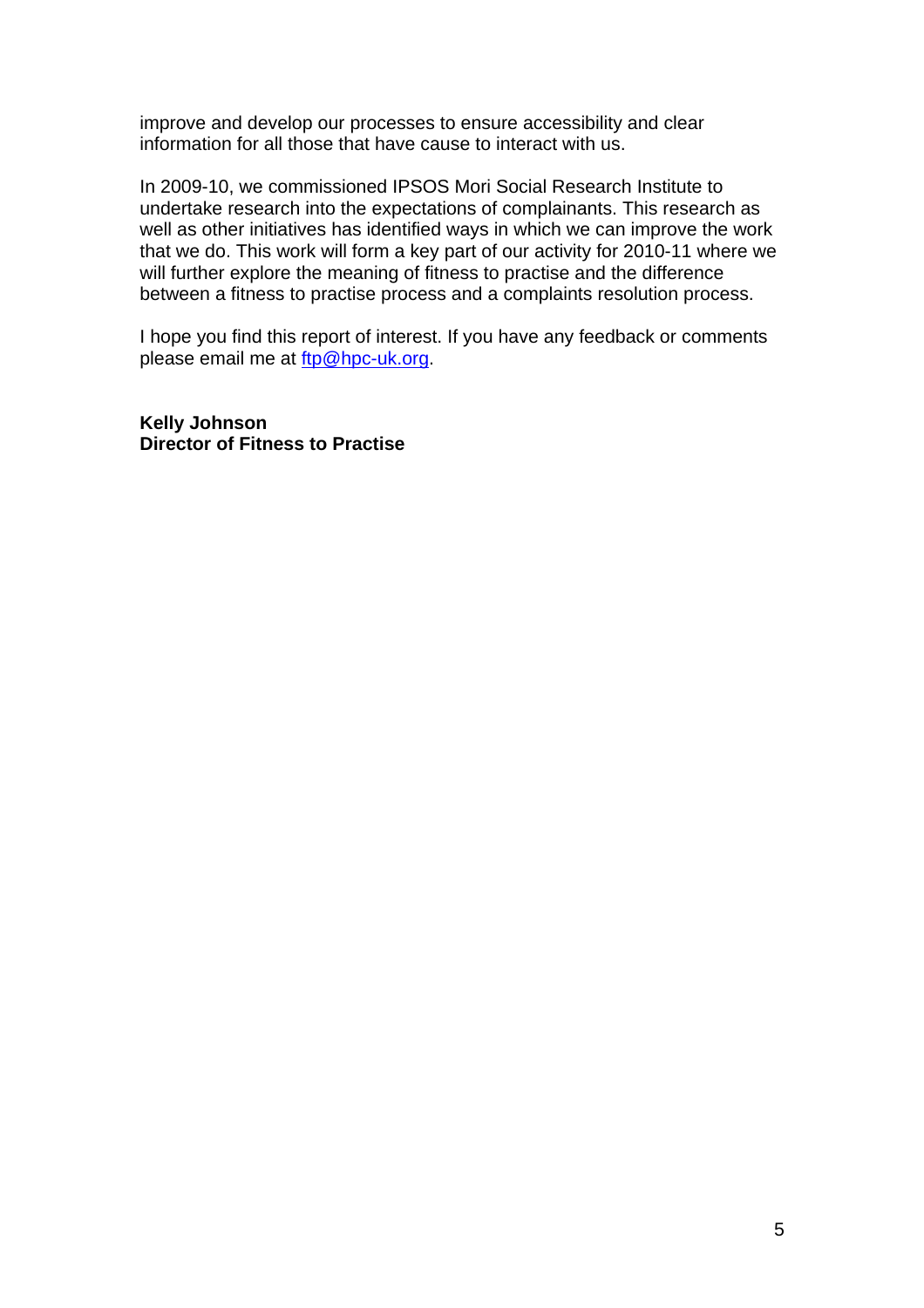## **Introduction**

## **About us (the Health Professions Council)**

We are the Health Professions Council, a regulator set up to protect the public. To do this, we keep a register of professionals who meet our standards for their professional skills, behaviour and health.

In 2009–10 we regulated members of 14 professions.

- Arts therapists
- Biomedical scientists
- Chiropodists / podiatrists
- Clinical scientists
- Dietitians
- Occupational therapists
- Operating department practitioners
- Orthoptists
- Paramedics
- Physiotherapists
- Practitioner psychologists
- Prosthetists / orthotists
- Radiographers
- Speech and language therapists

On 1 July 2009 we became responsible for the regulation of practitioner psychologists. Prior to this date, psychologists were not in statutory regulation and fitness to practise complaints were investigated by the British Psychological Society (BPS) and the Association of Educational Psychologists (AEP). On 1 July 2009 just over 15,000 practitioner psychologists were transferred to the HPC Register.

On 1 April 2010 we became responsible for the regulation of hearing aid dispensers. For an up-to-date list of the professions we regulate, please see our website at www.hpc-uk.org

Each of the professions we regulate has one or more 'protected titles' (protected titles include titles like 'physiotherapist' and 'operating department practitioner'). Anyone who uses a protected title and is not registered with us is breaking the law, and could be prosecuted. For a full list of protected titles, please go to our website at www.hpc-uk.org. Registration can be checked either by logging on to www.hpcheck.org or calling +44 (0)20 7582 0866.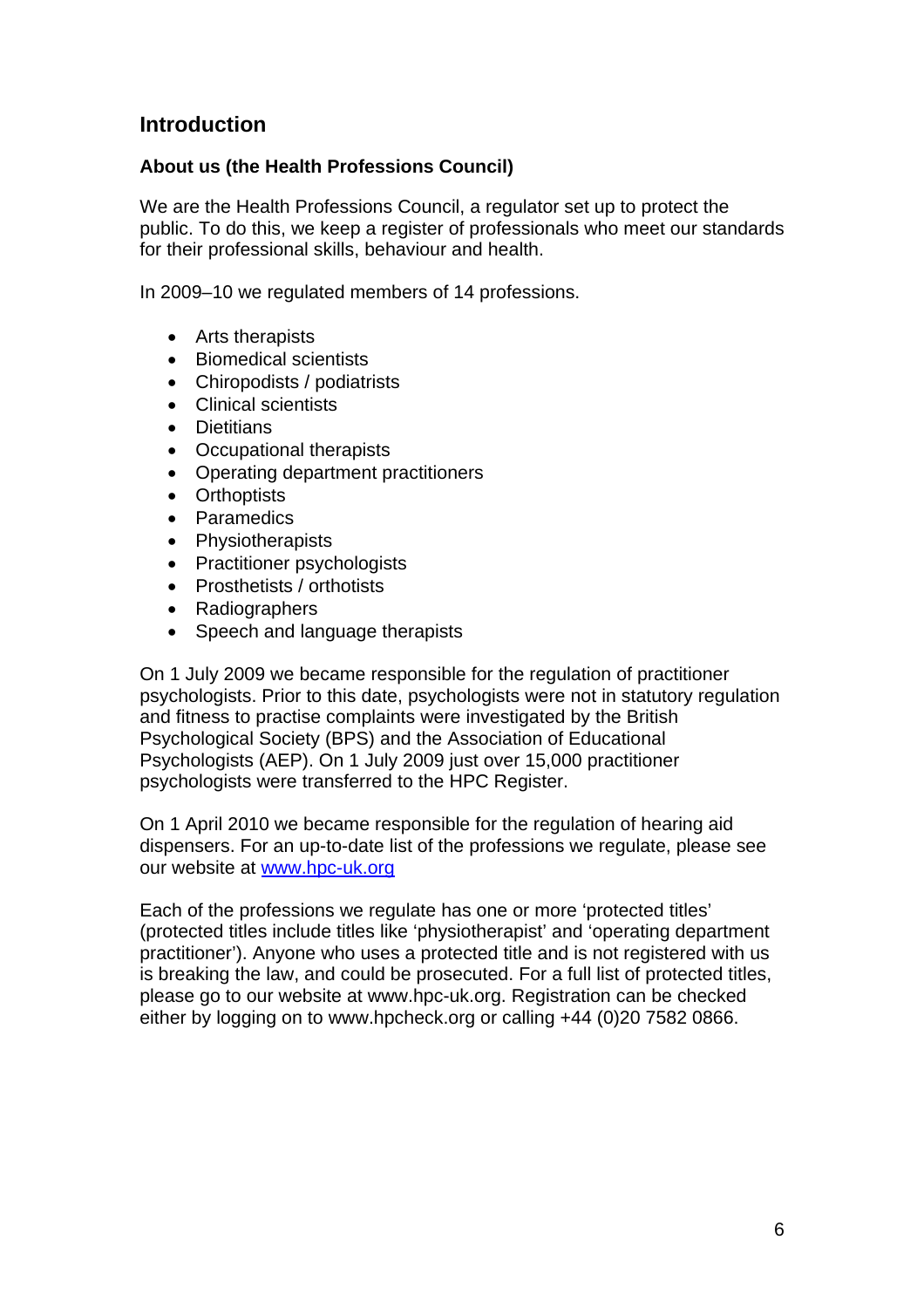## **Our main functions**

To protect the public, we:

- set standards for the education and training, professional skills, conduct, performance, ethics and health of registrants (the professionals who are on our Register);
- keep a register of professionals who meet those standards;
- approve programmes which professionals must complete before they can register with us; and
- take action when professionals on our Register do not meet our standards.

## **What is 'fitness to practise'?**

When a registrant is described as 'fit to practise', this means that they have the health and character, as well as the necessary skills and knowledge, to do their job safely and effectively.

The behaviour and minimum levels of skills and knowledge we can expect from a registrant are set out in the standards of conduct, performance and ethics and the standards of proficiency.

The Fitness to Practise Department is responsible for handling complaints about a registrant's fitness to practise. These are also known as 'allegations'. Allegations question whether professionals who are registered with us are fit to practise.

## **Who can complain?**

Anyone can make a complaint to us about a professional on our Register. This includes members of the public, employers, the police and other registrants.

We can only consider complaints about a registrant's fitness to practise. When considering cases, panels must determine whether the registrant's fitness to practise is currently impaired. When making this decision, the Panel's task is not to punish the registrant but to consider their past acts or omissions and how this may affect their future practice. The panel also considers the need to protect service users, declare and uphold proper standards of behaviour and maintain public confidence in the profession. The HPC has published a practice note, 'Finding that Fitness to Practise is "Impaired"'*,* which explains this further and is available on our website.

The types of complaints we can consider are those that question whether a registrant's fitness to practise is 'impaired' (negatively affected) by:

- misconduct:
- a lack of competence: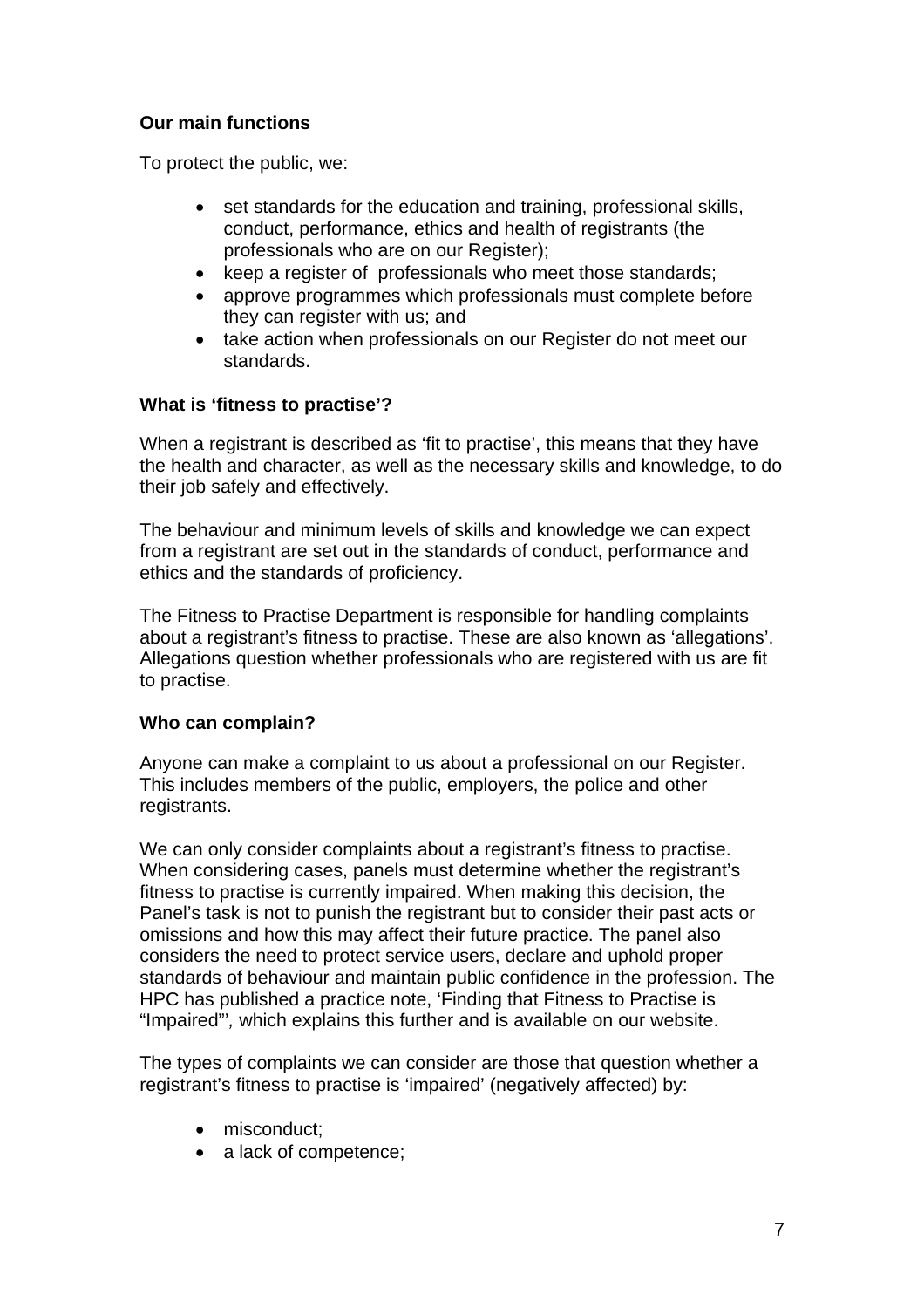- a conviction or caution for a criminal offence (or a finding of guilt by a court martial);
- their physical or mental health;
- a determination (a decision reached) by another regulator responsible for healthcare; or
- being barred under the vetting and barring schemes from working with vulnerable adults or children

We can also consider allegations about whether an entry to the Register has been made fraudulently or incorrectly.

We will consider individually each case that is referred to us. There is no time limit in which a complaint has to be made, but it should be made as soon as possible after the events that gave rise to the complaint occurred. We can also consider complaints when the matter being complained about occurred at a time that the registrant being complained about was not registered, or where the incident occurred in another country.

## **How can a complaint be made?**

Complaints can be made in writing or by using our 'Reporting a Concern to the HPC' form which is available on the complaints section of the HPC website. We can also, in certain circumstances, take a statement of complaint over the telephone. The statement of complaint will still need to be signed by the complainant. We also have facilities to consider complaints which are made in another language. Please contact the Fitness to Practise Department for more information on this facility. We also have a free phone number for use by complainants which can be found on page X of this report with our full contact details.

We can only consider complaints that are about fitness to practise and can close cases that do not meet this criteria or where evidence to support the complaint has not been provided.

## **What happens when a complaint is received?**

For more information about how to make a complaint and the process we follow when we receive a complaint about a professional registered with us, please contact us to request one of the following brochures:

- What happens if a complaint is made about me?;
- The fitness to practise process: information for employers;
- How to make a complaint about a registered professional: and
- Information for witnesses

You can also find this information at www.hpc-uk.org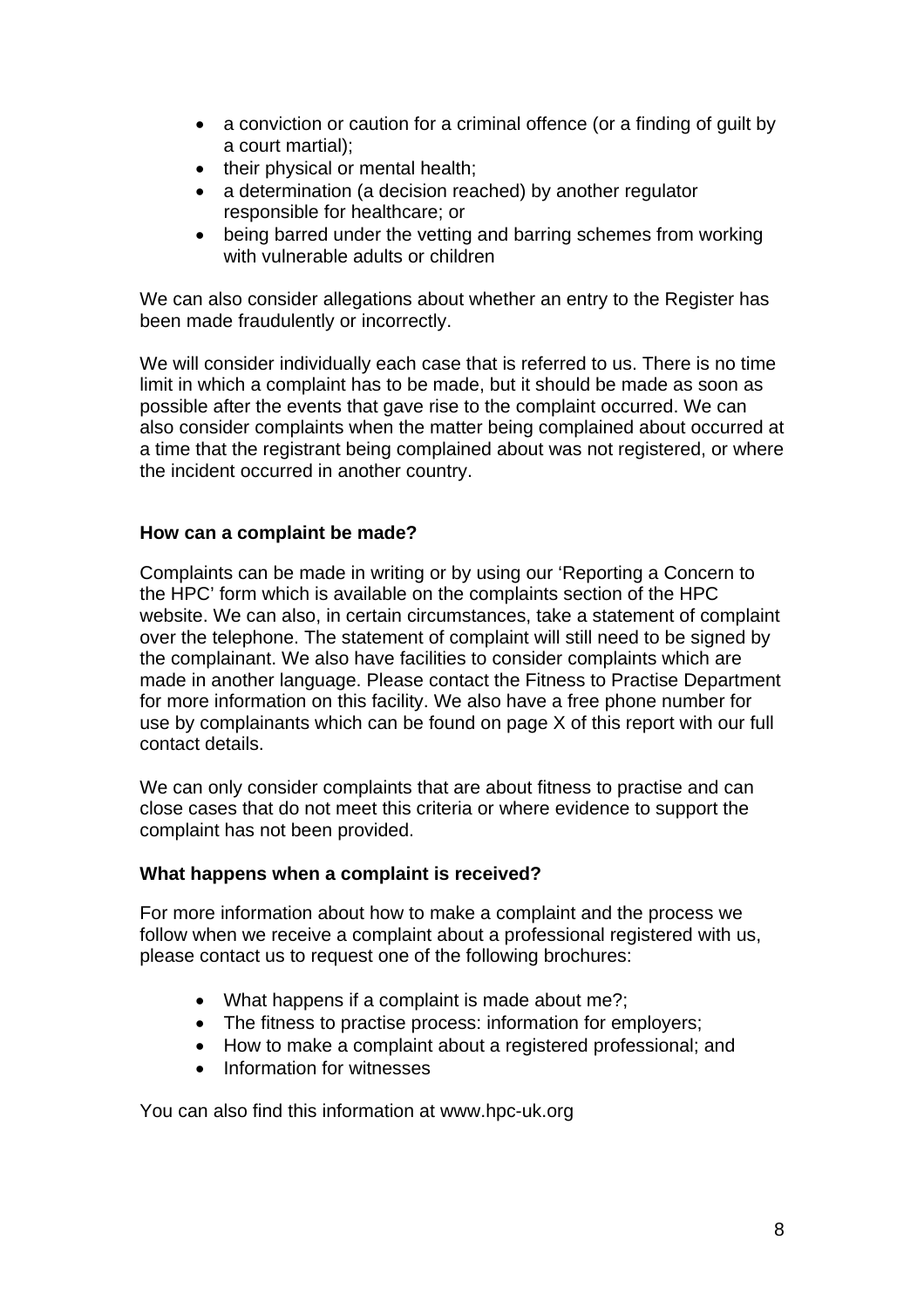## **Practice notes**

The HPC has a number of practice notes in place for the various stages of the fitness to practise process. Practice notes are issued by the Council for the guidance of Practice Committee Panels and to assist those appearing before them. New practice notes are issued on a regular basis and all current notes are reviewed to ensure that they are fit for purpose. All of HPC's practice notes are publicly available on our website at www.hpc-uk.org.

## **Partners and panels**

HPC uses the profession specific knowledge of partners to help carry out its work. Partners are drawn from a wide variety of backgrounds – including clinical practice, education and management. We also use lay partners to sit on our panels. At least one registrant and one lay partner sit on our panels to ensure that we have appropriate public input and professional expertise in the decision-making process.

At every public hearing there is also a legal assessor. The legal assessor does not take part in the decision-making process, but gives the panel and the others involved advice and information on law and legal procedure.

HPC Council Members do not sit on our Fitness to Practise Panels. This is to maintain separation between those who set Council policy and those who make decisions in relation to individual fitness to practise cases. This contributes to ensuring that our tribunals are fair, independent and impartial. Furthermore, employees of the HPC are not involved in the decision-making process. This ensures decisions are made independently and free from any appearance of bias.

## **Standard of proof**

HPC uses the 'civil standard of proof' in its fitness to practise cases. This means that panels consider, on the balance of probabilities, whether an allegation is proven. All nine UK health regulators are now using, or are moving towards using, the civil standard of proof.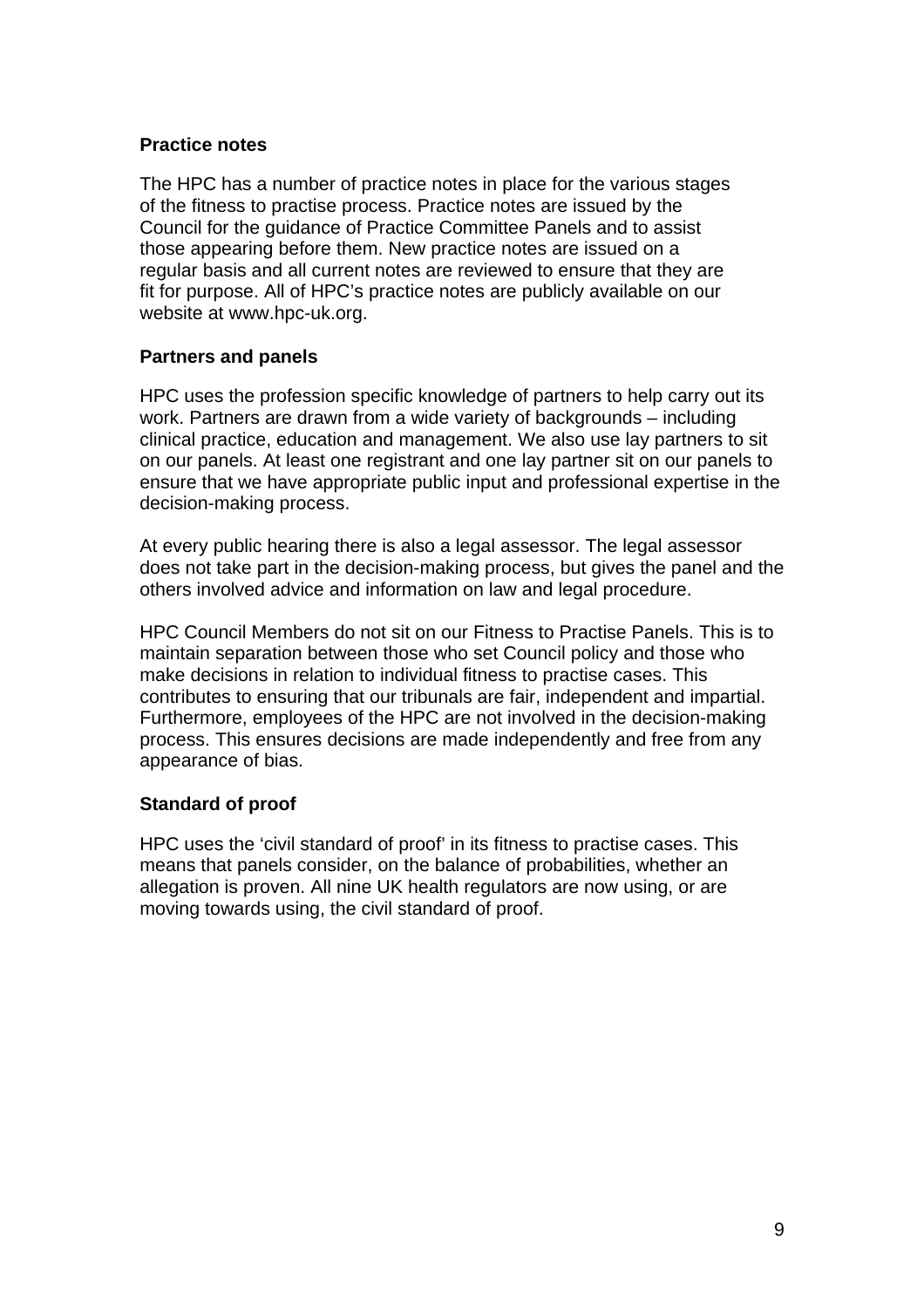## **Cases received in 2009–10**

This section provides information on the number and type of fitness to practise allegations and enquiries received. A complaint will only be classified as an 'allegation' once it has met the Council's standard of acceptance for allegations. The standard of acceptance sets out the minimum information required for a case to be treated as an allegation, such as the name of the registrant and the nature of the complaint against the registrant. A complaint will be classified as an 'enquiry' when we do not have all of the information for it to meet the standard of acceptance for allegations and in these circumstances we will always seek further information. Many enquiries will go on to become allegations once further information is received. The Practice note 'Standard of acceptance for Allegations' sets out this process in more detail.

Table 1 below shows the number of cases received since 2005-06 and the number of registrants registered by the HPC.

| Year    | <b>Number</b><br>of cases | <b>Total number</b><br>of registrants | % of registrants<br>with complaints |
|---------|---------------------------|---------------------------------------|-------------------------------------|
| 2005-06 | 316                       | 169,366                               | 0.19                                |
| 2006-07 | 322                       | 177,230                               | 0.18                                |
| 2007-08 | 424                       | 178,289                               | 0.24                                |
| 2008-09 | 483                       | 185,554                               | 0.26                                |
| 2009-10 | 772                       | 205,311                               | 0.38                                |

#### **Table 1 Total number of cases**

There was an increase of 37 per cent in the number of cases received by the HPC in 2009-10 compared to 2008-09. However, the number of registrants on the register has also increased by ten per cent. The number of cases as a percentage of the total number of registrants still remains beneath one per cent of the register. It should be noted that in a small number of instances a registrant will be the subject of more than one complaint.

Graph 1 below shows the number of cases received between 2005-06 and 2009-10 compared to the number of registrants.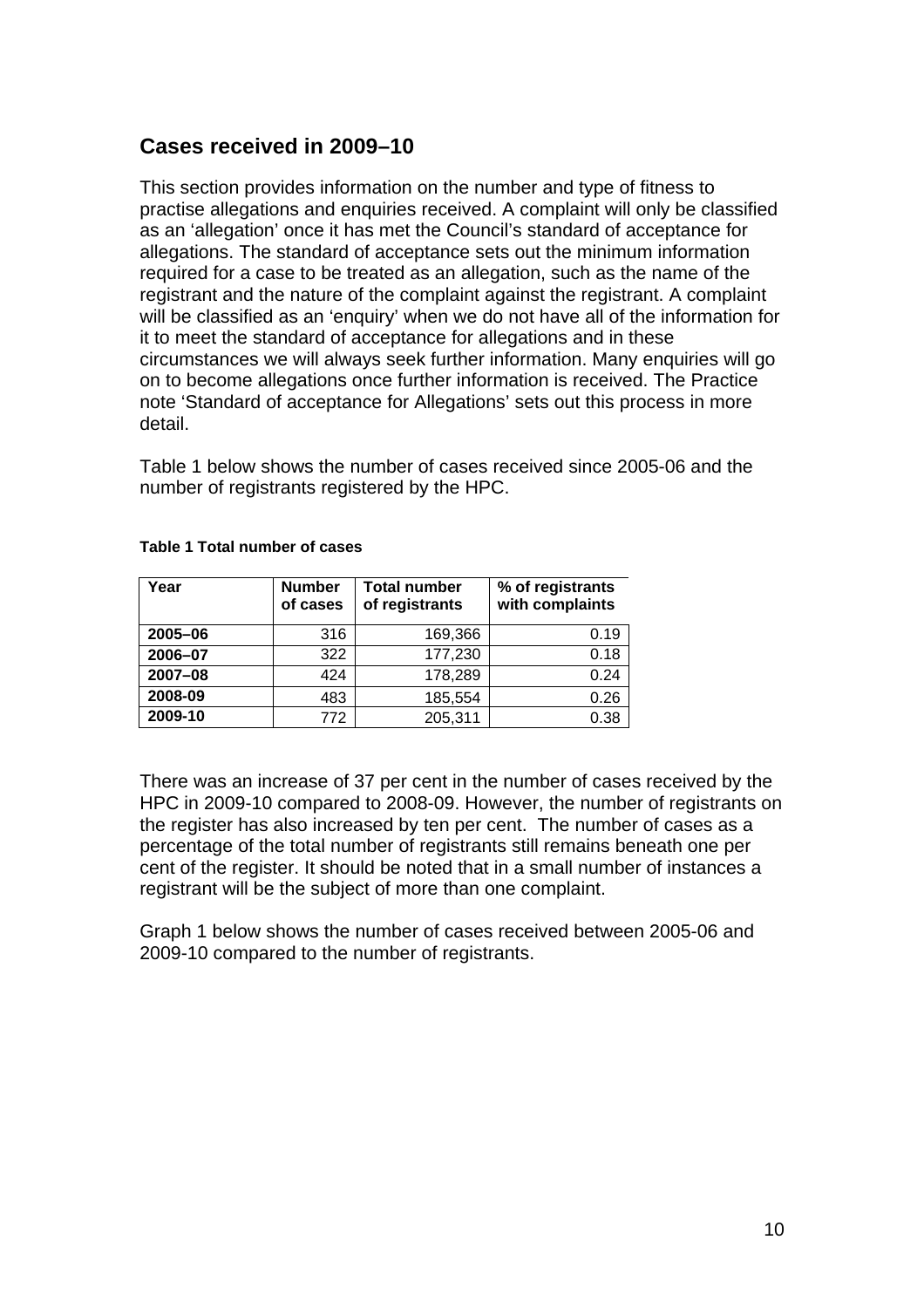**Graph 1 Total numbers of cases and registrants** 



Table 2 below provides details on the sources of complaints to the HPC. Information from the previous four years has been provided for comparison.

| Type of<br>complainant   | 2005-<br>06 | $%$ of<br>cases | $2006 -$<br>07 | $%$ of<br>cases | $2007 -$<br>08 | $%$ of<br>cases | 2008-<br>09 | $%$ of<br>cases   | 2009-<br>10 | $%$ of<br>cases |
|--------------------------|-------------|-----------------|----------------|-----------------|----------------|-----------------|-------------|-------------------|-------------|-----------------|
| <b>Article 22(6) /</b>   |             |                 |                |                 |                |                 |             |                   |             |                 |
| anon                     | 58          | 18              | 35             | 11              | 63             | 15              | 64          | 13                | 108         | 14              |
| <b>BPS/AEP transfer*</b> | N/A         | N/A             | N/A            | N/A             | N/A            | N/A             | N/A         | N/A               | 44          | 6               |
| <b>Employer</b>          | 123         | 39              | 161            | 50              | 171            | 40              | 202         | 42                | 254         | 33              |
| Other                    | 15          | 5               |                | 0.3             | 5              |                 | 16          | 3                 | 30          | 4               |
| Other registrant /       |             |                 |                |                 |                |                 |             |                   |             |                 |
| professional             | 28          | 9               | 16             | 5               | 42             | 10              | 56          | $12 \overline{ }$ | 60          | 8               |
| <b>Police</b>            | 24          | 8               | 31             | 10              | 35             | 8               | 36          | 7                 | 39          | 5               |
| <b>Public</b>            | 68          | 21              | 78             | 24              | 108            | 25              | 109         | 23                | 237         | 31              |
| <b>Total</b>             | 316         | 100             | 322            | 100             | 424            | 100             | 483         | 100               | 772         | 100             |

#### **Table 2 Who makes complaints?**

#### **\* These are cases that were transferred from the BPS to the HPC on 1st July 2009**

Graph 2 below shows the percentage of cases received from each type of complainant in 2009–10.

Employers continue to be the largest single complaint group making up 33 per cent of the complaints made, but in percentage terms this is lower than any other year (since 2005) and nine per cent less than in 2008–09 even though a higher number of complaints have been received from employers in 2009-10. Complaints from members of the public make up 31 per cent of cases, the highest percentage group since 2005 and eight per cent more than in 2008– 09.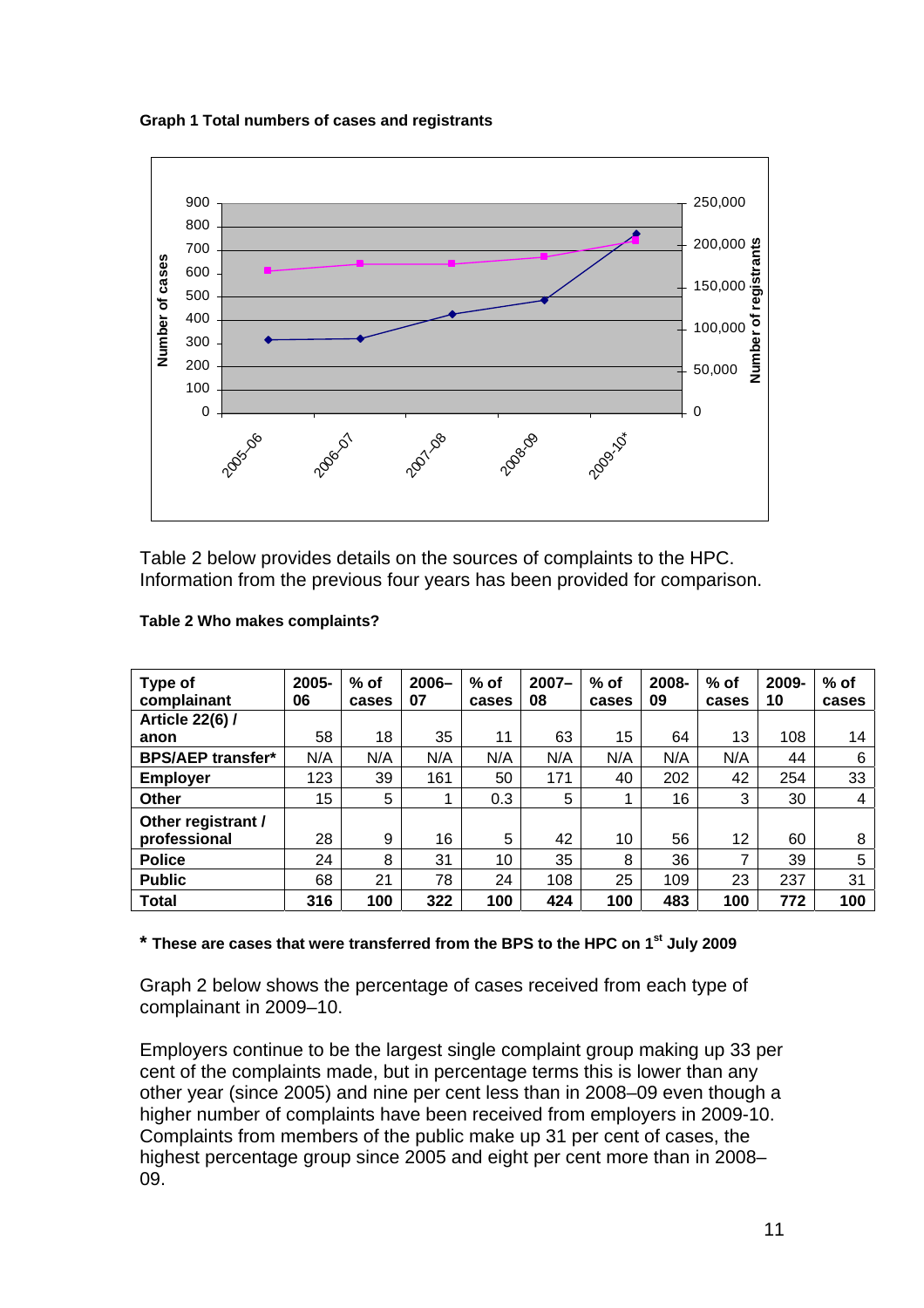**Graph 2 Who made complaints in 2009–10?** 



The category 'Other' in Graph 2 and Table 2 above includes universities, hospitals / clinics (when not the acting in the capacity of employer) and students.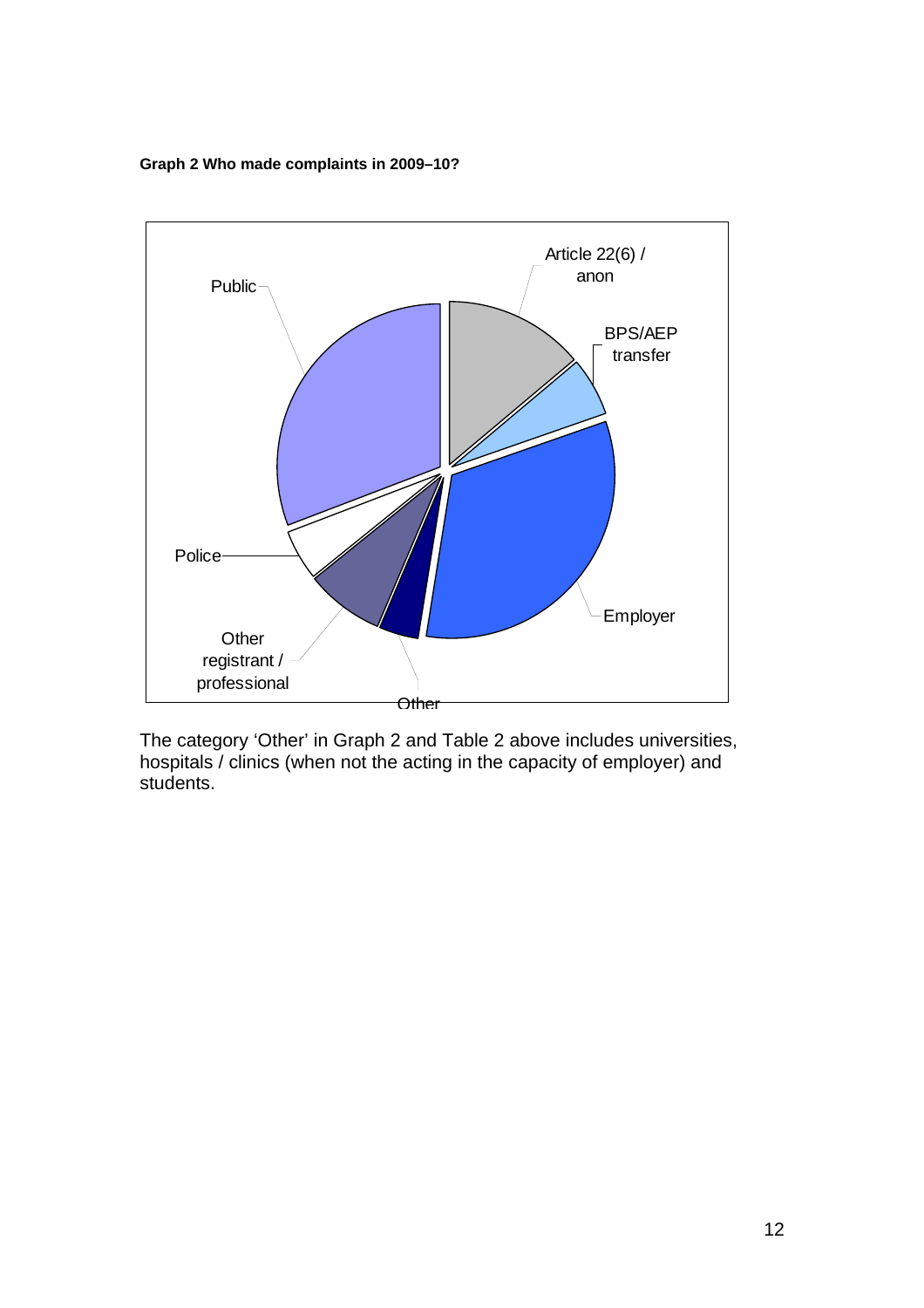## **Article 22(6) of the Health Professions Order 2001**

Article 22(6) of the Health Professions Order 2001 allows us to investigate a matter even if a complaint is not made to us in the usual way (for example, media reports or information provided by a person who does not wish to make a formal complaint). This is an important way in which we use our powers to protect the public.

Article 22(6) is also important in cases of 'self-referral'. When an individual is on the Register, we encourage self-referral of any issue that may affect their fitness to practise. Standard 4 of the standards of conduct, performance and ethics published in July 2008 states that: "You must provide (to us and any other relevant regulators) any important information about conduct and competence."

When a self-referral is received, the case will initially be considered by a Registration Panel under the Council's Health and Character Policy which was revised in December 2008. The decision for the panel is whether the matter declared is sufficiently serious to be considered through the fitness to practise process. When a Registration Panel refers a matter to the fitness to practise process it is dealt with in the same way as an allegation under Article 22(6) and is part of the Article 22(6) category in Table 2 and Graph 2 above.

## **Cases by profession and complainant type**

The following tables and graphs display information about the cases received against each profession. The total number of cases received in 2009–10 was 772 (Table 1, page X).

Table 3 below shows the breakdown of cases that have been received by profession, and provides a comparison to the register as a whole.

The largest number of cases were received about paramedics (163) and practitioner psychologists (149). We received a high number of cases about practitioner psychologists due to the transfer of 44 cases from the British Psychological Society (BPS) on 01 July 2009 which is included in the total number of cases received.

The least number of cases were about orthoptists, with two cases received, and clinical scientists with four. Paramedics make up eight per cent of the Register and are the fifth largest profession. Orthoptists and clinical scientists are much smaller professions making up 0.6 per cent and two per cent of the Register respectively. The largest profession in terms of the number of registrants is physiotherapists making up 22 per cent of the register with the smallest being prosthetists/ orthotists at 0.4 per cent.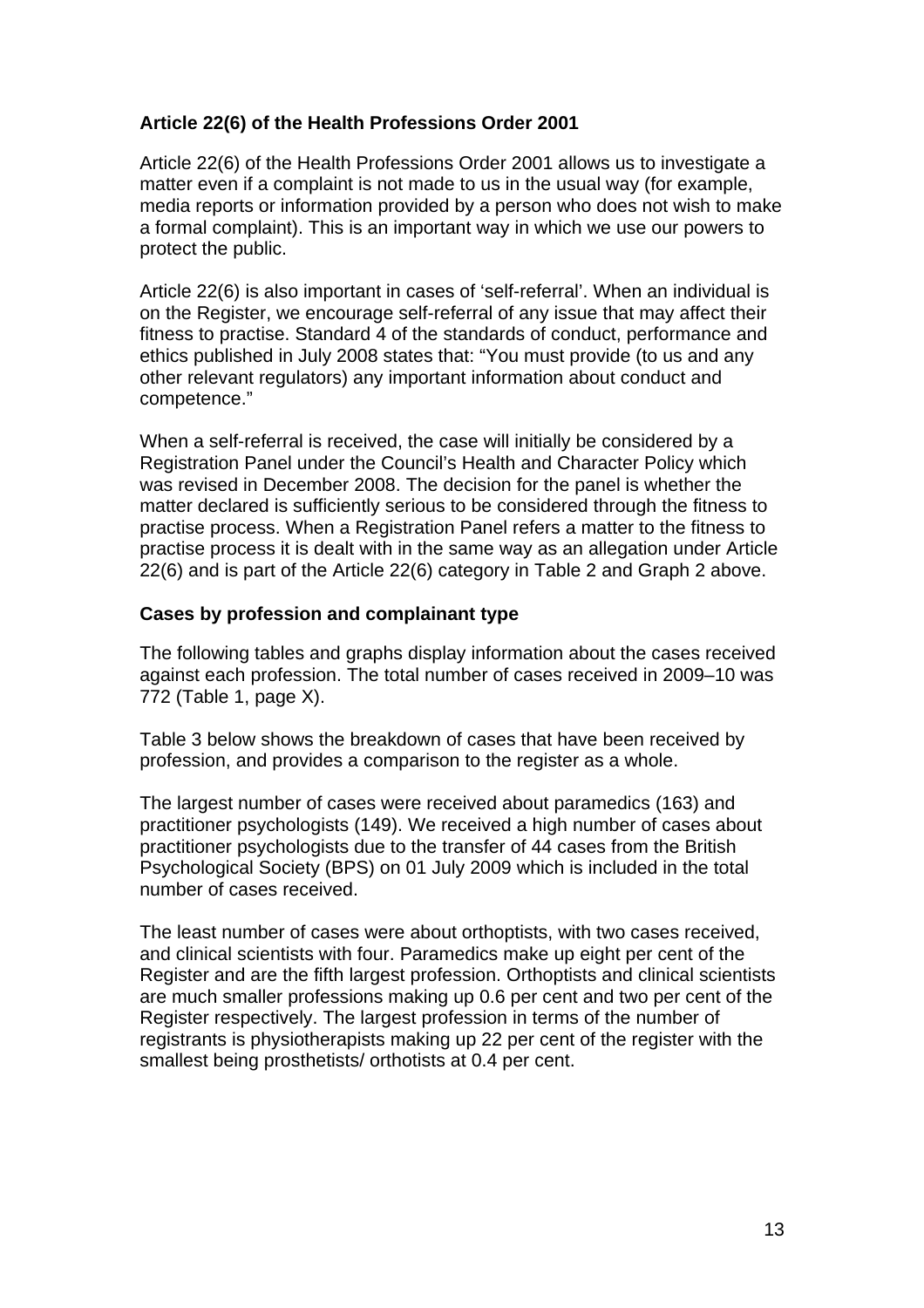#### **Table 3 Cases by profession**

| <b>Profession</b>                    | <b>Number</b><br>of cases | $%$ of<br>total<br>cases | Number of<br>registrants | % of the<br>Register | $%$ of<br>registrants<br>subject to<br>complaints |
|--------------------------------------|---------------------------|--------------------------|--------------------------|----------------------|---------------------------------------------------|
| <b>Arts therapists</b>               | 5                         | 0.65                     | 2,785                    | 1.36                 | 0.18                                              |
| <b>Biomedical</b><br>scientists      | 39                        | 5.05                     | 21,894                   | 10.66                | 0.18                                              |
| <b>Chiropodists /</b><br>podiatrists | 76                        | 9.84                     | 12,897                   | 6.28                 | 0.59                                              |
| <b>Clinical scientists</b>           | 4                         | 0.52                     | 4,444                    | 2.16                 | 0.09                                              |
| <b>Dietitians</b>                    | 12                        | 1.55                     | 7,160                    | 3.49                 | 0.17                                              |
| <b>Occupational</b><br>therapists    | 78                        | 10.10                    | 30,351                   | 14.78                | 0.26                                              |
| <b>Operating</b><br>department       |                           |                          | 10,085                   |                      |                                                   |
| practitioners                        | 38                        | 4.92                     |                          | 4.91                 | 0.38                                              |
| <b>Orthoptists</b>                   | $\overline{2}$            | 0.26                     | 1,260                    | 0.61                 | 0.16                                              |
| <b>Paramedics</b>                    | 163                       | 21.11                    | 15,766                   | 7.68                 | 1.03                                              |
| <b>Physiotherapists</b>              | 126                       | 16.32                    | 44,651                   | 21.75                | 0.28                                              |
| <b>Practitioner</b><br>psychologists | 149                       | 19.30                    | 15,583                   | 7.59                 | 0.96                                              |
| <b>Prosthetists /</b>                |                           |                          | 869                      |                      |                                                   |
| orthotists                           | $\overline{7}$            | 0.91                     |                          | 0.42                 | 0.81                                              |
| Radiographers                        | 47                        | 6.09                     | 25,195                   | 12.27                | 0.19                                              |
| Speech and<br>language               |                           |                          | 12,371                   |                      |                                                   |
| therapists                           | 26                        | 3.37                     |                          | 6.03                 | 0.21                                              |
| <b>Total</b>                         | 772                       | 100                      | 205,311                  | 100                  | 0.38                                              |

Graph 3 displays the number of cases received for each profession between April 2005 and March 2010. Some professions have a higher number of cases and there may be a number of reasons for this, such as the fact that the nature of some professions involves more patient contact or working within a higher risk environment.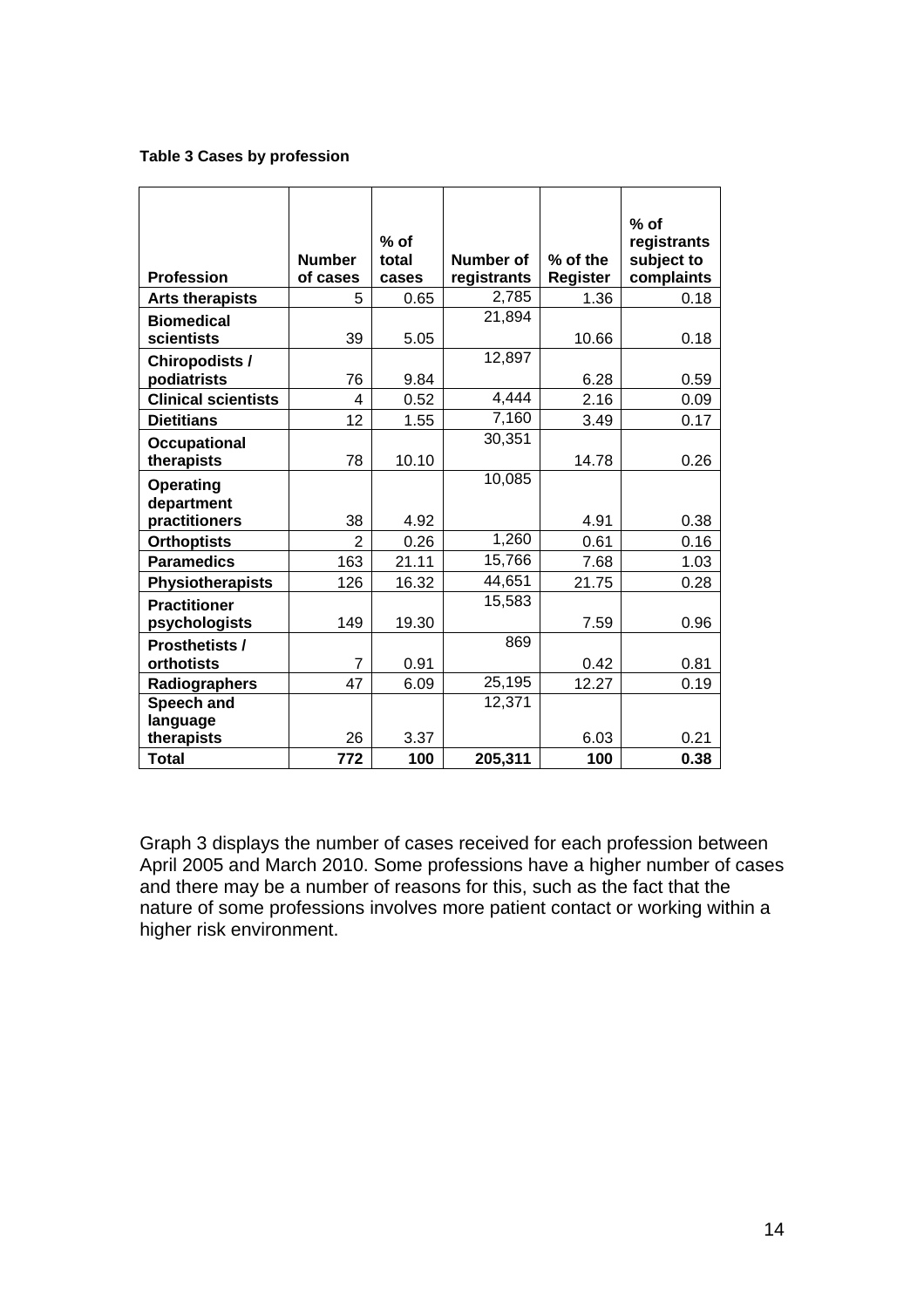

**Graph 3 Cases by profession, April 2005 to March 2010** 

Table 4 shows a breakdown of allegations by profession and complainant type. Employers are the biggest complainant group with 33 per cent of complaints being made by them. Clinical scientists had the highest proportion of complaints made by the employer, 75 per cent. Paramedics had the highest number of complaints in total, with 36 per cent of cases referred to us by the employer.

The public made up 31 per cent of the cases received by the HPC in 2009– 10. Cases about prosthetists/ orthotists had the highest proportion coming from members of the public, 57 per cent.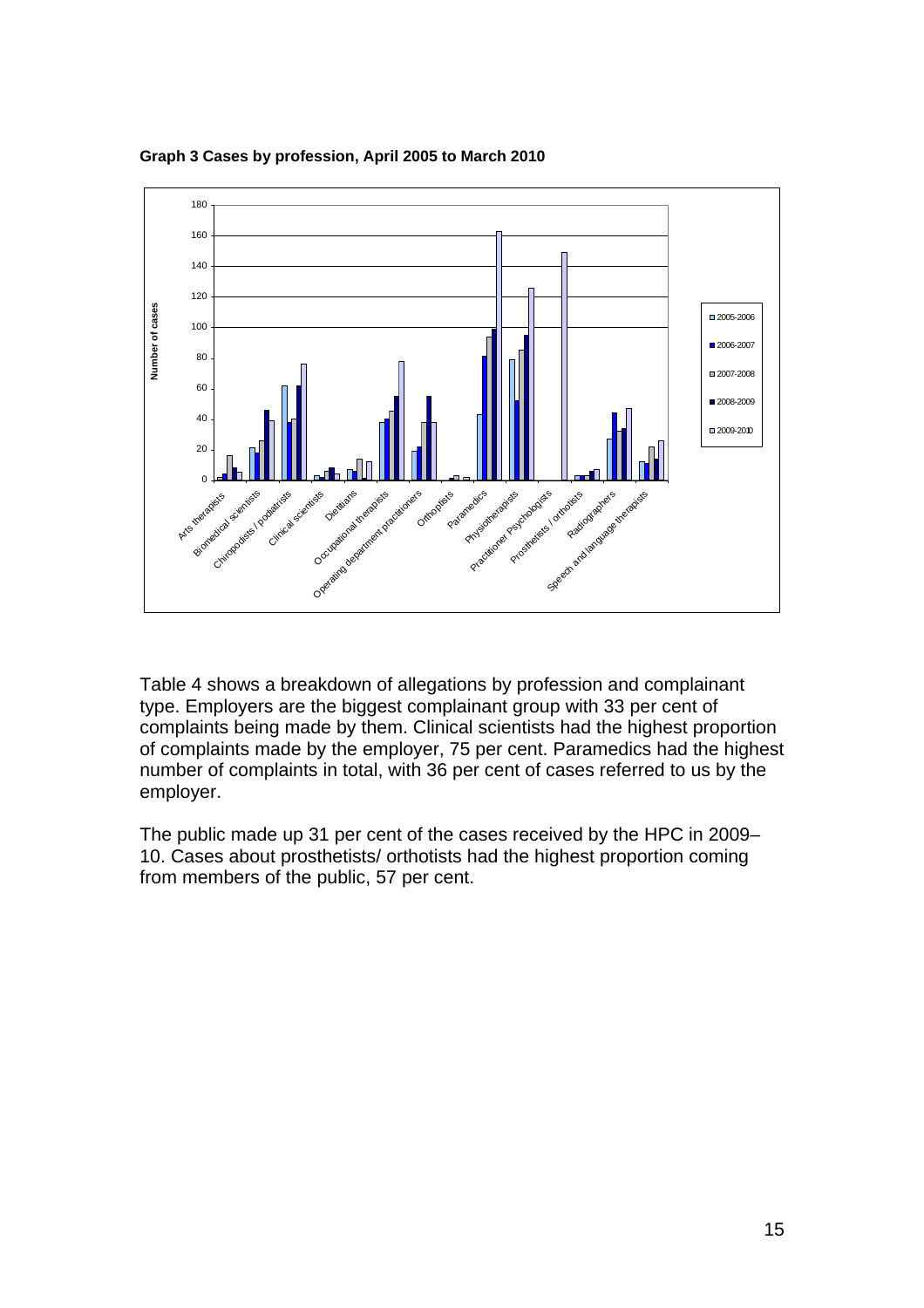|                         | <b>Article</b> |                         |                 |                         |               |                | <b>Registrant /</b> |                         |
|-------------------------|----------------|-------------------------|-----------------|-------------------------|---------------|----------------|---------------------|-------------------------|
| <b>Profession</b>       | $22(6)/$ anon  | <b>BPS/AEP transfer</b> | <b>Employer</b> | Other                   | <b>Police</b> | <b>Public</b>  | professional        | <b>Total</b>            |
| <b>Arts therapists</b>  | 1              | 0                       | 0               | $\overline{2}$          | $\Omega$      | 2              | $\Omega$            | 5                       |
| <b>Biomedical</b>       |                |                         |                 |                         |               |                |                     |                         |
| scientists              | 5              | 0                       | 22              | $\overline{2}$          | 1             | $\overline{2}$ | $\overline{7}$      | 39                      |
| <b>Chiropodists /</b>   |                |                         |                 |                         |               |                |                     |                         |
| podiatrists             | 4              | $\mathbf 0$             | 15              | 4                       | 7             | 37             | 9                   | 76                      |
| <b>Clinical</b>         |                |                         |                 |                         |               |                |                     |                         |
| scientists              | 1              | 0                       | 3               | $\overline{0}$          | $\mathbf 0$   | 0              | 0                   | 4                       |
| <b>Dietitians</b>       | $\overline{2}$ | 0                       | 8               | $\overline{0}$          | $\mathbf 0$   | $\mathbf{1}$   | $\mathbf{1}$        | 12                      |
| Occupational            |                |                         |                 |                         |               |                |                     |                         |
| therapists              | 12             | 0                       | 36              | 2                       | $\mathbf 0$   | 21             | $\overline{7}$      | 78                      |
| <b>Operating</b>        |                |                         |                 |                         |               |                |                     |                         |
| department              |                |                         |                 |                         |               |                |                     |                         |
| practitioners           | 7              | 0                       | 22              | 3                       | 3             | $\overline{2}$ | 1                   | 38                      |
| <b>Orthoptists</b>      | $\mathbf{1}$   | 0                       | 1               | $\overline{0}$          | 0             | 0              | $\mathbf 0$         | $\overline{\mathbf{2}}$ |
| <b>Paramedics</b>       | 49             | 0                       | 58              | $\overline{\mathbf{4}}$ | 5             | 35             | 12                  | 163                     |
| <b>Physiotherapists</b> | 6              | 0                       | 42              | 3                       | 17            | 46             | 12                  | 126                     |
| <b>Practitioner</b>     |                |                         |                 |                         |               |                |                     |                         |
| psychologists           | 8              | 44                      | 9               | $\overline{7}$          | $\mathbf{1}$  | 74             | 6                   | 149                     |
| <b>Prosthetists /</b>   |                |                         |                 |                         |               |                |                     |                         |
| orthotists              | 1              | 0                       | 1               | 1                       | $\mathbf 0$   | 4              | $\mathbf 0$         | 7                       |
| Radiographers           | 8              | $\mathbf 0$             | 25              | $\overline{2}$          | 5             | 4              | 3                   | 47                      |
| Speech and              |                |                         |                 |                         |               |                |                     |                         |
| language                |                |                         |                 |                         |               |                |                     |                         |
| therapists              | 3              | 0                       | 12              | $\mathbf 0$             | $\mathbf 0$   | 9              | $\overline{2}$      | 26                      |
| <b>Total</b>            | 108            | 44                      | 254             | 30                      | 39            | 237            | 60                  | 772                     |

#### **Table 4 Cases by profession and complainant type**

## **Cases by route to registration**

Table 5 and Graph 4 below, show the number of cases by route to registration and they clearly indicate that there is consistency between the percentage of registrants who entered the Register by a particular route, and the registrants about whom complaints are made.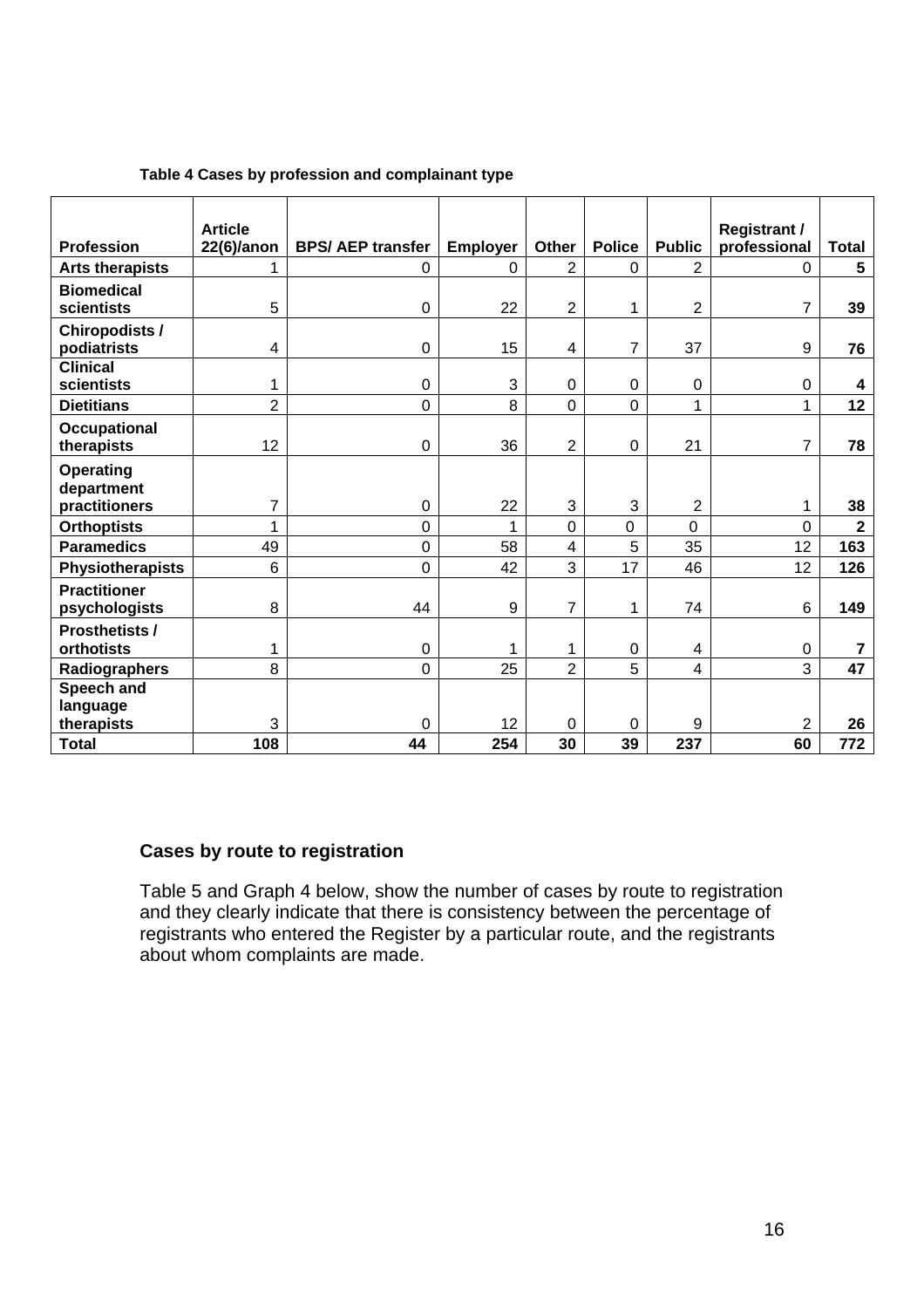| Table 5 Cases by route to registration |
|----------------------------------------|
|----------------------------------------|

| <b>Route to</b><br>registration | $2005 -$<br>06<br>cases | $%$ of<br>cases | $2006 -$<br>07<br>cases | $%$ of<br>cases | $2007 -$<br>08<br>cases | $%$ of<br>cases | 2008-<br>09<br>cases | $%$ of<br>cases | 2009-<br>10<br>cases | $%$ of<br>cases | $%$ of<br>registrants<br>on the<br><b>Register</b> |
|---------------------------------|-------------------------|-----------------|-------------------------|-----------------|-------------------------|-----------------|----------------------|-----------------|----------------------|-----------------|----------------------------------------------------|
| Grandparenting                  | 35                      | 11              | 15                      | 5               | 15                      | 3.5             | 21                   | 4               | 24                   |                 |                                                    |
| International                   | 30                      | 9.5             | 29                      | 9               | 36                      | 8.5             | 35                   |                 | 63                   | 8               |                                                    |
| <b>UK</b>                       | 242                     | 77              | 278                     | 86              | 373                     | 88              | 425                  | 88              | 685                  | 89              | 91                                                 |
| <b>Not Known</b>                | 9                       | 2.5             |                         | 0               |                         |                 | ⌒                    | 0               |                      |                 |                                                    |
| <b>Total</b>                    | 316                     | 100             | 322                     | 100             | 424                     | 100             | 483                  | 100             | 772                  | 100             | 100                                                |

**Graph 4 Cases by route to registration 2009–10** 

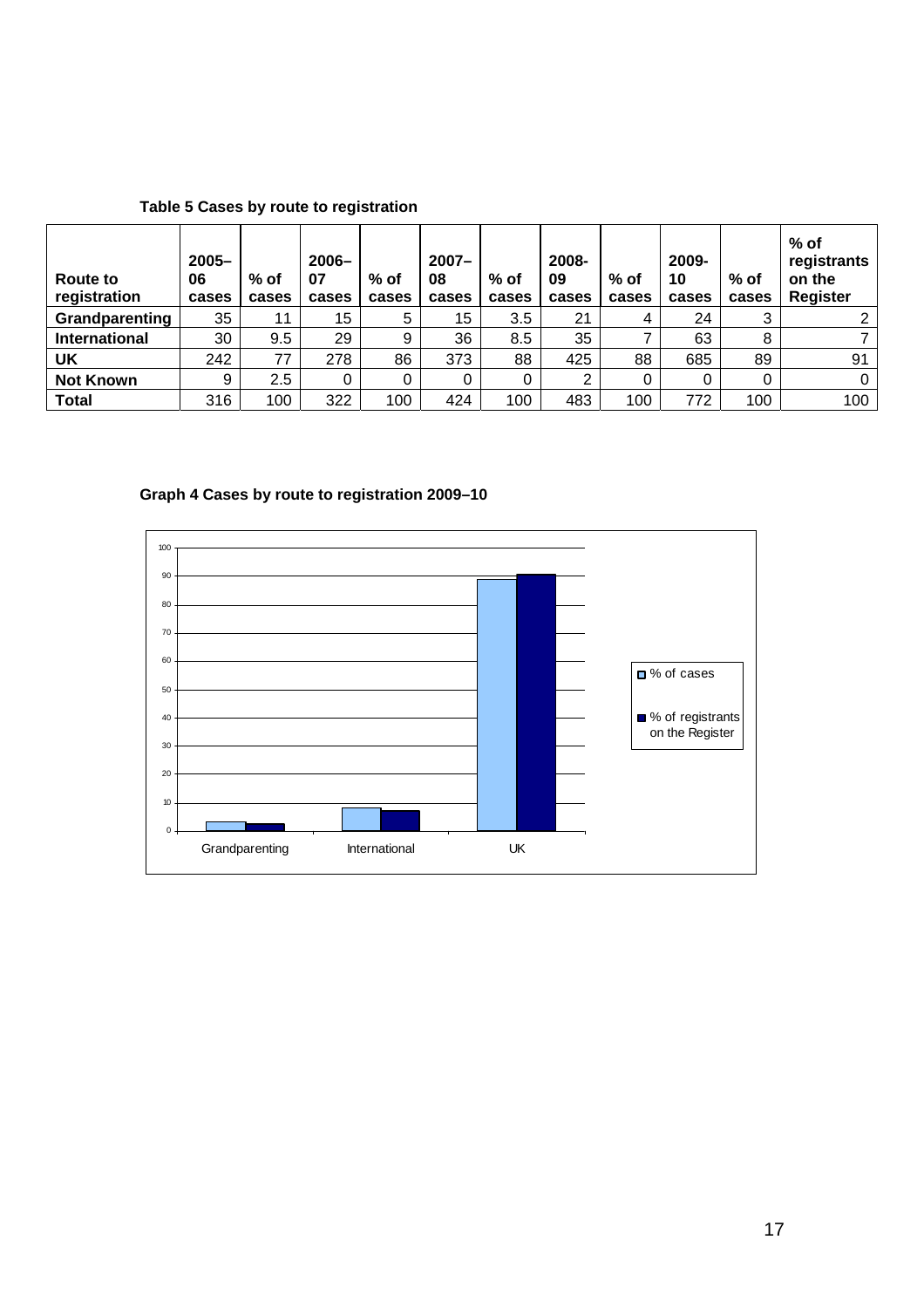## **Cases by UK home country**

Table 6 below provides information about where registrants who have had a complaint made against them live within the UK. The majority of the cases we receive are about professionals whose registered address is in England (90%). The distribution of cases by home country is similar to that in previous years.

| UK home country         | 2005-06 | 2006-07 | 2007-08 | 2008-09 | 2009-10 | $%$ of<br>cases in<br>2009-10 |
|-------------------------|---------|---------|---------|---------|---------|-------------------------------|
| England                 | 281     | 279     | 358     | 414     | 691     | 90                            |
| <b>Northern Ireland</b> | 10      |         | 9       | 3       | 8       |                               |
| <b>Scotland</b>         | 10      | 19      | 24      | 26      | 42      | 5                             |
| <b>Wales</b>            | 3       | 13      | 17      | 25      | 18      | ⌒                             |
| <b>Address outside</b>  |         |         |         |         |         |                               |
| UK                      | 12      | 4       | 16      | 15      | 13      | ∍                             |
| <b>Total</b>            | 316     | 322     | 424     | 483     | 772     | 100                           |

#### **Table 6 Cases by UK home country**

## **Cases by gender**

Fourty six per cent of cases are about female registrants and 54 per cent are made about male registrants. The Register is made up of 75 per cent male registrants and 25 per cent female registrants. A higher number of complaints are made against males compared to the percentage on the Register. This is consistent with 2008–09 where a similar pattern occurred (41 per cent female and 59 per cent male). Table 7 below sets out the percentage of cases according to profession and the percentage of men and women on the Register.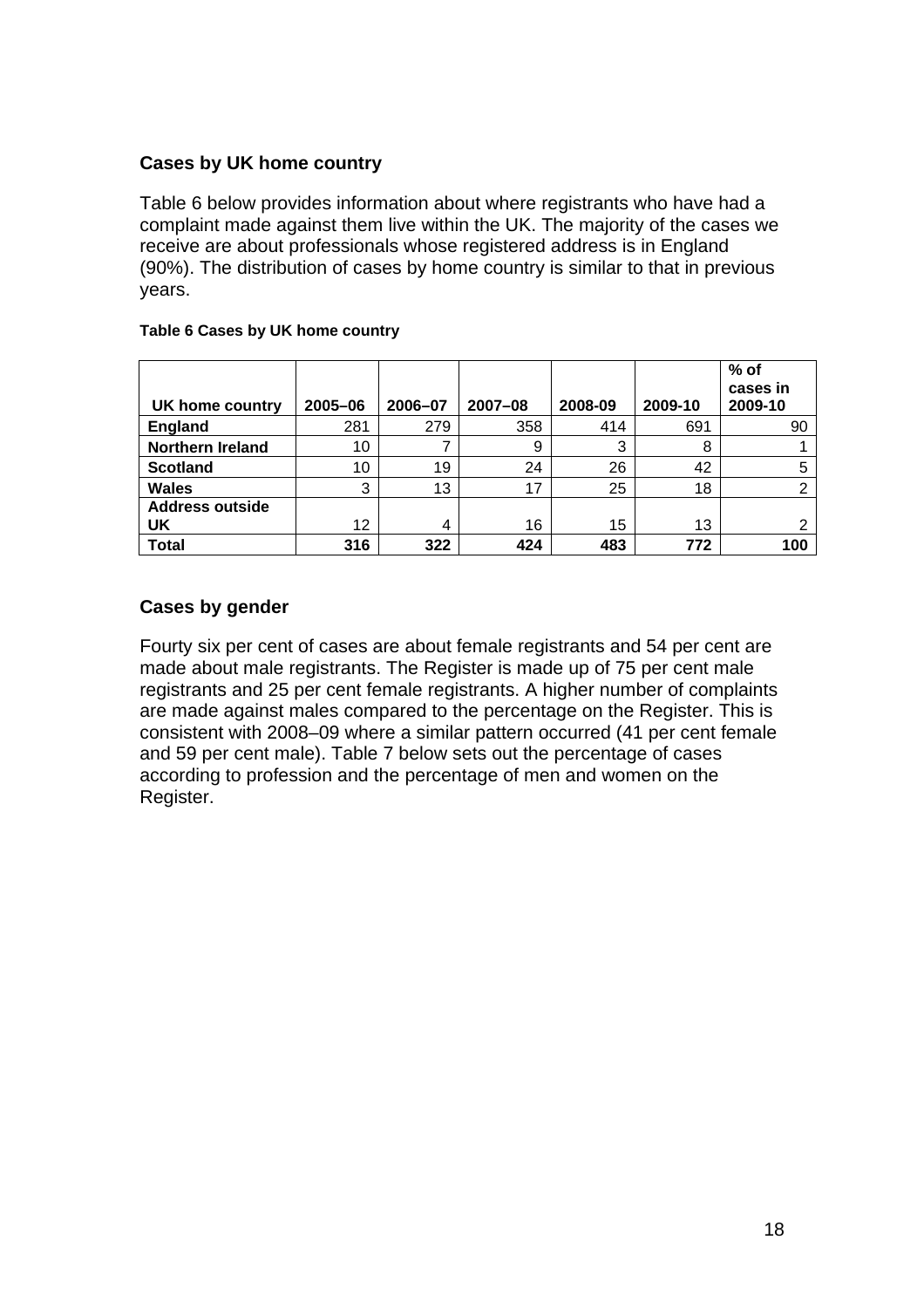#### **Table 7 Cases by gender**

|                                          |                           |                 | <b>Registrants</b>        |                 |                |                      |                             |
|------------------------------------------|---------------------------|-----------------|---------------------------|-----------------|----------------|----------------------|-----------------------------|
| <b>Profession</b>                        | <b>Female</b>             |                 | <b>Male</b>               |                 |                | <b>Female</b>        | <b>Male</b>                 |
|                                          | <b>Number</b><br>of cases | $%$ of<br>cases | <b>Number</b><br>of cases | $%$ of<br>cases | <b>Total</b>   | % of the<br>Register | % of the<br><b>Register</b> |
| <b>Arts</b>                              |                           |                 |                           |                 |                |                      |                             |
| therapists                               | 3                         | 60              | $\overline{2}$            | 40              | 5              | 82                   | 18                          |
| <b>Biomedical</b><br>scientists          | 12                        | 31              | 27                        | 69              | 39             | 65                   | 35                          |
| <b>Chiropodists /</b><br>podiatrists     | 35                        | 46              | 41                        | 54              | 76             | 72                   | 28                          |
| <b>Clinical</b><br>scientists            | 1                         | 25              | 3                         | 75              | 4              | 51                   | 49                          |
| <b>Dietitians</b>                        | 12                        | 100             |                           | 0               | 12             | 95                   | 4                           |
| <b>Occupational</b><br>therapists        | 57                        | 73              | 21                        | 27              | 78             | 92                   | 8                           |
| Operating<br>department<br>practitioners | 10                        | 26              | 28                        | 74              | 38             | 51                   | 48                          |
| <b>Orthoptists</b>                       | 1                         | 50              |                           | 50              | 2              | 89                   | 10                          |
| <b>Paramedics</b>                        | 28                        | 17              | 135                       | 83              | 163            | 28                   | 72                          |
| Physiotherapi<br><b>sts</b>              | 61                        | 48              | 65                        | 52              | 126            | 79                   | 21                          |
| <b>Practitioner</b><br>psychologists     | 86                        | 58              | 63                        | 42              | 149            | 74                   | 26                          |
| <b>Prosthetists /</b><br>orthotists      | $\overline{2}$            | 29              | 5                         | 71              | $\overline{7}$ | 36                   | 61                          |
| Radiographer<br>s                        | 22                        | 47              | 25                        | 53              | 47             | 80                   | 20                          |
| Speech and<br>language                   | 25                        |                 |                           |                 | 26             |                      |                             |
| therapists<br><b>Total</b>               | 355                       | 96<br>46        | 417                       | 4<br>54         | 772            | 97<br>75             | 3<br>25                     |

## **Convictions**

The professions regulated by the HPC are exempt from the Rehabilitation of Offenders Act. This means that convictions are never regarded as 'spent' and can be considered in relation to a registrant's character. Home Office Circular 6/2006 provides that the HPC must be notified when a registrant is convicted or cautioned of an offence and also when the offence is disposed of via a conditional discharge.

The types of offences we have been informed about in 2009–10 have included:

- common assault;
- possession of class A drugs;
- sexual assault;
- possession of child pornography;
- fraud;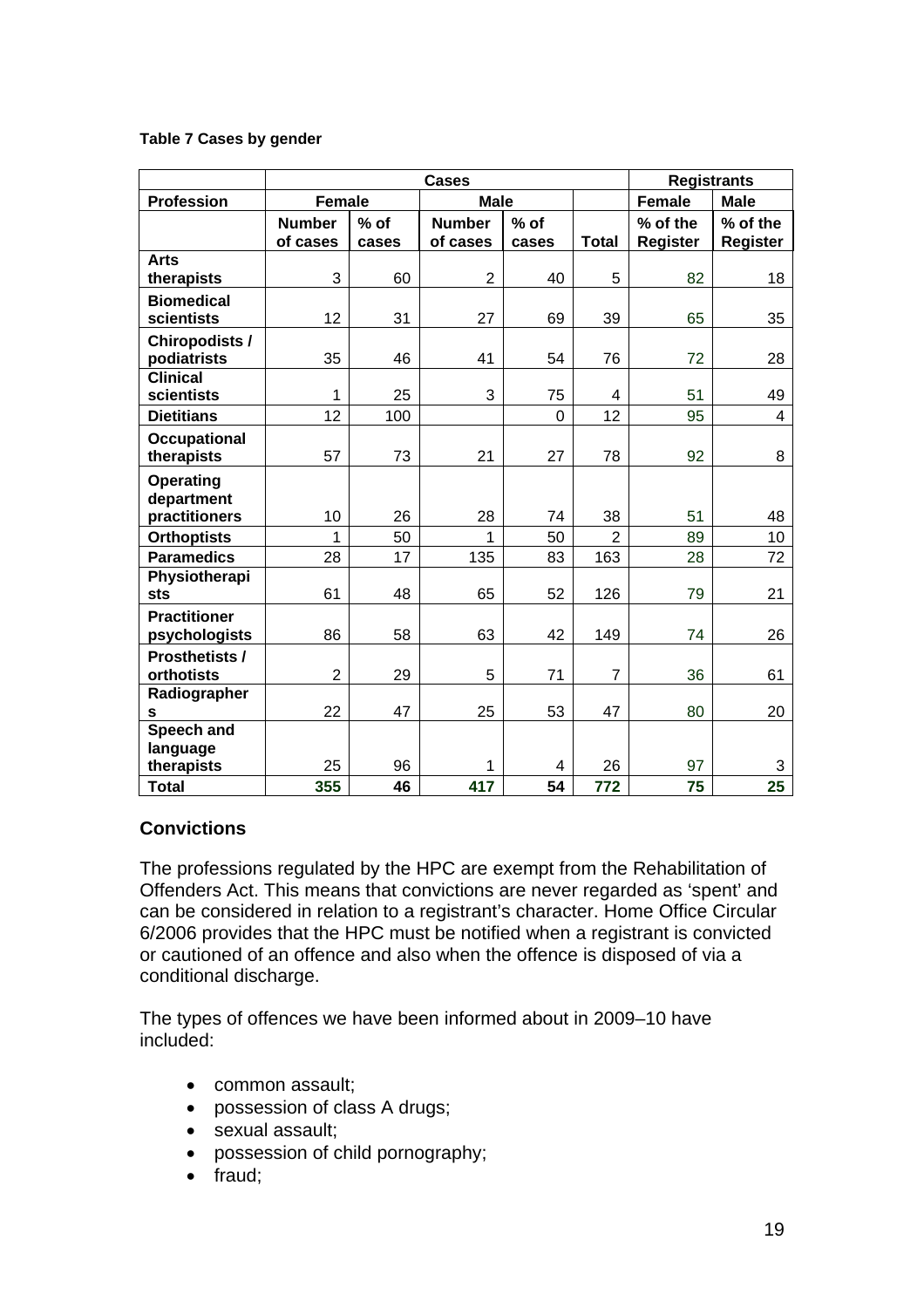- harassment; and
- indecent exposure.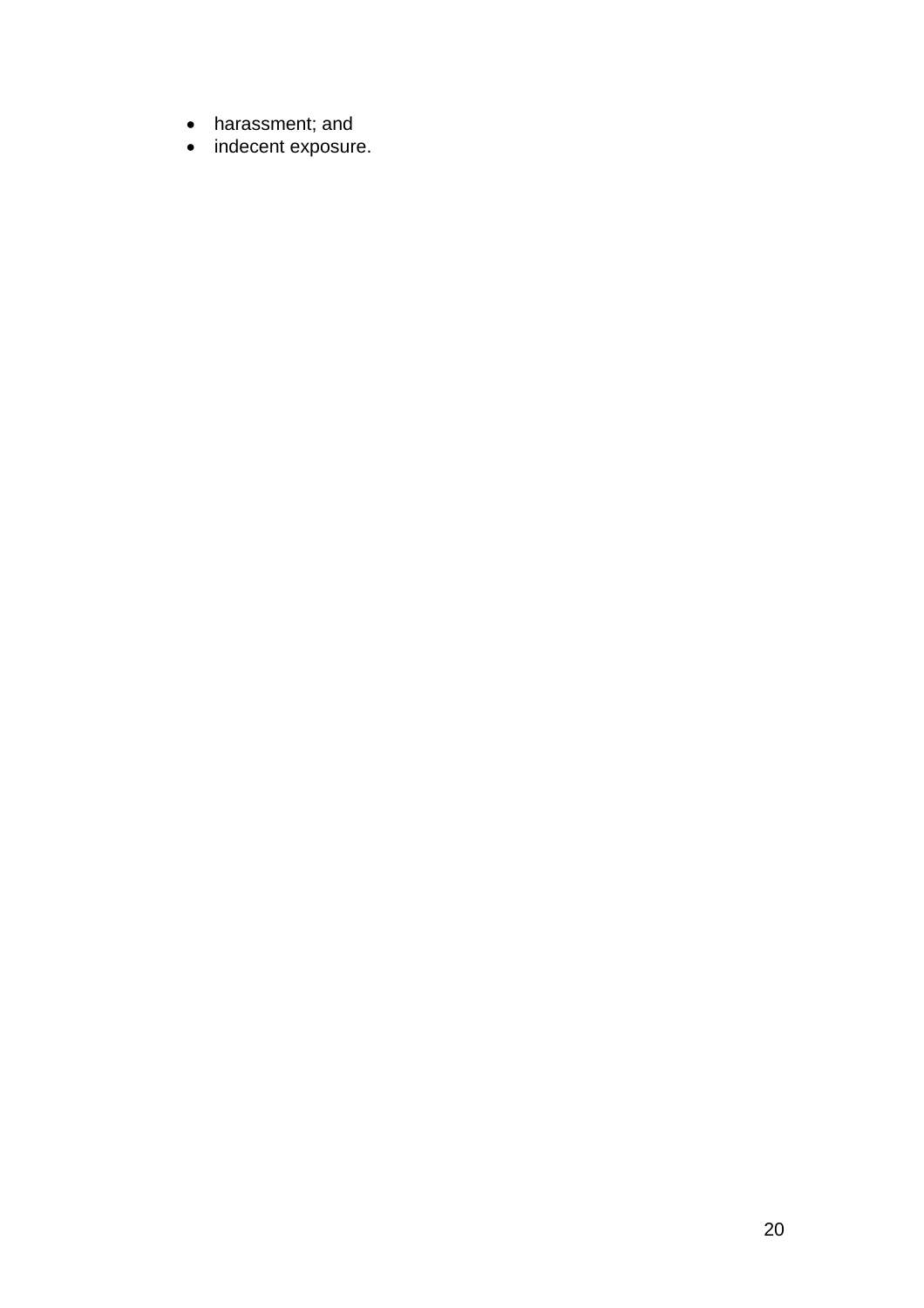## **Investigating Committee panels**

If a case reaches this stage of the fitness to practise process, it is referred to as an 'allegation' as the case will now meet the Council's standard of acceptance for allegations which is explained on page X.

The role of an Investigating Committee Panel (ICP) is to consider allegations made against our registrants and to decide whether there is a 'case to answer' in respect of those allegations.

An ICP meets in private to conduct a paper-based consideration of the allegations. The registrant and complainant do not appear before the ICP. The purpose of this process is to determine whether there is a 'realistic prospect' that the Council will be able to establish that the registrant's fitness to practise is impaired. In cases where an ICP considers that the 'realistic prospect test' has not been met, the file is closed. This prevents a registrant from having to undergo a full public hearing where it is considered unlikely that the HPC could successfully prove its case at a final hearing.

The purpose of the fitness to practise process is to protect the public. It is not intended to punish registrants. Therefore, only cases where a panel is satisfied that there is a realistic prospect that the HPC will be able to establish its case will proceed to a full hearing. In some cases it may be possible to prove the facts of the case, but the panel may find that there is no realistic prospect that a registrant's current fitness to practise will be found to be impaired as a result. This would result in a 'no case to answer' decision and the case would not proceed. Examples of case to answer decisions are provided on page x.

Some cases are closed by the Fitness to Practise Department before being considered by an ICP. This can be for a number of reasons, such as the complaint not meeting the Council's standard of acceptance for allegations or where a complainant wishes to withdraw their complaint against a registrant. All cases are investigated and further information sought before a decision is made to close the case. In 2009-10, 164 cases were closed before being considered by an Investigating Committee. This means that the number of allegations considered by a panel of the Investigating Committee is not the same as the total number of cases received by the Fitness to Practise Department.

ICPs meet in private and consider all the available documentary information, including any information sent to us by the registrant in response to the allegation. The HPC has developed a Practice Note for Investigating Committee Panels, outlining the "realistic prospect test" and the purpose of the ICP stage in the fitness to practise process. The "realistic prospect test" is the test that panels use to determine whether a matter should be referred for a final hearing. Firstly, panels must be satisfied that there is prima facie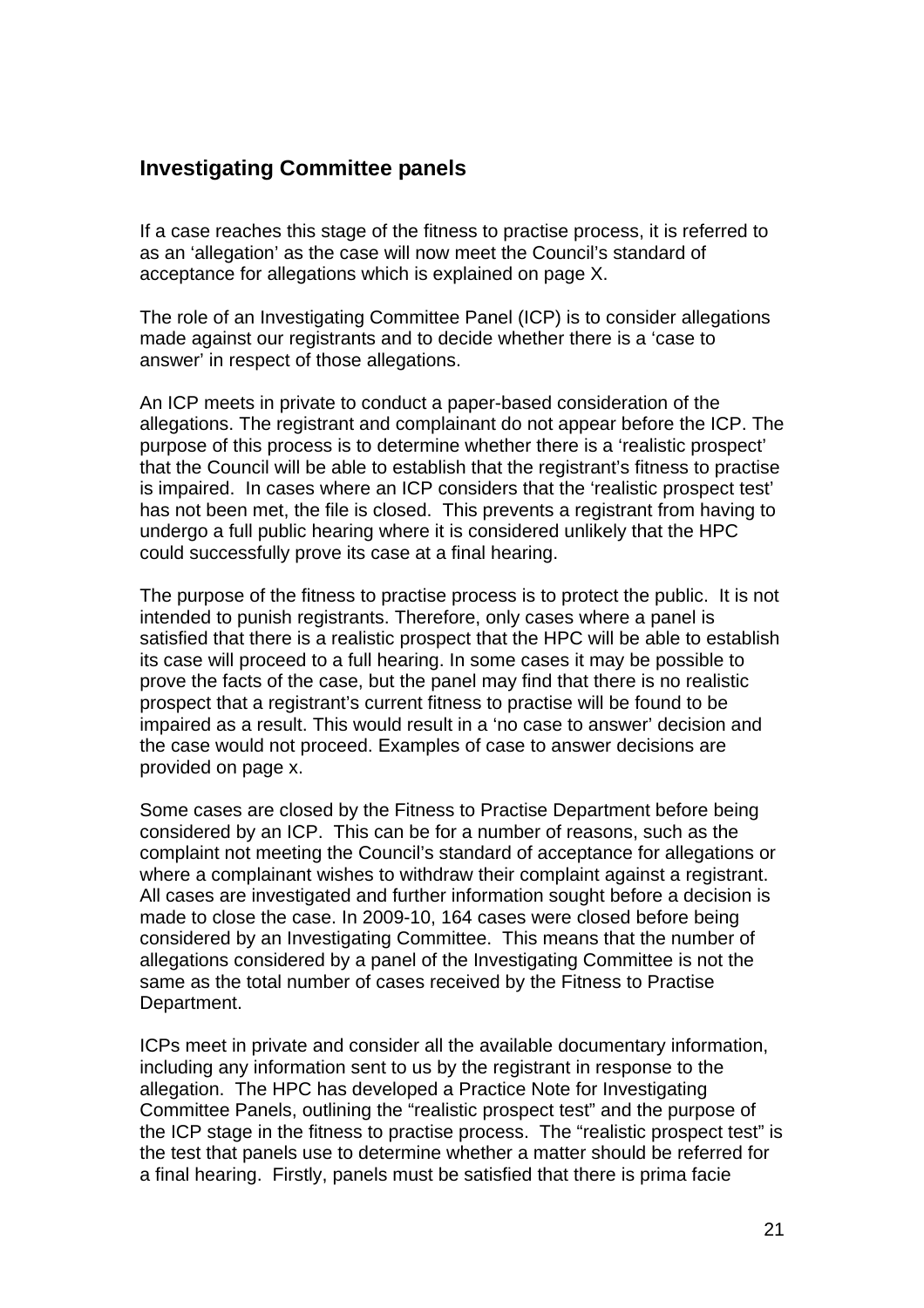evidence to support the facts of what is being alleged; secondly, panels must agree that the facts (if proven) would amount to the grounds of the allegation (i.e. misconduct, lack of competence, conviction/caution, incorrect/fraudulent entry, health etc). Finally, panels must then decide whether the matters alleged are capable of impairing a registrant's current fitness to practise. ICPs must answer in the affirmative to all three stages of the realistic prospect test before a matter can be referred for a final hearing.

The HPC recognises that some matters that are referred to the Fitness to Practise Department may be proved on the basis of the documents submitted in support of the complaint, however, that does not necessarily indicate that a registrant's current fitness to practise may be impaired. In requiring panels to consider the third element of the realistic prospect test, the HPC recognises that registrants may have learnt from the incident giving rise to the complaint and taken steps to adjust their practise to ensure that such matters are unlikely to recur. Similarly, panels may be satisfied that an incident that is the subject of a fitness to practise complaint was isolated or a "one off" error on the part of a registrant. It would not be considered fair or proportionate to refer a matter for a final hearing when there is little or no evidence available to indicate that the registrant's current fitness to practise is impaired.

ICPs are required to give detailed reasons for their decisions. ICP decisions are provided to registrants and complainants and therefore, a panel must explain how it reached its decision and outline the evidence that it relied on when making its decision.

If a panel decides that there is a case to answer, information about the particulars of the allegations enters the public domain. This means we have to inform the four departments of health (or equivalents) for the UK. We can also provide information about the allegation to members of the public and employers or any other persons if it is requested. The allegation will be published on our website four weeks prior to the final hearing. This is done to strike a reasonable balance between the rights of the registrant and the HPC's overriding duty to protect the public.

In 2009-10 panels of the Investigating Committee met six times per month and considered 499 allegations to determine whether there was a case to answer in respect of the allegations made. This number includes ten allegations that were considered at ICP twice as panels had requested further information. Not all of the 772 cases received in 2009-10 (see Table 1, page X) were considered by an ICP. In some cases, investigations were not yet completed. These cases will be considered in 2010-11, once the case investigations have been completed. This means that the number of allegations considered by an ICP in 2009-10 is not reflective of the total number of cases received by the Fitness to Practise Department.

In 2009-10 there was an increase in the number of allegations considered by an ICP. In 2008-09, 363 cases went to ICP, compared to 499 in 2009-10. Table 8 and Graph 5 show the percentage of case to answer decisions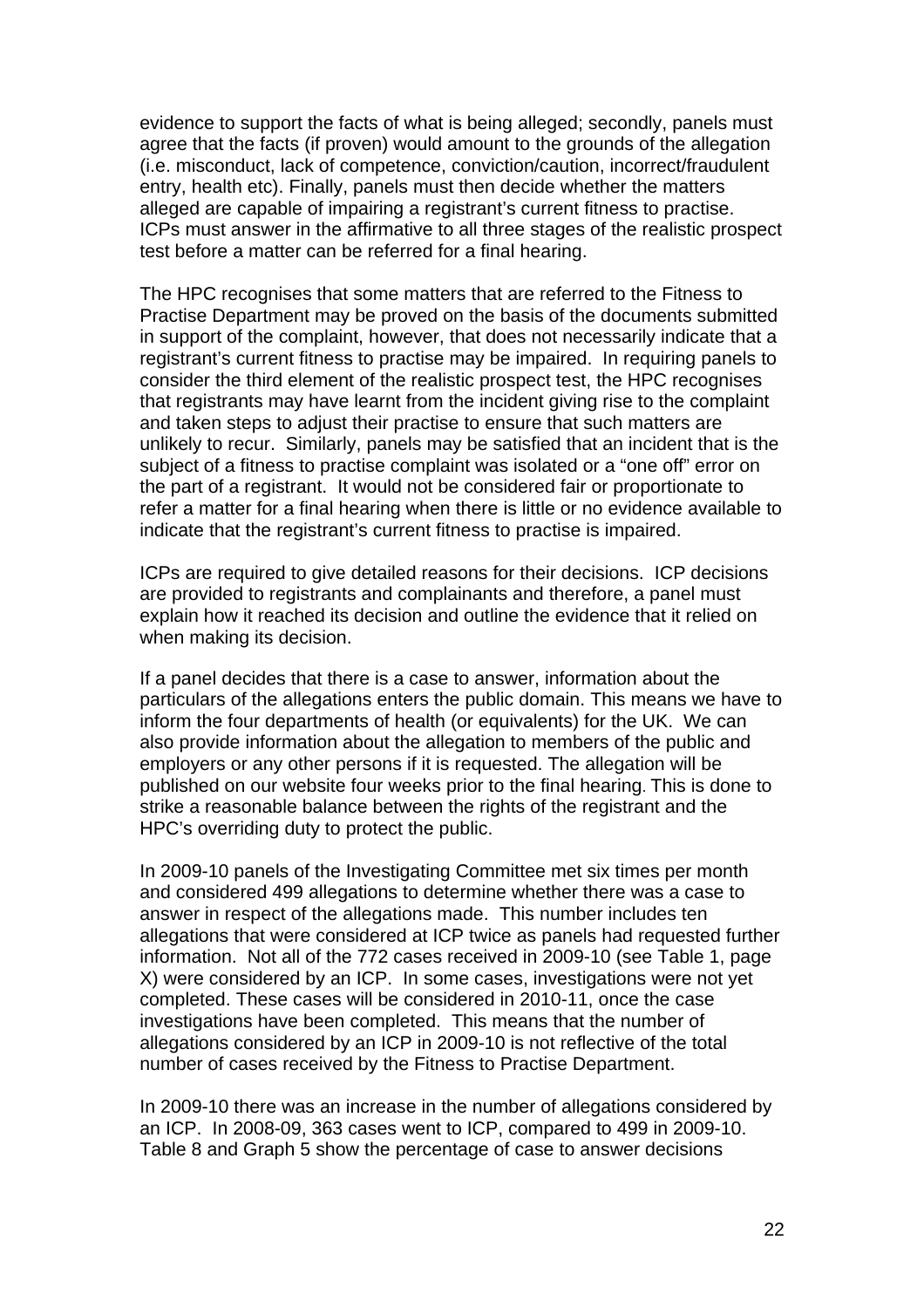reached in 2009-10. The number of allegations where a panel determined that there was a case to answer has risen by only one per cent from 2008-09.

Table 8 (below) shows the percentage of 'case to answer' decisions made in respect of allegations received for the period 2005-06 to 2009-10. The case to answer rate for 2009-10 was 58 per cent. With the exception of 2004-05, the percentage of 'case to answer' decisions made by ICPs has remained stable. For the period 2005-06 to 2009-10, on average, 60 per cent of allegations considered by an ICP resulted in a 'case to answer' decision.

| Table 8 Allegations where a case to answer decision was reached |  |
|-----------------------------------------------------------------|--|
|-----------------------------------------------------------------|--|

| Year    | % of allegations with<br>case to answer<br>decision |
|---------|-----------------------------------------------------|
| 2005-06 | 58                                                  |
| 2006-07 | 65                                                  |
| 2007-08 | 62                                                  |
| 2008-09 | 57                                                  |
| 2009-10 |                                                     |

Graph 5 (below) highlights the percentage of 'case to answer' decisions each year from 2005-06 to 2009-10.



#### **Graph 5 Case to answer rate**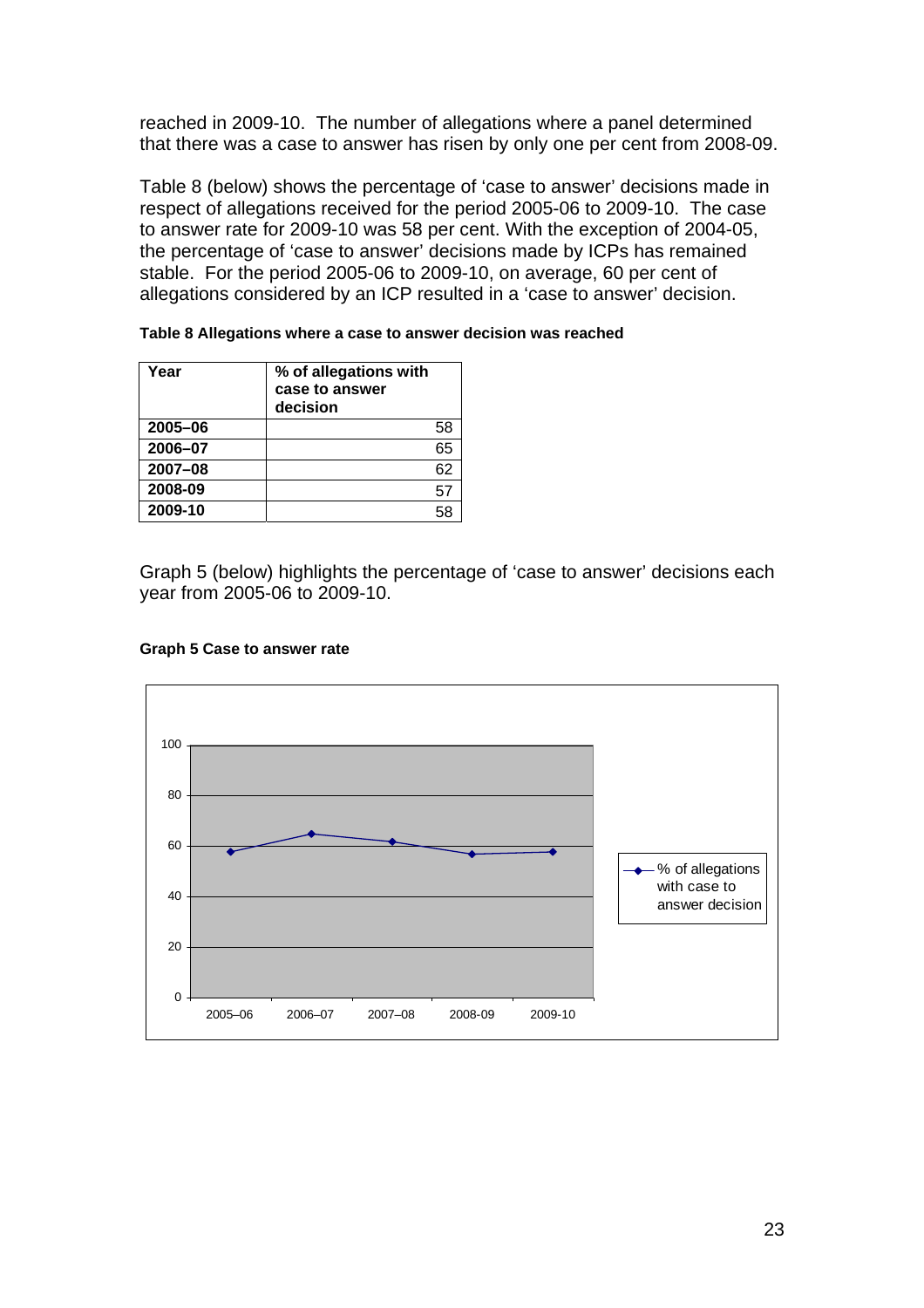## **Decisions by panels**

ICPs have a number of options open to them when considering allegations. It is open to an ICP to determine that there is a case to answer in relation to all or part of the allegation that is put before it.

Specific allegations that resulted in a case to answer decision included the following issues:

- sexual misconduct;
- use of controlled drugs;
- attending work under the influence of alcohol;
- bullying & harassment;
- qeneral competency issues;
- failure to provide adequate care;
- poor record keeping;
- failure to provide treatment to patients;
- theft from a patient; and
- failure to adequately assess patients.

The overall case to answer rate for 2009-10 was 58 per cent. Table 9 shows the number of case to answer decisions for each profession. The table indicates that there are eight professions where this rate was higher than the average. The highest percentage of case to answer decisions were made in relation to arts therapists, although only four allegations were heard by an ICP in respect of this profession. The table also shows that 281 of the 291 case to answer decisions were for matters relating to conduct and competence concerns.

Given the high rate of case to answer decisions being made, we are working to further explain the 'realistic prospect test' that ICPs apply when considering allegations. We have also developed a working definition of what the HPC considers impairment of fitness to practise to mean, providing clearer guidance to ICPs and stakeholders as to the types of issues that should not form the basis of a fitness to practise investigation.

If an ICP considers that there is insufficient information before it to enable it to make a decision as to whether there is a case to answer, an ICP can refer the matter back for further investigation, with directions as to the specific information required. In 2009-10, ICPs referred 10 cases back for further investigation.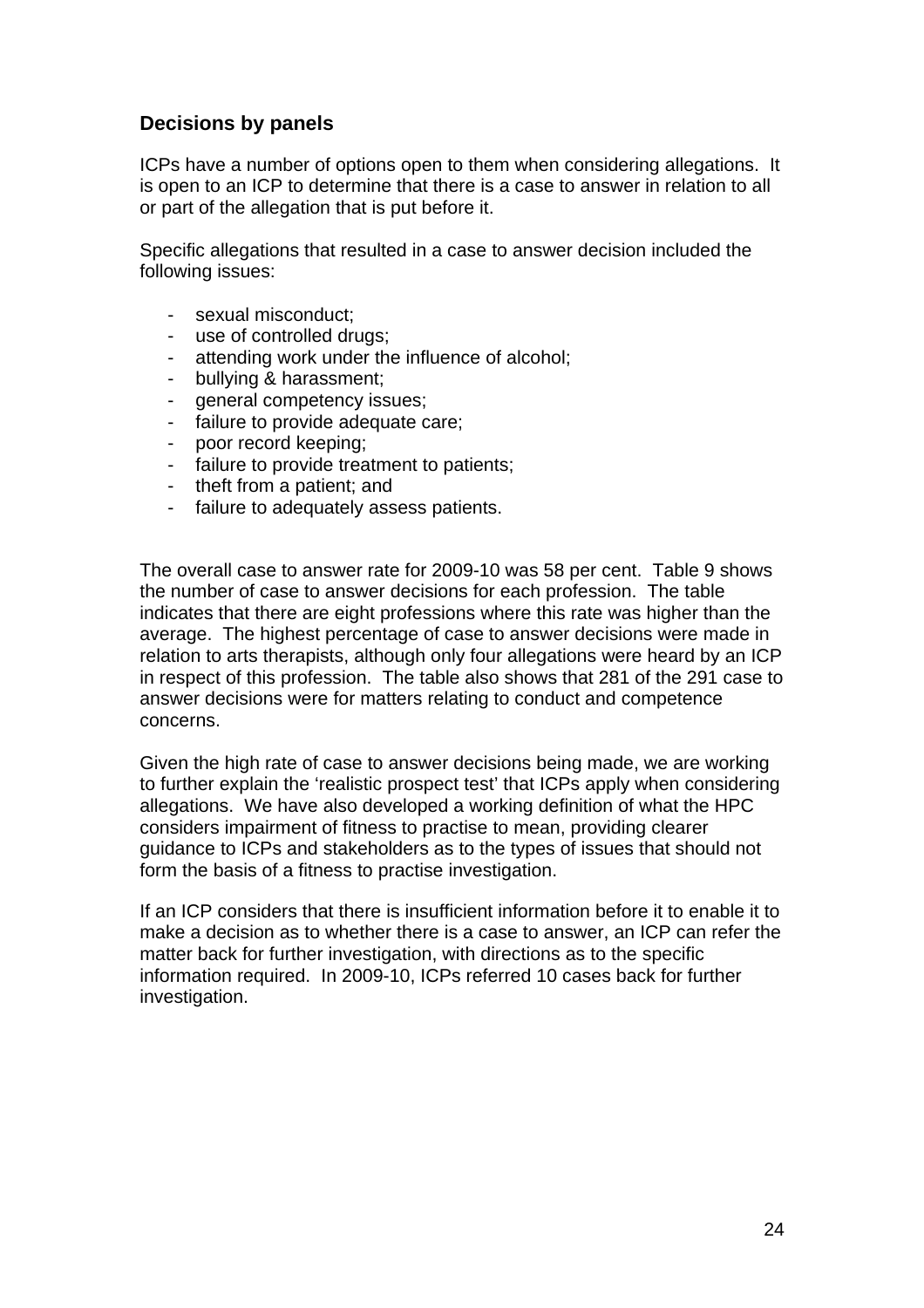## **Table 9 Investigating Committee Panel decisions**

|                                             |                               |                                |                               |                                                  | <b>Case to answer</b>             |                                   |                                   |                                       |  |
|---------------------------------------------|-------------------------------|--------------------------------|-------------------------------|--------------------------------------------------|-----------------------------------|-----------------------------------|-----------------------------------|---------------------------------------|--|
| <b>Profession</b>                           | Total<br>allegations<br>heard | <b>No</b><br>case to<br>answer | <b>Further</b><br>information | Conduct<br>and<br>Competence<br><b>Committee</b> | <b>Health</b><br><b>Committee</b> | Investigating<br><b>Committee</b> | <b>Total</b><br>case to<br>answer | $\frac{9}{6}$<br>Case<br>to<br>answer |  |
| <b>Arts therapists</b>                      | $\overline{4}$                | 1                              | $\mathbf 0$                   | 3                                                | $\mathbf 0$                       | $\mathbf 0$                       | 3                                 | 75                                    |  |
| <b>Biomedical</b><br>scientists             | 26                            | 6                              | 1                             | 18                                               | 0                                 | 1                                 | 19                                | 73                                    |  |
| Chiropodists /<br>podiatrists               | 53                            | 30                             | $\mathbf 0$                   | 22                                               | 1                                 | $\mathbf 0$                       | 23                                | 43                                    |  |
| <b>Clinical</b><br>scientists               | 3                             | 1                              | 0                             | $\overline{2}$                                   | 0                                 | $\mathbf 0$                       | $\overline{2}$                    | 67                                    |  |
| <b>Dietitians</b>                           | $\overline{7}$                | 6                              | $\mathbf 0$                   | $\mathbf{1}$                                     | 0                                 | $\Omega$                          | 1                                 | 14                                    |  |
| Occupational<br>therapists                  | 60                            | 27                             | 0                             | 31                                               | $\mathbf{2}$                      | $\mathbf 0$                       | 33                                | 55                                    |  |
| Operating<br>department<br>practitioners    | 49                            | 10                             | $\overline{2}$                | 33                                               | 4                                 | $\mathbf 0$                       | 37                                | 76                                    |  |
| <b>Orthoptists</b>                          | $\mathbf 0$                   | $\Omega$                       | $\Omega$                      | $\Omega$                                         | 0                                 | $\Omega$                          | $\Omega$                          | $\mathbf 0$                           |  |
| <b>Paramedics</b>                           | 115                           | 30                             | 3                             | 80                                               | 1                                 | 1                                 | 82                                | 71                                    |  |
| Physiotherapists                            | 92                            | 47                             | $\mathbf{1}$                  | 44                                               | 0                                 | 0                                 | 44                                | 48                                    |  |
| <b>Practitioner</b><br><b>Psychologists</b> | 38                            | 24                             | 3                             | 11                                               | 0                                 | $\mathbf 0$                       | 11                                | 29                                    |  |
| Prosthetists /<br>orthotists                | 5                             | $\overline{2}$                 | $\mathbf 0$                   | 3                                                | 0                                 | $\mathbf 0$                       | 3                                 | 60                                    |  |
| Radiographers                               | 34                            | 9                              | $\mathbf 0$                   | 25                                               | 0                                 | $\mathbf 0$                       | 25                                | 74                                    |  |
| Speech and<br>language<br>therapists        | 13                            | 5                              | 0                             | 8                                                | 0                                 | 0                                 | 8                                 | 62                                    |  |
| <b>Total</b>                                | 499                           | 198                            | 10                            | 281                                              | 8                                 | $\mathbf{2}$                      | 291                               | 58                                    |  |

Allegations that have resulted in a no case to answer decision have involved the issues set out in table ten.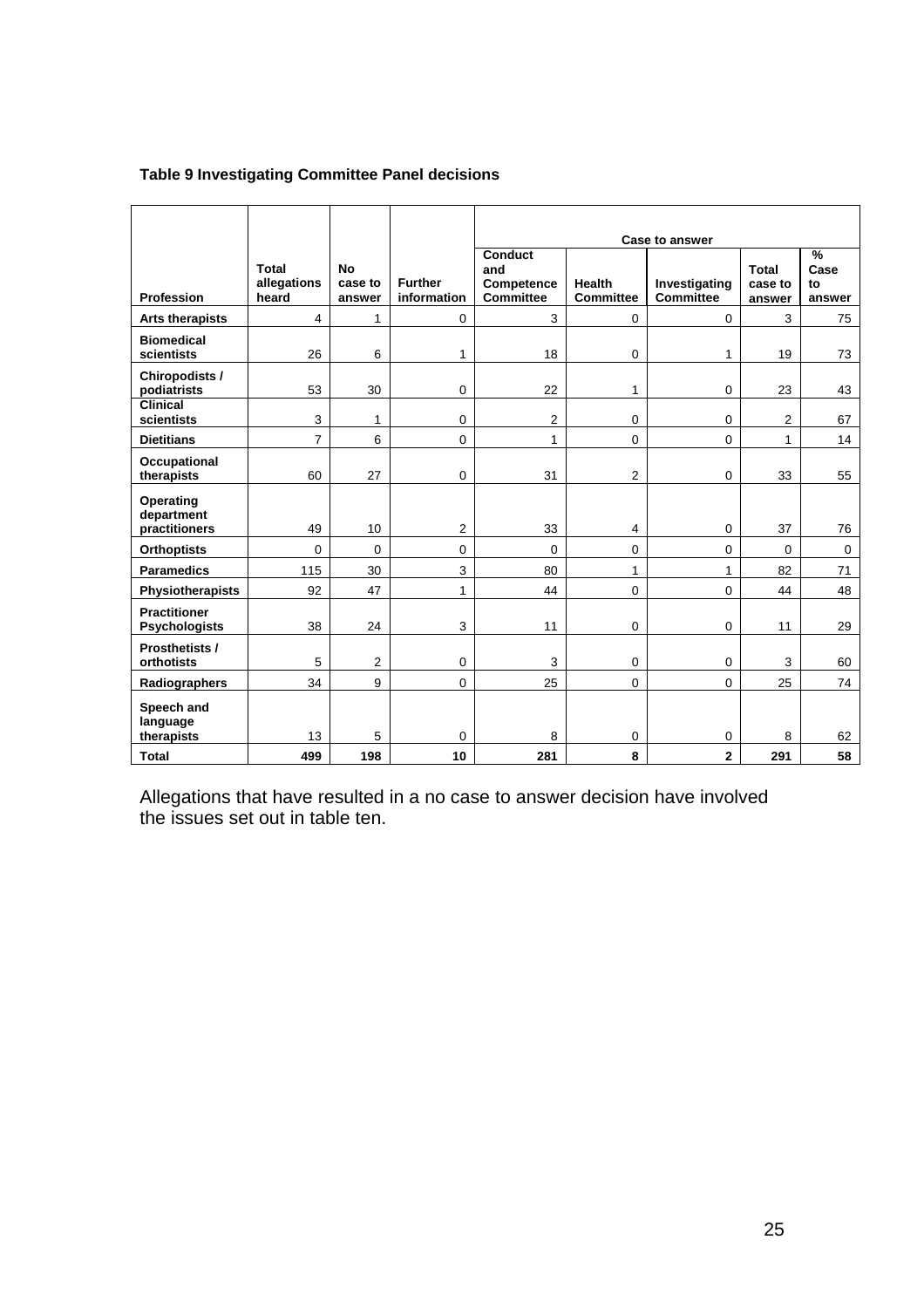## **Table 10 Examples of no case to answer decisions**

| <b>Type of issue</b>                                                                                                       | Reason for no case to answer                                                                                                                                                                                                                                                                                                                                   |
|----------------------------------------------------------------------------------------------------------------------------|----------------------------------------------------------------------------------------------------------------------------------------------------------------------------------------------------------------------------------------------------------------------------------------------------------------------------------------------------------------|
| Making inappropriate comments<br>about fellow healthcare professionals<br>to patients                                      | No credible evidence to support the<br>allegation.                                                                                                                                                                                                                                                                                                             |
| Falsifying records and patient notes                                                                                       | Not sufficient evidence to support all of<br>the particulars. One incident was<br>considered to be isolated and an error<br>of judgement for which the Registrant<br>demonstrated insight and remorse. No<br>evidence to indicate that the<br>Registrant's current fitness to practise is<br>impaired.                                                         |
| Police Caution for Damage to<br>Property                                                                                   | Although the facts were proven, the<br>Panel had regard for the submissions of<br>the Registrant and was satisfied that the<br>offence was not serious in nature and<br>that there were mitigating<br>circumstances. The Panel did not<br>consider that the fact of the Police<br>Caution indicated that the Registrant's<br>fitness to practise was impaired. |
| Failure to provide adequate/accurate<br>report                                                                             | No credible evidence to support<br>allegation - not capable of supporting<br>impairment of fitness to practise.                                                                                                                                                                                                                                                |
| Bringing the profession into disrepute<br>by providing partner with airport staff<br>car park access pass for personal use | No evidence to demonstrate that the<br>Registrant did provide his partner with<br>the car park access pass.                                                                                                                                                                                                                                                    |
| Failure to provide adequate care to<br>ensure that a wound was<br>appropriately dressed following the<br>removal of a corn | There was insufficient evidence to<br>demonstrate that the registrant's<br>actions/inaction led to the patient<br>developing an infection. Therefore, the<br>evidence did not meet the realistic<br>prospect test.                                                                                                                                             |
| Failure to refer a patient for further<br>treatment within a reasonable<br>timeframe                                       | The Panel found that the evidence was<br>not capable of proving impairment of<br>fitness to practise.                                                                                                                                                                                                                                                          |
| Unsafe clinical practise                                                                                                   | The Panel found that the evidence<br>demonstrated that the Registrant's<br>assessment, diagnosis and notes were<br>all of a high standard.                                                                                                                                                                                                                     |
| Altercation with work colleagues                                                                                           | One-off incident.                                                                                                                                                                                                                                                                                                                                              |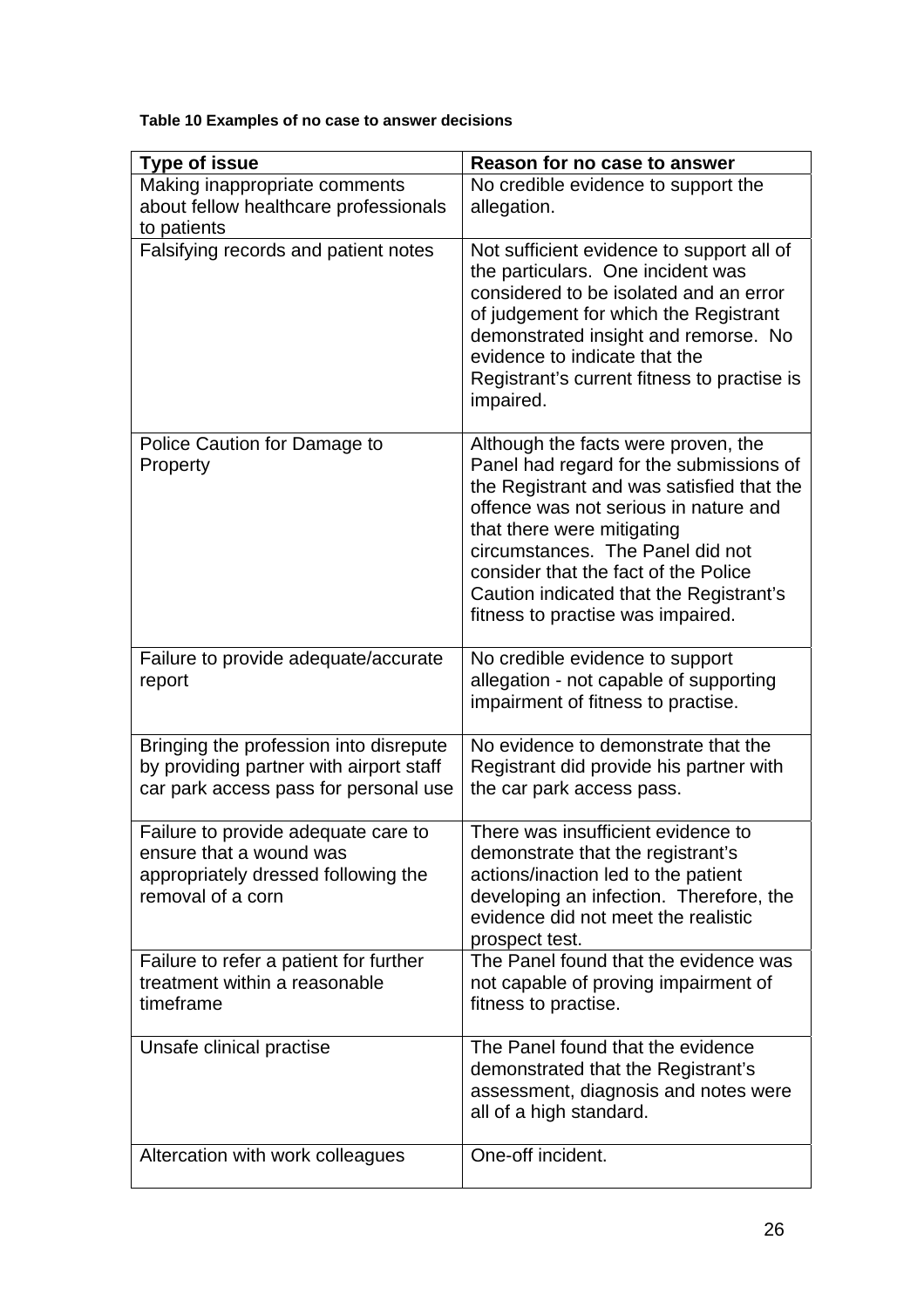| Possession of class A drugs | No evidence to indicate impairment of<br>fitness to practise. |
|-----------------------------|---------------------------------------------------------------|
|                             |                                                               |

## **Case to answer by complainant**

Table 11 (below) shows the number of 'case to answer' decisions by complainant type. The highest percentage of 'case to answer' decisions relates to cases where the complainant is an employer. Employers also represent the largest complainant category, with 206 allegations having been received from employers for 2009-10. Employers often conduct their own investigations into conduct and competence matters, prior to, or at the time of referring the matter to the HPC and are therefore able to provide copies of witness statements and evidence gathered from the workplace (for example medical records, minutes from supervision sessions etc.) in support of the allegation(s) made. The lowest percentage of 'case to answer' decisions (other than for cases referred to us by the BPS) were those allegations received from members of the public. However, members of the public also represent the second highest complainant category. In 2009-10, 130 of the allegations considered by an ICP were received from members of the public yet only 22 per cent of those complaints resulted in a case to answer decision being made. There has been no change in the percentage of case to answer decisions made in respect of complaints received from members of the public since 2008-09.

We are working hard to ensure that our fitness to practise processes are clear and accessible and that any barriers to investigating complaints from certain complainant groups can be overcome. To this end, we have recently reviewed and updated our processes around taking complaints over the telephone to ensure that English language and literacy difficulties do not prevent members of the public from pursuing a complaint against a registrant. We have also commenced work on reviewing our standard letters, brochures and website to ensure that they provide clear information about the fitness to practise process to members of the public and others.

In addition to this, the HPC commissioned research by IPSOS Mori to help us better understand the expectations of complainants in terms of the fitness to practise process. The results of that research have highlighted the areas in which the Fitness to Practise Department can improve the information that is provided to complainants (employers, members of the public, police and professional bodies) to enable them to better understand the fitness to practise process in addition to the scope and limits of the HPC's remit to investigate complaints. The results of the research are being used to enable us to better direct the information that we provide to internal and external stakeholders. We are confident that this will result in improved communication and will help to ensure that the complaints that we receive relate to fitness to practise matters.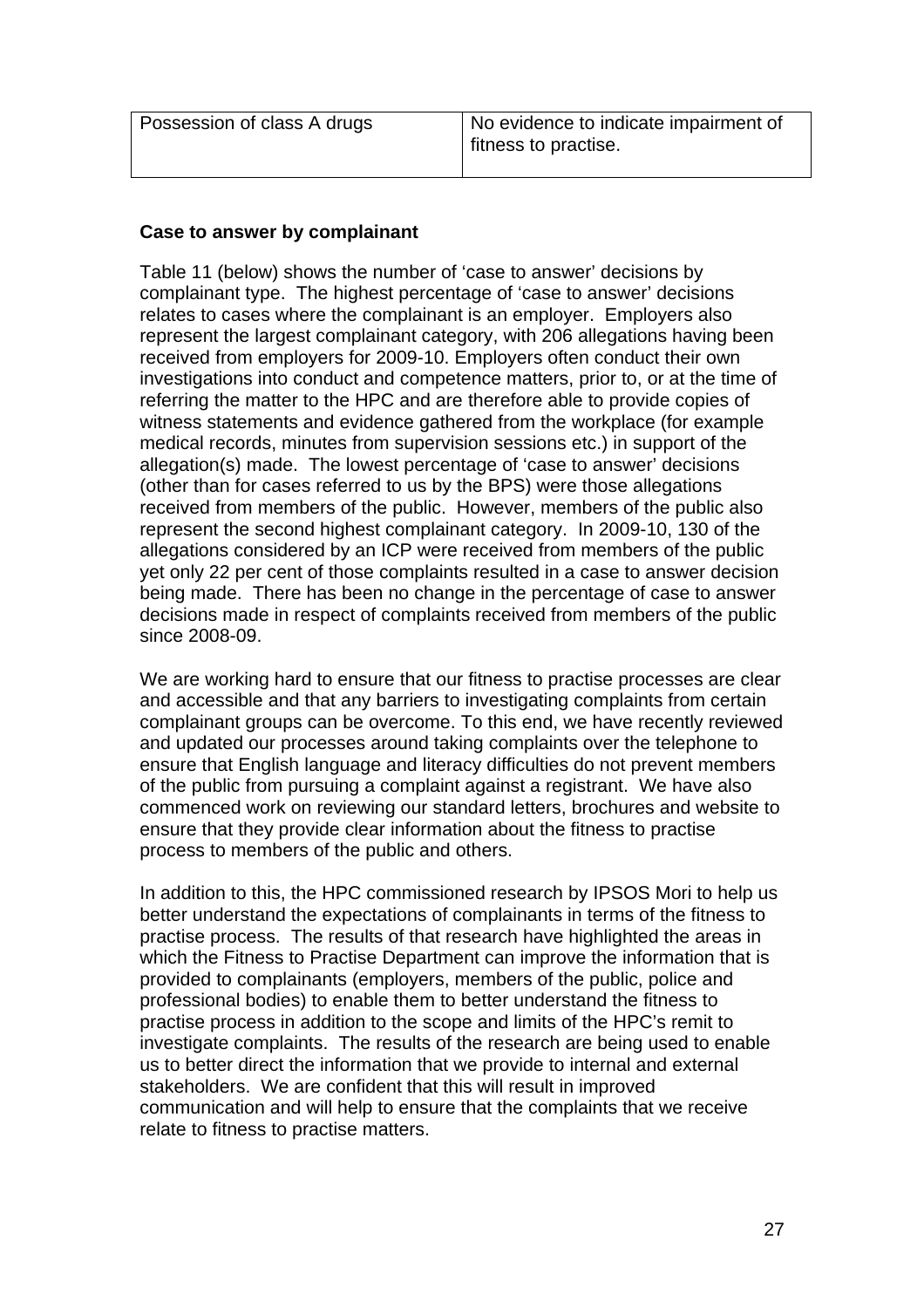|  |  |  | Table 11 Case to answer by complainant |
|--|--|--|----------------------------------------|
|--|--|--|----------------------------------------|

|                     | <b>Number</b><br>of case |                | <b>Further</b> |                |           |
|---------------------|--------------------------|----------------|----------------|----------------|-----------|
|                     | to                       | Number of no   | information    |                | % case to |
| Complainant         | answer                   | case to answer | requested      | Total          | answer    |
| Article 22(6)       | 48                       | 22             | 0              | 70             | 69        |
| <b>BPS transfer</b> |                          |                |                |                |           |
| cases*              | 1                        | 12             |                | 14             |           |
| <b>Employer</b>     | 167                      | 39             | 4              | 210            | 80        |
|                     |                          |                |                |                |           |
| <b>Other</b>        | 11                       | 3              | 0              | 14             | 79        |
|                     |                          |                |                |                |           |
| <b>Police</b>       | 18                       | 11             | 0              | 29             | 62        |
| <b>Professional</b> |                          |                |                |                |           |
| body                | 1                        | 1              | 0              | $\overline{2}$ | 50        |
| <b>Public</b>       | 29                       | 97             | 4              | 130            | 22        |
| <b>Registrant /</b> |                          |                |                |                |           |
| professional        | 16                       | 13             |                | 30             | 53        |
| <b>Total</b>        | 291                      | 198            | 10             | 499            | 58        |

#### **\*These cases were transferred from the British Psychological Society on 1 July 2009**

Graph 6 provides a comparison of case to answer decisions by complainant type, year on year, from 2005-06 to 2009-10. The case to answer rate for allegations made by members of the public has remained unchanged since 2008-09. However, for complaints received from the police and Article 22(6) category complaints, there has been an increase in the case to answer rate compared with 2008-09.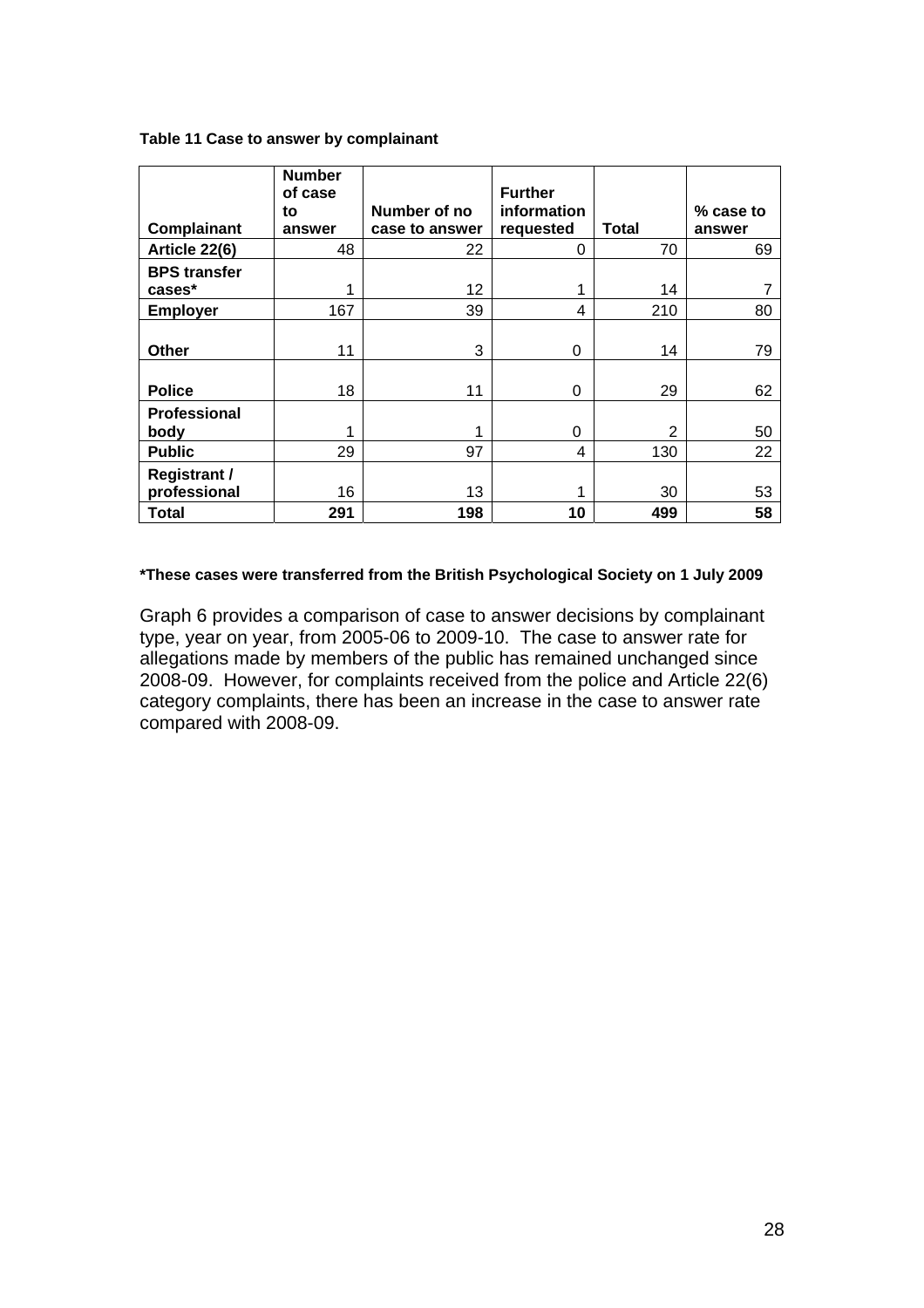**Graph 6 Percentage case to answer, comparison of 2005–06, 2006–07, 2007–08, 2008– 09 and 2009-10** 



## **Case to answer and route to registration**

Table 12 shows that there is consistency between the percentage of registrants who entered the Register by a particular route and the decision made at ICP. It should be noted that this table does not include the cases where further information was requested by the Investigating Committee (8). Data regarding the percentage of the Register as a whole and the route to registration can be found on Table 5 and Graph 4 on page X.

| Table 12 Case to answer and route to registration |  |  |  |
|---------------------------------------------------|--|--|--|
|---------------------------------------------------|--|--|--|

| Route to<br>registration | <b>Number</b><br>of no<br>case to<br>answer | $%$ of<br>allegations | <b>Number of</b><br>case to<br>answer | $%$ of<br>allegations |
|--------------------------|---------------------------------------------|-----------------------|---------------------------------------|-----------------------|
| Grandparenting           | 6                                           | 3                     | 9                                     |                       |
| <b>International</b>     | 12                                          | 6                     | 26                                    |                       |
| UK                       | 179                                         | 90                    | 256                                   | 88                    |
| <b>Not Known</b>         |                                             |                       |                                       |                       |
| Total                    | 198                                         | 100                   | 291                                   | 100                   |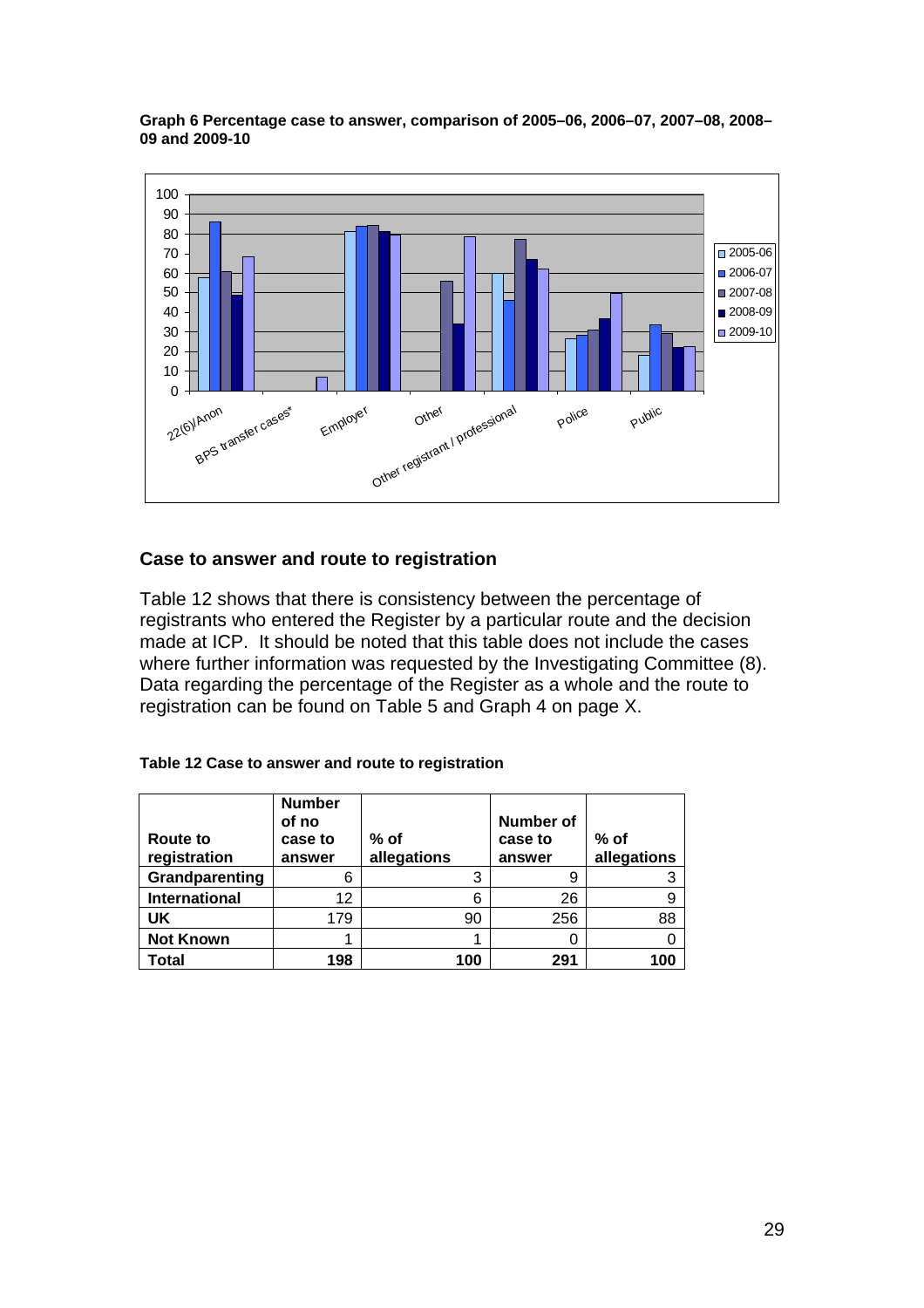## **Case to answer and representation**

Table 13 provides data on the relationship between case to answer and no case to answer decisions and representations. In 2009-10, responses were received from either the registrant or their representative in 401 of the 499 cases that were put to a panel of the Investigating Committee. A total of 198 cases resulted in a 'no case to answer' decision. Of this number, 184 were cases where representations were provided. By contrast, in cases where the registrant did not provide any representations, 14 cases resulted in no case to answer decisions. The Fitness to Practise Department is currently developing guidance for registrants on the information they can provide at ICP stage which may assist panels in making a decision as to whether the case meets the "realistic prospect test" referred to earlier. This is important in helping panels make better informed decisions at ICP stage. We anticipate that this will have an affect on the types of complaints that get referred to a final hearing stage in the future.

|                                             |                       |                                | <b>Case to answer</b>              | No case to answer          |                       |                                |                                    |                                         |
|---------------------------------------------|-----------------------|--------------------------------|------------------------------------|----------------------------|-----------------------|--------------------------------|------------------------------------|-----------------------------------------|
|                                             | <b>No</b><br>response | Response<br>from<br>registrant | Response<br>from<br>representative | Total<br>case to<br>answer | <b>No</b><br>response | Response<br>from<br>registrant | Response<br>from<br>representative | <b>Total</b><br>no<br>case to<br>answer |
| <b>Profession</b>                           |                       |                                |                                    |                            |                       |                                |                                    |                                         |
| Arts therapists                             | $\mathbf 0$           | 3                              | 0                                  | 3                          | $\mathbf 0$           | 1                              | $\mathbf 0$                        | $\mathbf{1}$                            |
| <b>Biomedical</b><br>scientists             | 10                    | 8                              | 1                                  | 19                         | $\overline{2}$        | 4                              | $\mathbf 0$                        | 6                                       |
| Chiropodists /<br>podiatrists               | 3                     | 20                             | 0                                  | 23                         | $\mathbf 0$           | 28                             | $\overline{2}$                     | 30                                      |
| <b>Clinical</b><br>scientists               | 0                     | 2                              | 0                                  | $\overline{2}$             | $\mathbf 0$           | 1                              | $\mathbf 0$                        | $\mathbf{1}$                            |
| <b>Dietitians</b>                           | 0                     | 1                              | 0                                  | 1                          | $\Omega$              | 6                              | $\Omega$                           | 6                                       |
| <b>Occupational</b><br>therapists           | 8                     | 24                             | 1                                  | 33                         | $\overline{2}$        | 22                             | 3                                  | 27                                      |
| Operating<br>department<br>practitioners    | 12                    | 24                             | 1                                  | 37                         | $\mathbf 0$           | 10                             | $\mathbf 0$                        | 10 <sup>°</sup>                         |
| <b>Orthoptists</b>                          | 0                     | $\Omega$                       | 0                                  | 0                          | $\Omega$              | $\Omega$                       | $\mathbf 0$                        | $\mathbf 0$                             |
| <b>Paramedics</b>                           | 16                    | 56                             | 10                                 | 82                         | 8                     | 21                             | 1                                  | 30                                      |
| Physiotherapists                            | 12                    | 29                             | 3                                  | 44                         | 1                     | 46                             | $\mathbf 0$                        | 47                                      |
| <b>Practitioner</b><br><b>Psychologists</b> | 1                     | 10                             | 0                                  | 11                         | $\mathbf 0$           | 24                             | $\mathbf 0$                        | 24                                      |
| Prosthetists /<br>orthotists                | 0                     | 2                              | 1                                  | 3                          | $\mathbf 0$           | 2                              | $\mathbf 0$                        | $\overline{2}$                          |
| Radiographers                               | 6                     | 16                             | 3                                  | 25                         | 1                     | 8                              | $\Omega$                           | 9                                       |
| Speech and<br>language<br>therapists        | 2                     | 5                              | 1                                  | 8                          | $\Omega$              | 4                              | 1                                  | 5                                       |
| <b>Total</b>                                | 70                    | 200                            | 21                                 | 291                        | 14                    | 177                            | 7                                  | 198                                     |

#### **Table 13 Representations provided to Investigating Panel by profession**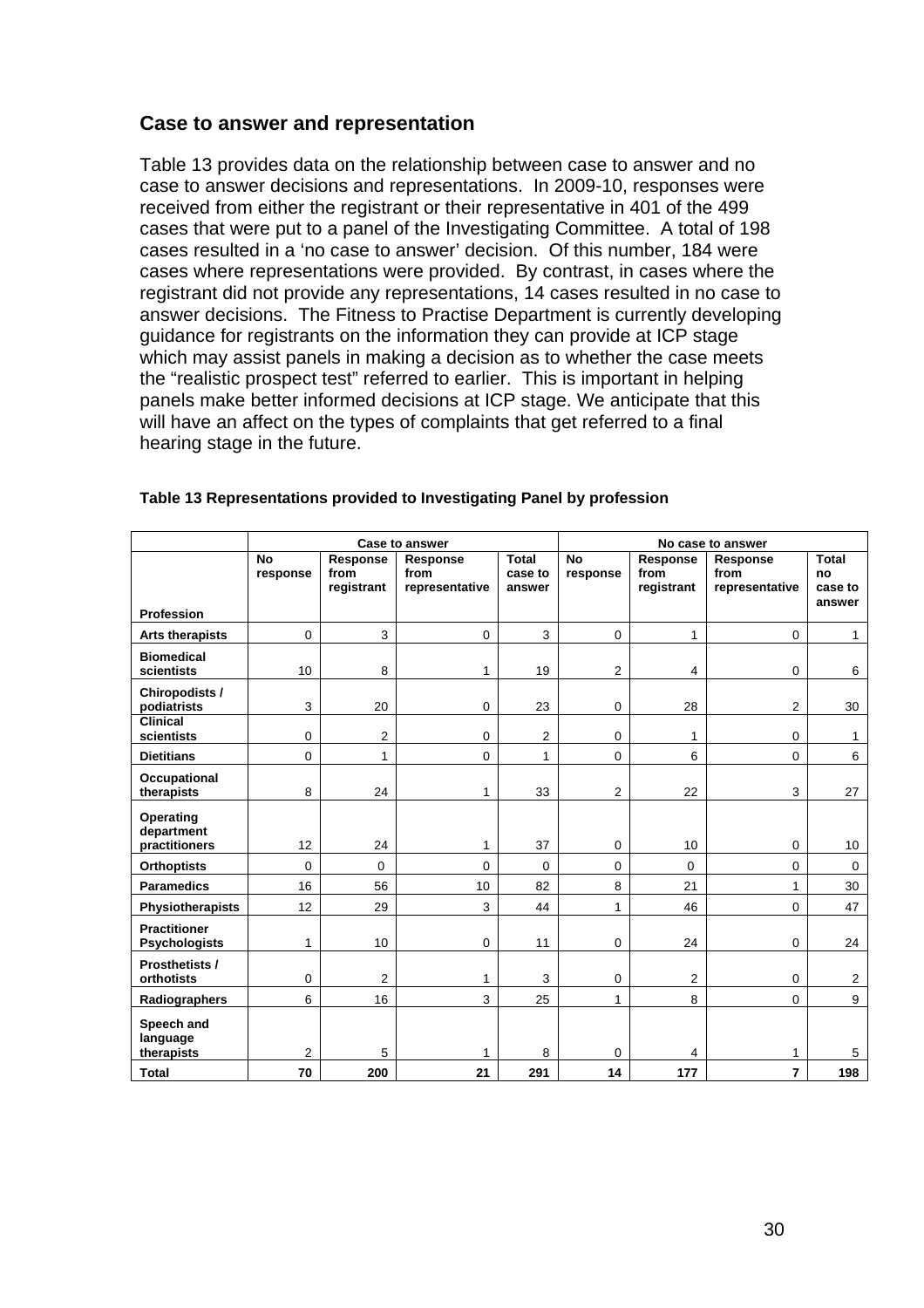## **Time taken from receipt of allegation to Investigating Panel**

Table 14 shows the length of time taken for allegations to be put before an ICP in 2009-10. The table shows that 92 per cent of allegations were considered by a panel within eight months of receipt. This demonstrates an improvement in efficiency compared with last year when 75 per cent of allegations were put before an ICP within eight months of receipt), despite a significant increase in the number of complaints received.

| Number of<br>months | Number of<br>allegations | <b>Cumulative</b><br>number of<br>allegations | $%$ of<br>allegations | <b>Cumulative</b><br>% of<br>allegations |
|---------------------|--------------------------|-----------------------------------------------|-----------------------|------------------------------------------|
| $1 - 4$             | 260                      | 260                                           | 52                    | 52                                       |
| $5 - 8$             | 155                      | 415                                           | 83                    | 83                                       |
| $9 - 12$            | 42                       | 457                                           | 92                    | 92                                       |
| $13 - 16$           | 22                       | 479                                           | 96                    | 96                                       |
| $17 - 20$           | 14                       | 493                                           | 99                    | 99                                       |
| $21 - 24$           | 1                        | 494                                           | 99                    | 99                                       |
| $25 - 28$           | 4                        | 495                                           | 99                    | 99                                       |
| 29-32               | 4                        | 496                                           | 99                    | 99                                       |
| $33 - 36$           | 4                        | 497                                           | 100                   | 100                                      |
| over 36             | $\overline{2}$           | 499                                           | 100                   | 100                                      |
| Total               | 499                      | 499                                           | 100                   | 100                                      |

#### **Table 14 Length of time from receipt of allegation to Investigating Panel**

Tables 15 and 16 show the length of time taken for cases to progress through the ICP stage by complainant type. It shows that complaints received from employers and the police can sometimes take the longest to get to ICP stage. This is because these cases often involve ongoing disciplinary or court proceedings.

#### **Table 15 Length of time by complainant type - case to answer**

| <b>Number</b><br>of months | <b>Article</b><br>22(6) | <b>BPS/AEP</b><br>transfer<br>cases* | <b>Employer</b> | Other | <b>Police</b> | Professional<br>body | <b>Public</b> | <b>Registrant /</b><br>professional | <b>Total</b><br>cases |
|----------------------------|-------------------------|--------------------------------------|-----------------|-------|---------------|----------------------|---------------|-------------------------------------|-----------------------|
| $0 - 4$                    | 33                      | 0                                    | 72              | 4     | 10            | 0                    | 16            | 5                                   | 140                   |
| $5-8$                      | 10                      |                                      | 58              | 6     | 3             | 0                    | ⇁             | 6                                   | 91                    |
| $9 - 12$                   | ◠                       | 0                                    | 17              | 0     | 3             |                      | C             | 2                                   | 27                    |
| $13 - 16$                  | C                       | 0                                    | 10              | 0     |               | 0                    | 4             |                                     | 18                    |
| $17 - 20$                  |                         | 0                                    | 6               |       |               | 0                    | 0             | っ                                   | 11                    |
| $21 - 24$                  |                         | 0                                    |                 | 0     | 0             | 0                    | 0             | 0                                   |                       |
| 25-28                      |                         | 0                                    | 0               | 0     | 0             | 0                    | 0             | 0                                   | 0                     |
| 29-32                      | 0                       | 0                                    |                 | 0     | 0             | 0                    | 0             | 0                                   |                       |
| 33-36                      | 0                       | 0                                    |                 | 0     | 0             | 0                    | 0             | 0                                   |                       |
| over 36                    | 0                       | 0                                    |                 | 0     | 0             | 0                    | 0             | 0                                   |                       |
| <b>Total cases</b>         | 48                      |                                      | 167             | 11    | 18            | 4.                   | 29            | 16                                  | 291                   |

\* These cases were transferred from the British Psychological Society on 1 July 2009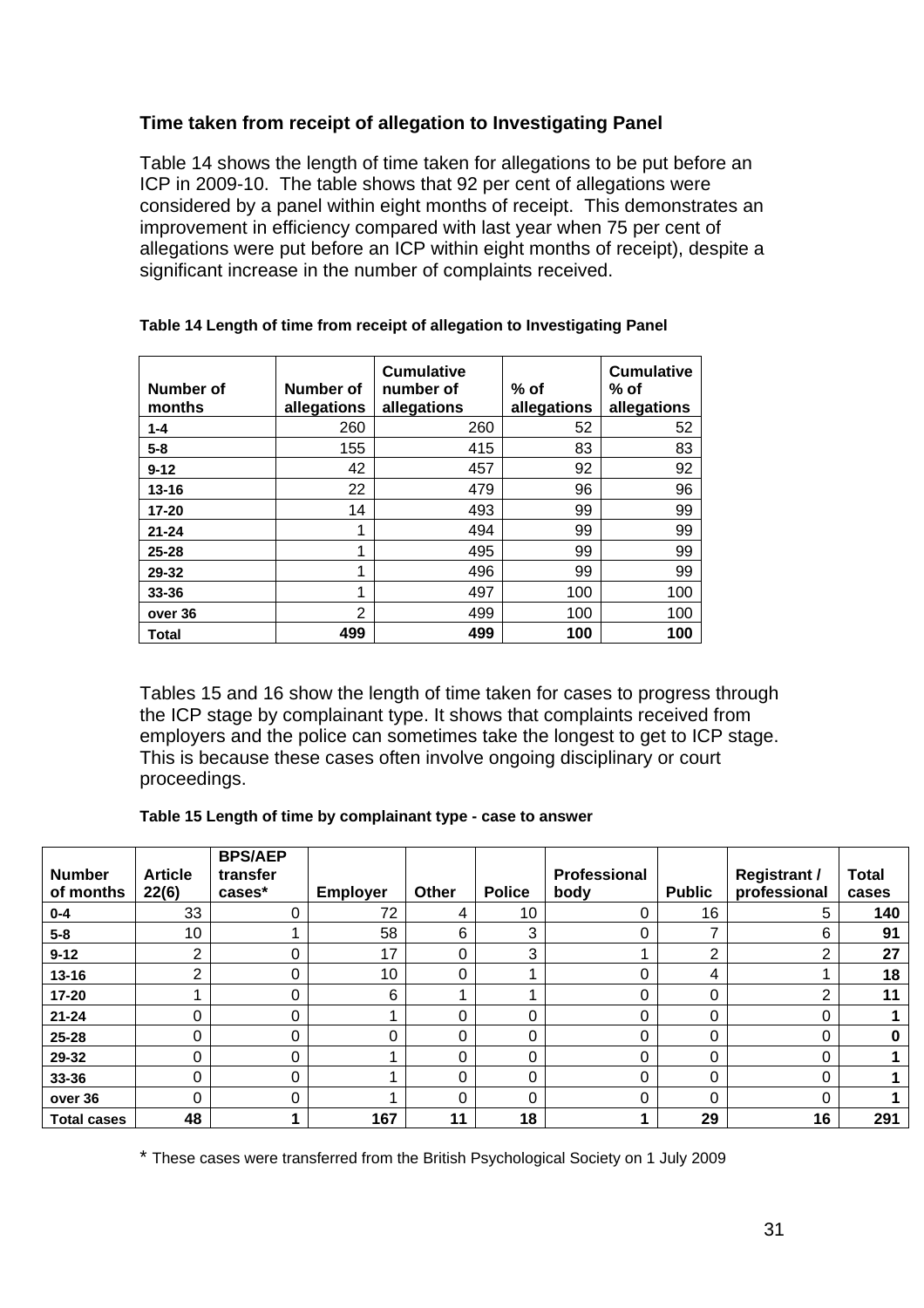| <b>Number</b><br>of months | <b>Article</b><br>22(6) | <b>BPS/AEP</b><br>transfer<br>cases* | <b>Employer</b> | <b>Other</b> | <b>Police</b> | Professional<br>body | <b>Public</b> | <b>Registrant /</b><br>professional | <b>Total</b><br>cases |
|----------------------------|-------------------------|--------------------------------------|-----------------|--------------|---------------|----------------------|---------------|-------------------------------------|-----------------------|
| $1 - 4$                    | 18                      |                                      | 18              |              | 8             |                      | 53            | 9                                   | 115                   |
| $5 - 8$                    | 3                       | 5                                    | 13              | ⌒            | 3             | 0                    | 32            | 3                                   | 61                    |
| $9 - 12$                   |                         | 0                                    | 4               | 0            | $\Omega$      | 0                    | ⇁             |                                     | 13                    |
| $13 - 16$                  | 0                       | $\Omega$                             |                 | 0            | $\Omega$      | 0                    | 3             | 0                                   | 4                     |
| $17 - 20$                  | 0                       | 0                                    | 2               | 0            | 0             | 0                    |               | 0                                   | 3                     |
| $21 - 24$                  | 0                       | 0                                    | 0               | 0            | 0             | 0                    | 0             | 0                                   |                       |
| $25 - 28$                  | 0                       | $\Omega$                             |                 | 0            | 0             | 0                    | 0             | $\Omega$                            |                       |
| 29-32                      | 0                       | $\Omega$                             | 0               | 0            | 0             | 0                    | 0             | $\Omega$                            |                       |
| 33-36                      | 0                       | 0                                    | 0               | 0            | 0             | 0                    | 0             | 0                                   |                       |
| over 36                    | 0                       | $\Omega$                             | 0               | 0            | $\Omega$      | 0                    |               | $\Omega$                            |                       |
| <b>Total cases</b>         | 22                      | 12                                   | 39              | 3            | 11            |                      | 97            | 13                                  | 198                   |

#### **Table 16 Length of time by complainant type - no case to answer**

\* These cases were transferred from the BPS to the HPC on 1 July 2009

On receipt of an allegation, the case is allocated to a Case Manager. The Case Manager will investigate the matter further. This usually involves gathering relevant information from, for example, the police or the employer. In some instances we may need to take witness statements.

We will write to the registrant and provide them with the information we have received. We will allow the registrant 28 days to respond, before we present the case to an Investigating Panel. There may, however, be some delay in this process. Delay can occur in instances where the registrant has requested an extension of time in which to respond to the allegation; or delays in receiving information that we have requested in the course of our investigations.

It is important to note that the HPC has powers to demand information if it is relevant to the investigation of a fitness to practise issue. We use this power to obtain information from, for example, employers. Delays can also occur if we put our investigations on hold pending the conclusion of any ongoing court or disciplinary proceedings. A practice note has been produced to provide guidance to panels in this area.

It may also be necessary to defer our processes when we receive another allegation about the same registrant, or the same allegation about more than one registrant. However, every case will be treated on its own merits. If the allegation is so serious as to require immediate public protection we can consider applying for an interim order. More information about interim orders is provided later in this report.

We are obliged to conduct our fitness to practise investigations expeditiously. However, we also have to ensure that our investigations are thorough and complete.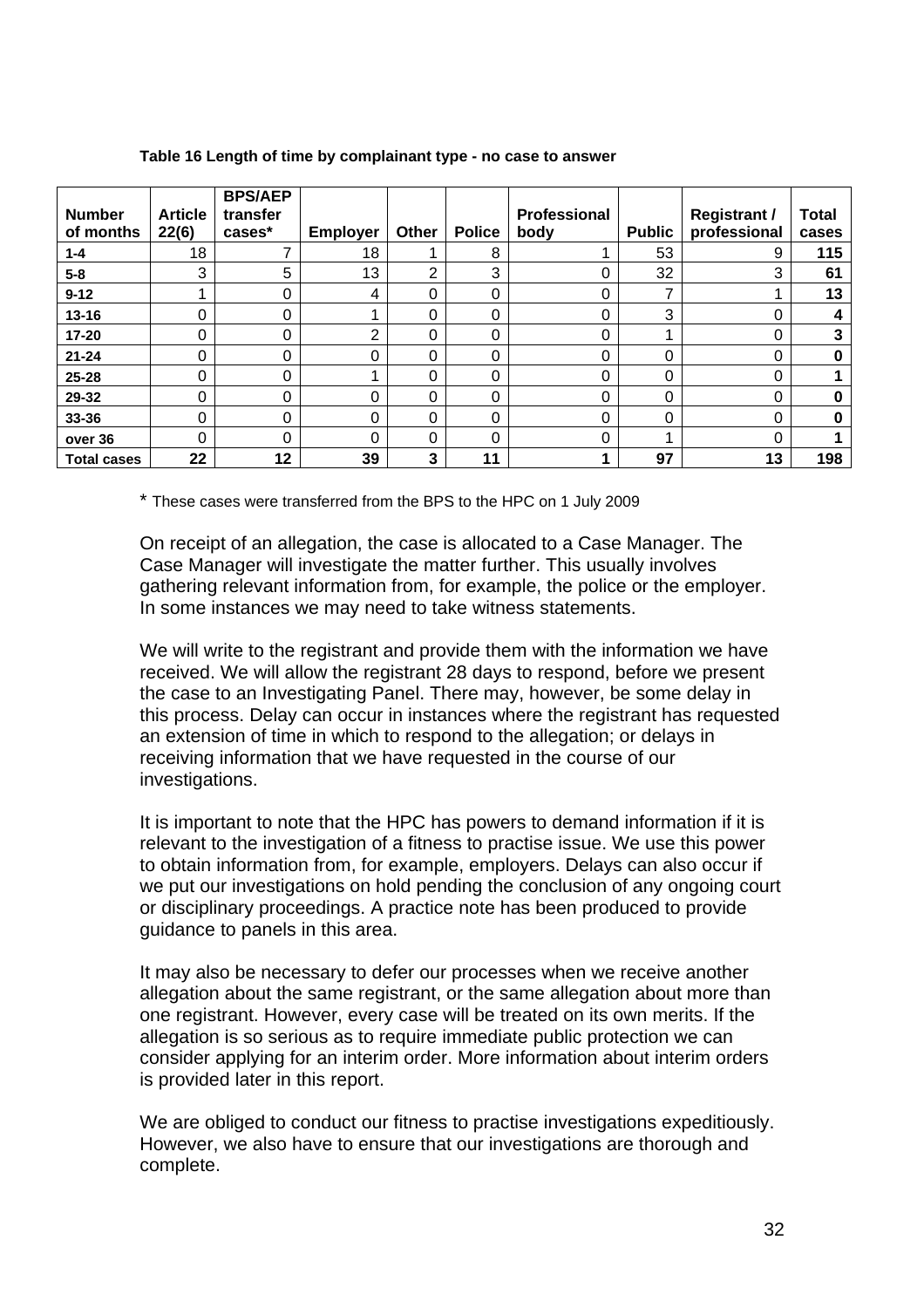The average length of time taken for a case to reach an Investigating Panel in 2009-10 is seven months (mean average) and the median average is six months. This average length of time has remained the same as last year. At the end of March 2010, there were 303 cases that were being actively investigated.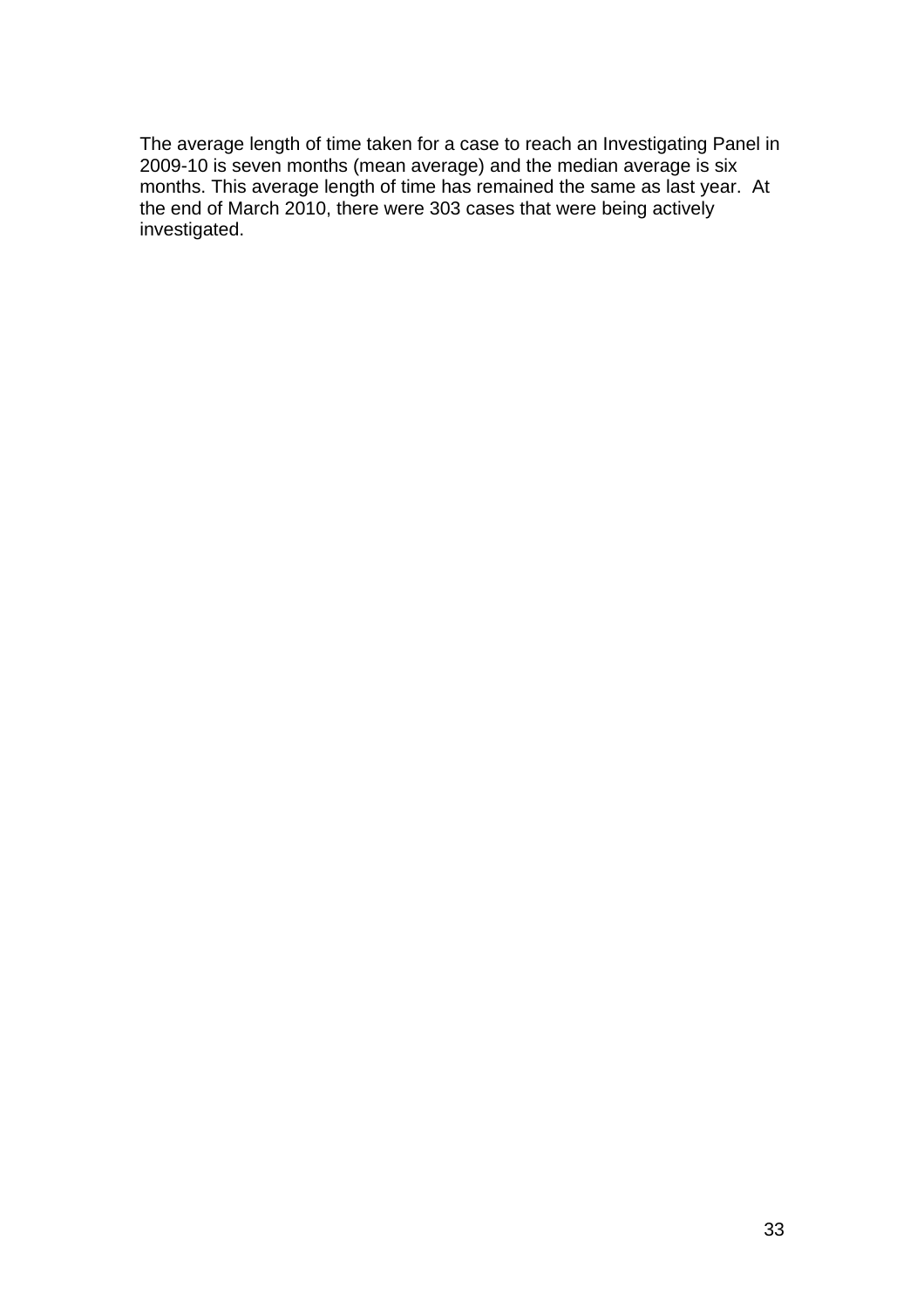## **Incorrect entry to the Register**

The HPC can consider allegations about whether an entry to the Register has been made fraudulently or incorrectly. Decisions about such cases are within the remit of the Investigating Committee. If a panel decides that an entry to the Register has been made fraudulently or incorrectly they can remove or amend the entry or take no further action.

During 2009–10 the Investigating Committee considered five cases of incorrect/fraudulent entry onto the HPC Register.

One case in particular provided important learning points for the HPC in dealing with future fraudulent entry cases. The allegation was that the registrant's entry onto the HPC Register had been procured fraudulently in that the registrant provided a false list of subjects that they purported to have undertaken in the course of their tertiary studies. The registrant was a European Economic Area (EEA) applicant and provided a falsely translated academic record in support of their application for registration. There was evidence from the Dean of the university where the registrant studied which showed that the registrant had not, in fact, completed the subjects outlined in the academic transcript provided with the registrant's application for registration.

A Panel of the Investigating Committee considered the case and adjourned it, following advice from the legal assessor, that the HPC needed to demonstrate that the registrant would not have gained entry to the HPC Register on the basis of the subjects actually undertaken by the registrant.

The HPC requested that a registration assessor "re-assess" the registrant's application on the basis of the subjects actually undertaken. The registration assessor gave evidence in a statement to the effect that the registrant did not meet the minimum requirements necessary for entry onto the biomedical scientist part of the HPC Register.

When the Investigating Committee Panel reconvened to consider the evidence of the registration assessor, it was satisfied that the registrant's entry to the HPC Register had been fraudulently procured. The registrant was removed from the HPC Register.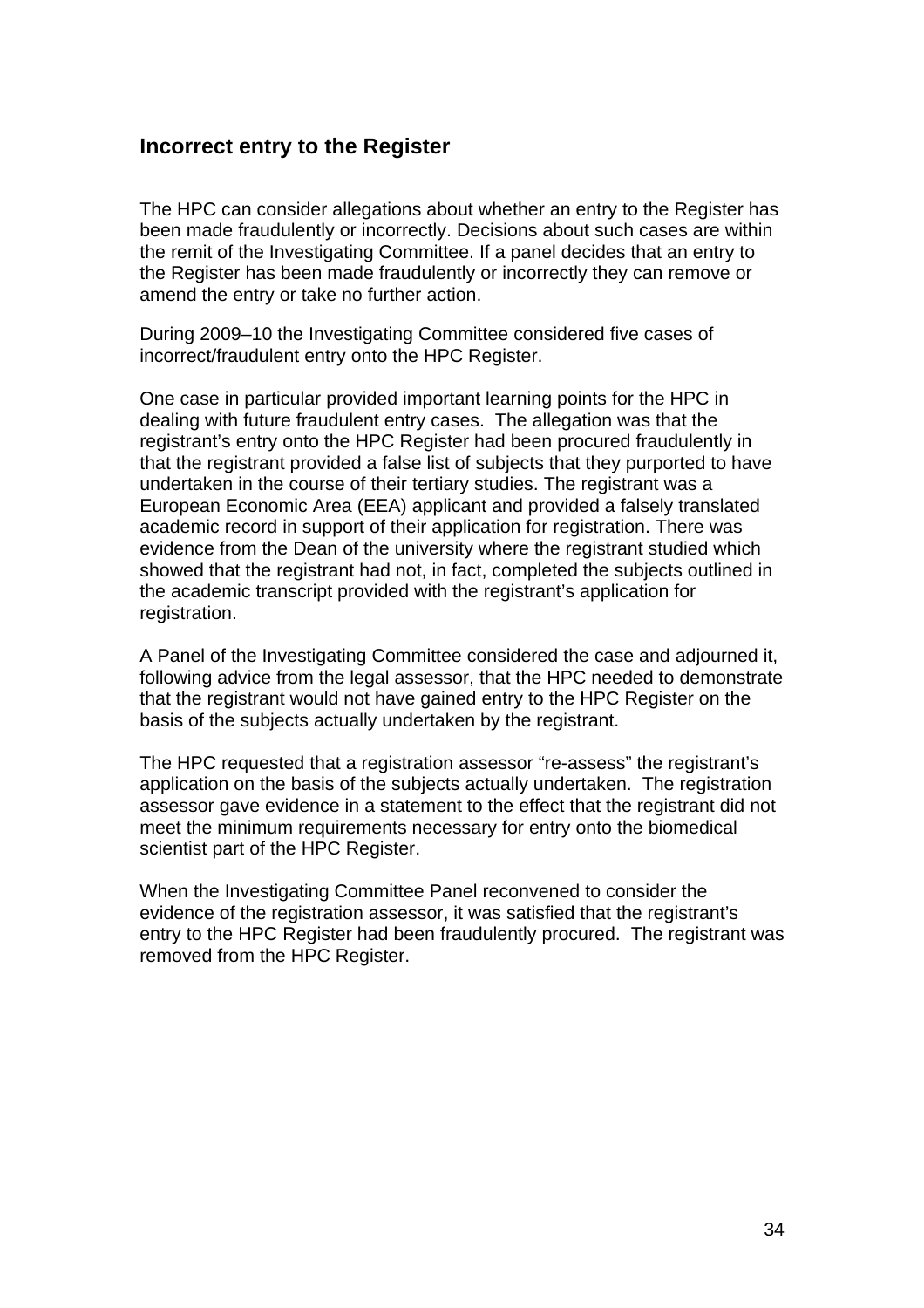## **Interim orders**

In certain circumstances, panels of our practice committees may impose an 'interim conditions of practice order' or an 'interim suspension order' on registrants subject to a fitness to practise investigation. This power is used when the nature and severity of the allegation is such that, if the registrant remains free to practice without restraint, they may pose a risk to the public or to themselves. Panels will only impose an interim order when they feel that the public or the registrant involved require immediate protection. Panels will also consider the potential impact on public faith in the regulatory process should a registrant be allowed to continue to practise without restriction whilst subject to an allegation. An interim order takes effect immediately and its duration is set out in the order but cannot be for more than 18 months.

A practise committee panel may make an interim order, to take effect either before a final decision is made in relation to an allegation or pending an appeal against such a final decision.

Case Managers from the Fitness to Practise Department acting in their capacity of Presenting Officers present the majority of applications for interim orders and reviews of interim orders. This is done so as to ensure resources are used to their best effect.

Tables 17 and 18 below show the number of interim orders granted prior to a final hearing and indicate the number of cases where an interim order has been reviewed or revoked. We are obliged to review an interim order six months after it is first imposed and every three months thereafter. A review must also be made if new evidence becomes available after the order was imposed. In some cases an interim suspension order may be replaced with an interim conditions of practice order if the panel consider this will adequately protect the public. In six cases in 2009 –10 the interim order was revoked by a review panel.

There were 49 applications made for interim orders and all 49 were granted Eighty six interim order review hearings were held. The HPC applied to the High Court for an extension of an interim order in three cases. The applications were granted and extended for a period of twelve months.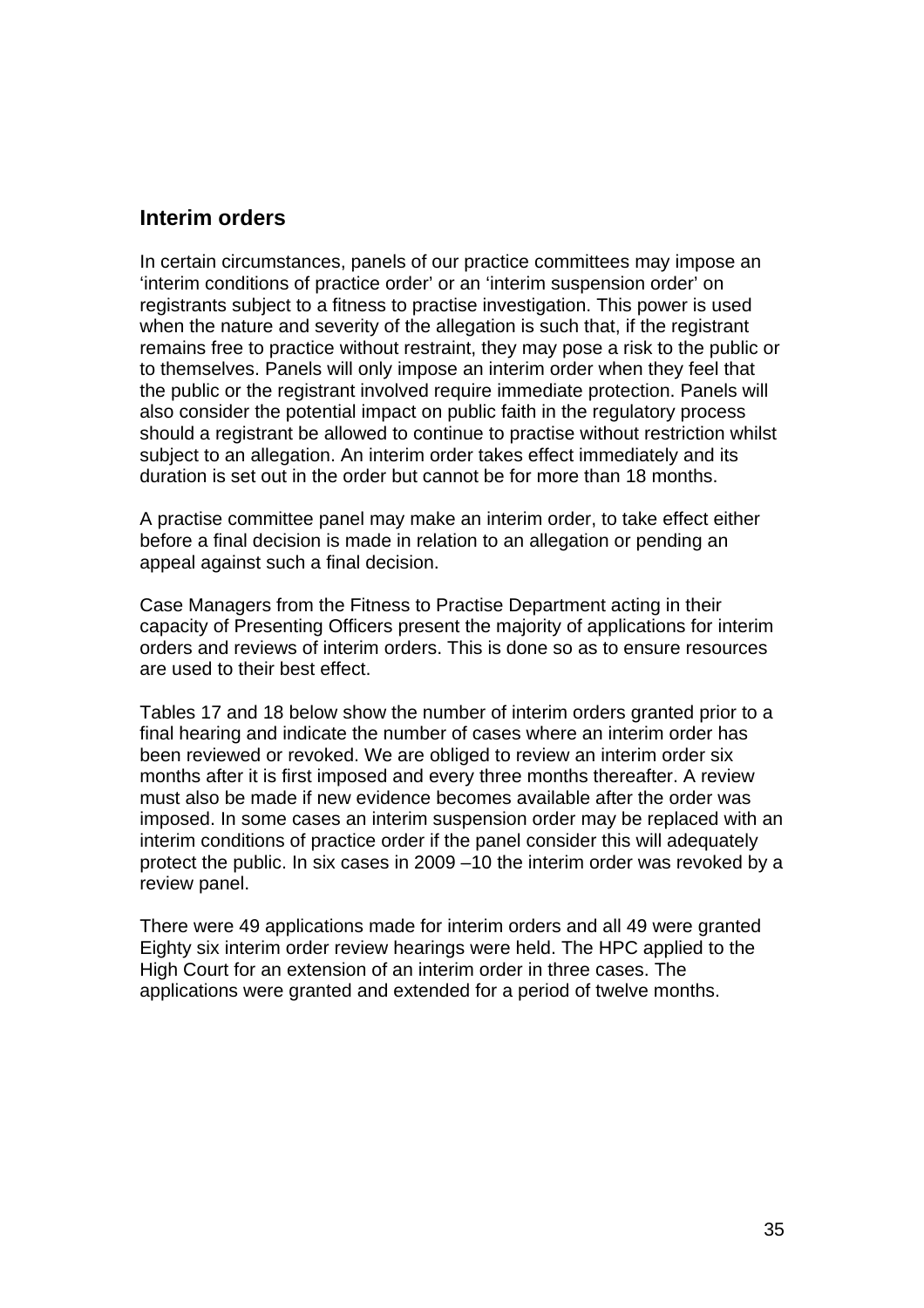| <b>Profession</b>                    | <b>Applications</b><br>considered | <b>Applications</b><br>granted | <b>Applications</b><br>rejected | <b>Orders</b><br>reviewed | <b>Orders</b><br>revoked |
|--------------------------------------|-----------------------------------|--------------------------------|---------------------------------|---------------------------|--------------------------|
| <b>Arts therapists</b>               | 1                                 | 1                              | 0                               | 1                         | 0                        |
| <b>Biomedical</b><br>scientists      | 3                                 | 3                              | 0                               | 5                         | 0                        |
| <b>Chiropodists /</b><br>podiatrists | 4                                 | 4                              | $\mathbf 0$                     | 9                         | $\mathbf 0$              |
| <b>Clinical</b><br>scientists        | 0                                 | 0                              | 0                               | 0                         | 0                        |
| <b>Dietitians</b>                    | $\overline{0}$                    | $\overline{0}$                 | $\overline{0}$                  | 0                         | $\overline{0}$           |
| <b>Occupational</b><br>therapists    | 1                                 | 1                              | 0                               | 8                         | 0                        |
| <b>Operating</b><br>department       | 9                                 | 9                              |                                 | 10                        |                          |
| practitioners                        | $\overline{0}$                    | $\overline{0}$                 | 0                               |                           | 1                        |
| <b>Orthoptists</b>                   |                                   |                                | 0                               | 0                         | $\boldsymbol{0}$         |
| <b>Paramedics</b>                    | 14                                | 14<br>6                        | 0                               | 29<br>13                  | 3<br>$\overline{1}$      |
| <b>Physiotherapists</b>              | 6                                 |                                | 0                               |                           |                          |
| <b>Practitioner</b><br>psychologists | 3                                 | 3                              | 0                               | 0                         | $\pmb{0}$                |
| <b>Prosthetists /</b><br>orthotists  | 0                                 | 0                              | 0                               | 0                         | 0                        |
| Radiographers                        | $\overline{7}$                    | $\overline{7}$                 | 0                               | 5                         | $\overline{0}$           |
| Speech and<br>language               |                                   |                                |                                 |                           |                          |
| therapists                           | 1                                 | 1                              | 0                               | 6                         | 1                        |
| <b>Total</b>                         | 49                                | 49                             | $\bf{0}$                        | 86                        | 6                        |

#### **Table 17 Number of interim orders by profession**

Since 2005–06 the percentage of cases where an interim order has been granted has remained at a similar level, although the total number of orders has increased (Table 17).

In 2009–10 there were 49 applications for interim orders made, and all 49 cases were granted. In five of the cases the panel considered that an interim 'conditions of practice order' would sufficiently protect the public. In the other 44 cases it was decided that an interim suspension order was the only option that would adequately protect the public.

In two of the cases where an interim order was imposed, the substantive cases proceeded to a final hearing and were concluded. In one case the allegations related to the registrant having a sexual relationship with a patient in which the registrant was struck off the Register. The other case related to a fraudulent or incorrect entry on to the HPC register. The registrant in this case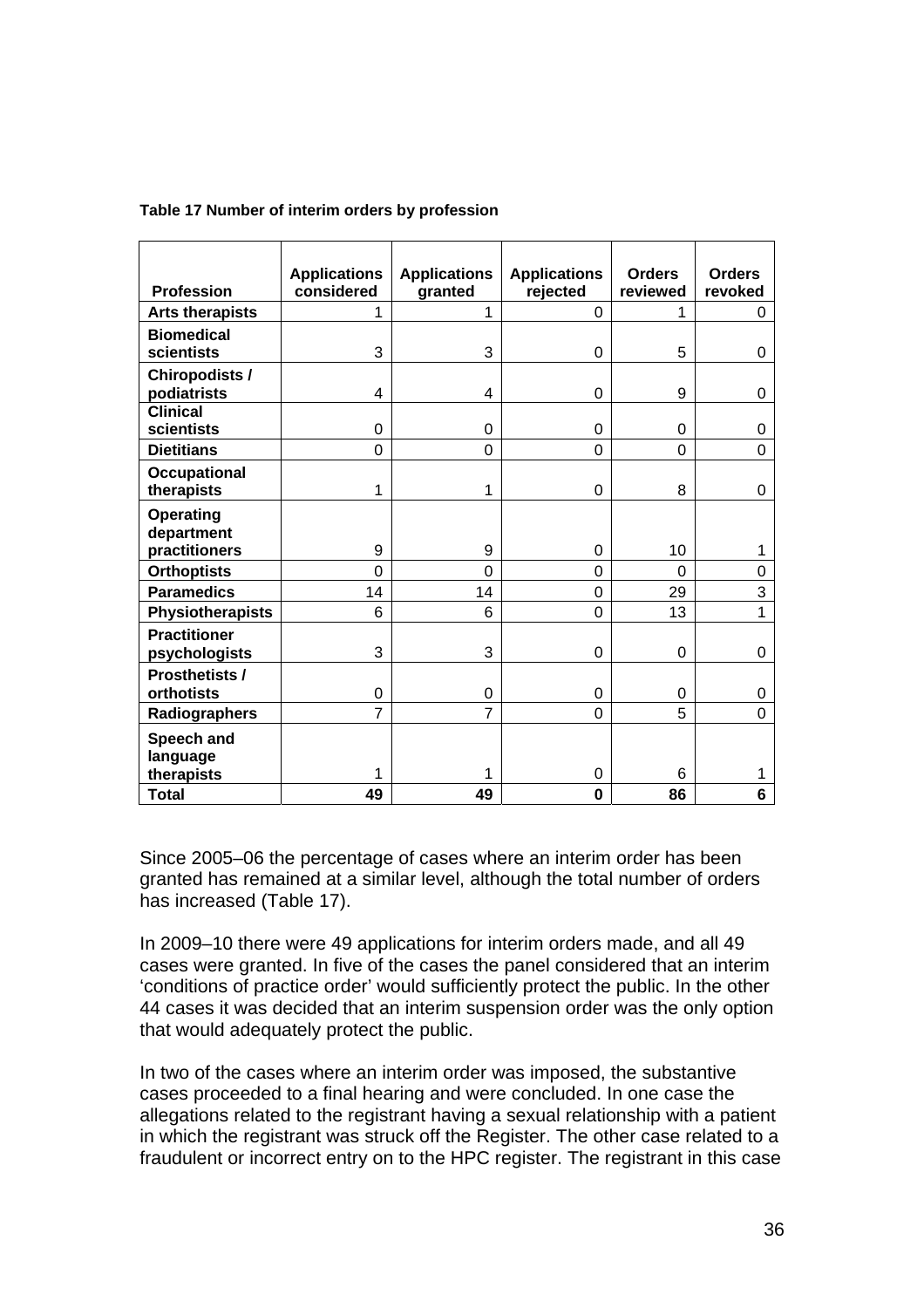passed the required education program and was placed back onto the register.

| Year    | <b>Applications</b><br>granted | <b>Applications</b><br>reviewed | <b>Orders</b><br>revoked<br>on review | <b>Number</b><br>of cases | $%$ of<br>allegations<br>where<br>interim order<br>was imposed |
|---------|--------------------------------|---------------------------------|---------------------------------------|---------------------------|----------------------------------------------------------------|
| 2004-05 | 15                             | 0                               | 0                                     | 172                       | 9                                                              |
| 2005-06 | 15                             | 12                              |                                       | 316                       | 5                                                              |
| 2006-07 | 17                             | 38                              |                                       | 322                       | 5                                                              |
| 2007-08 | 19                             | 52                              | 3                                     | 424                       | 4                                                              |
| 2008-09 | 27                             | 55                              |                                       | 483                       | 6                                                              |
| 2009-10 | 49                             | 86                              | 6                                     | 772                       | 6                                                              |
| Total   | 127                            | 243                             | 12                                    | 2,489                     | 5                                                              |

#### **Table 18 Interim orders 1 April 2004 to 31 March 2010**

#### **Types of cases where an interim order was imposed**

Fifteen cases where an interim order was imposed concerned police charges or convictions for serious sexual offences including rape and sexual assault. There were also two applications granted in cases involving either accessing or distributing child pornography, and a further two concerning cautions for theft from an employer

In one case the registrant faced allegations of inappropriate behaviour towards a colleague.

Four cases had interim orders imposed due to serious concerns regarding the competence of the registrant, including the failure to act in an emergency. In one particular case the outcome resulted in the death of a patient.

Eight cases where an interim order was imposed related to the misuse of drugs, both in and out of the work environment.

Other cases where an interim order was imposed related to allegations of sexual abuse of patients, inappropriate relationships with patients and unsafe clinical practise.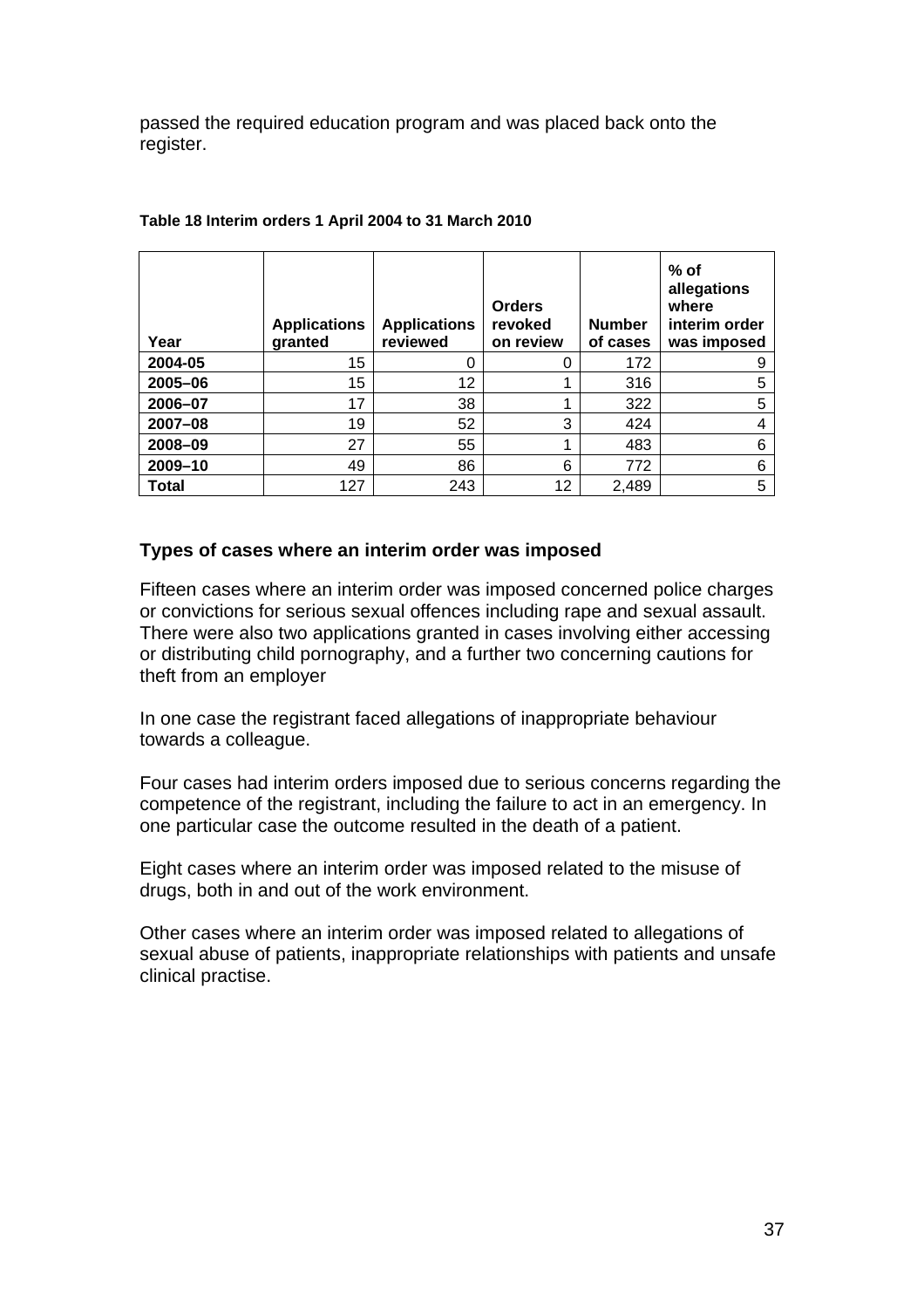## **Final hearings**

In 2009-10 the HPC held final hearings at locations across the United Kingdom. Two hundred and fifty six cases were concluded in that year, concerning 244 registrants (six registrants had more than one complaint considered at their hearing). Hearings where the allegations were well founded concerned only 0.7 per cent of registrants on the HPC register.

Most hearings are heard in public, as required by legislation. Occasionally a hearing, or part of it, may be heard in private in certain circumstances. Decisions of panels and their reasons for them are always announced in public and are also published on the HPC website.

Hearings took place in Belfast, Cardiff, Edinburgh, Exeter, London Manchester and Wrexham amongst other places. The HPC is obliged to hold hearings in the UK home country of the registrant concerned, with the majority of proceedings taking place in London at the HPC's offices. Where appropriate, proceedings are held in other locations rather than regional centres, for example, to accommodate attendees with mobility problems.

Table 19 below displays the number of hearings that have taken place in 2009-10, including cases that were adjourned or did not conclude. The total number of cases concluded at final hearing in 2009-10 was 256 (of the 331 panels held). Some cases will have been considered at more than one hearing in the same year, e.g. if proceedings run out of time and a new date in the future has to be arranged. Further sections of this report deal specifically with cases that were concluded.

| Type of hearing          | 2004-05 | 2005-06 | 2006-07 | 2007-08 | 2008-09 | 2009-10 |
|--------------------------|---------|---------|---------|---------|---------|---------|
|                          |         |         |         |         |         |         |
| Interim order and review | 25      | 28      | 55      | 71      | 85      | 141     |
| <b>Final hearing</b>     | 66      | 86      | 125     | 187     | 219     | 331     |
| <b>Review hearing</b>    | 11      | 26      | 42      | 66      | 92      | 95      |
| Total                    | 102     | 140     | 222     | 324     | 396     | 567     |

#### **Table 19 Number of public hearings**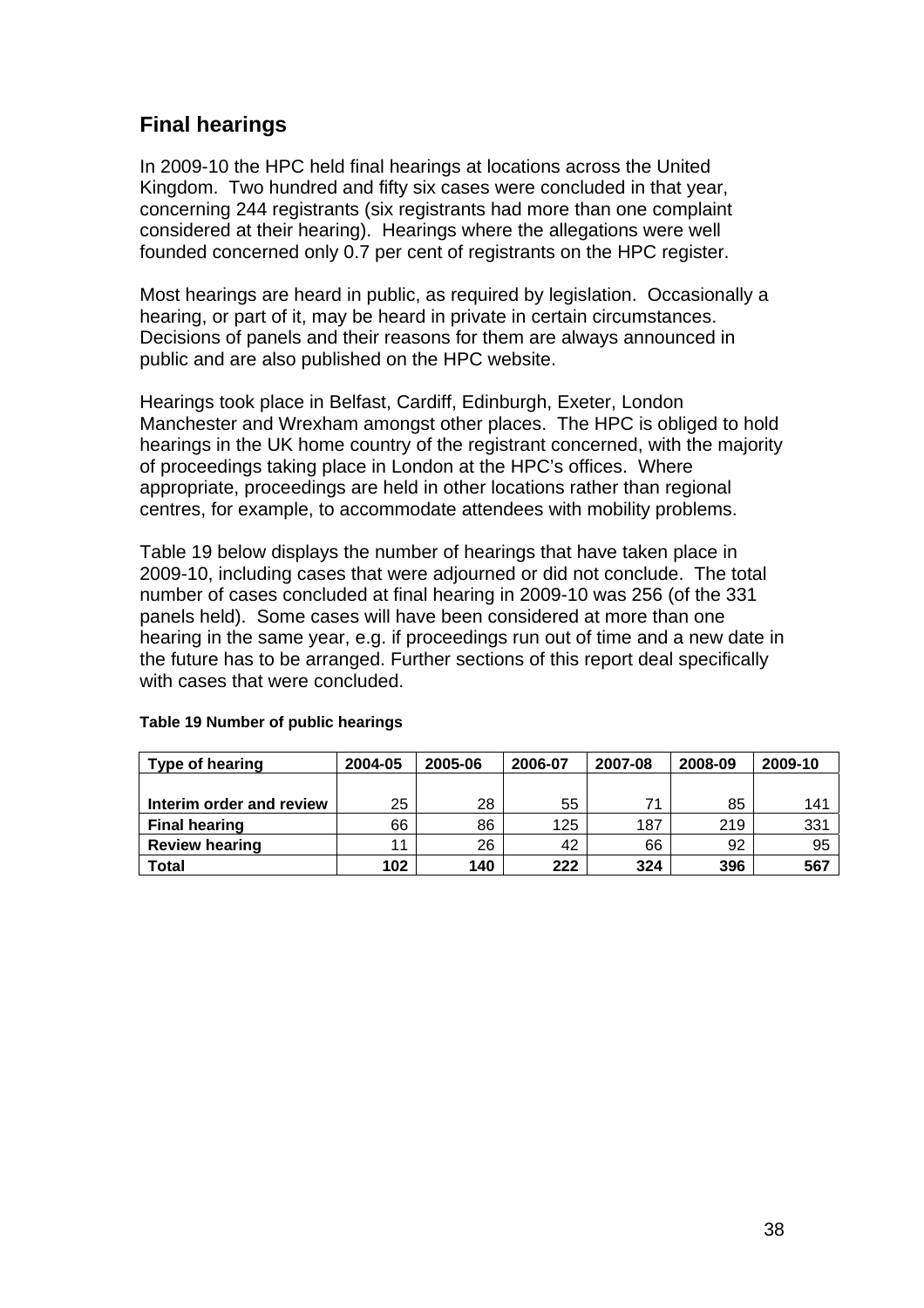## **Time taken from receipt of allegation to final hearing**

Table 20 below shows the length of time it took for cases to conclude, measured from the date of the receipt of the allegation. The table also shows the number and percentage of allegations cumulatively as the length of time increases.

The average length of time taken for cases that were referred for a hearing to conclude in 2009-10 was a mean average of 18 months and median average of 16 months from the receipt of the allegation. Twenty per cent of cases were concluded within 16 months. If the nine cases that took over 36 months were removed from the equation, cases would have taken a mean average of 17 months and median average of 16 months to conclude. In 2008-09 cases also took 16 months on average to conclude.

The length of hearings can be extended for a number of reasons beyond what may be expected. Protracted investigations, availability of all parties in the case, requests for adjournments and outstanding criminal proceedings can all delay proceedings. Criminal investigations can often be lengthy in nature and extend the time it takes for a case to reach a hearing.

We work hard to ensure that cases are heard expeditiously and look for new ways to make time efficiencies wherever possible. We appreciate that hearings can be an anxious time for all parties involved and that keeping delays to a minimum is essential.

| Number of<br>months | Number of<br>cases | <b>Cumulative</b><br>number of<br>cases | % of<br>cases  | <b>Cumulative</b><br>$%$ cases |
|---------------------|--------------------|-----------------------------------------|----------------|--------------------------------|
| 0- 4                | 1                  | 1                                       | 0              | 0                              |
| $5 - 8$             | 23                 | 24                                      | 9              | 9                              |
| $9 - 12$            | 56                 | 80                                      | 22             | 31                             |
| $13 - 16$           | 53                 | 133                                     | 21             | 52                             |
| $17 - 20$           | 45                 | 178                                     | 18             | 70                             |
| $21 - 24$           | 33                 | 211                                     | 13             | 82                             |
| $25 - 28$           | 19                 | 230                                     | 7              | 90                             |
| 29-32               | 12                 | 242                                     | 5              | 95                             |
| $33 - 36$           | 5                  | 247                                     | $\overline{2}$ | 96                             |
| over 36             | 9                  | 256                                     | 4              | 100                            |
| <b>Total</b>        | 256                | 256                                     | 100            | 100                            |

#### **Table 20 Length of time from receipt of allegation to final hearing**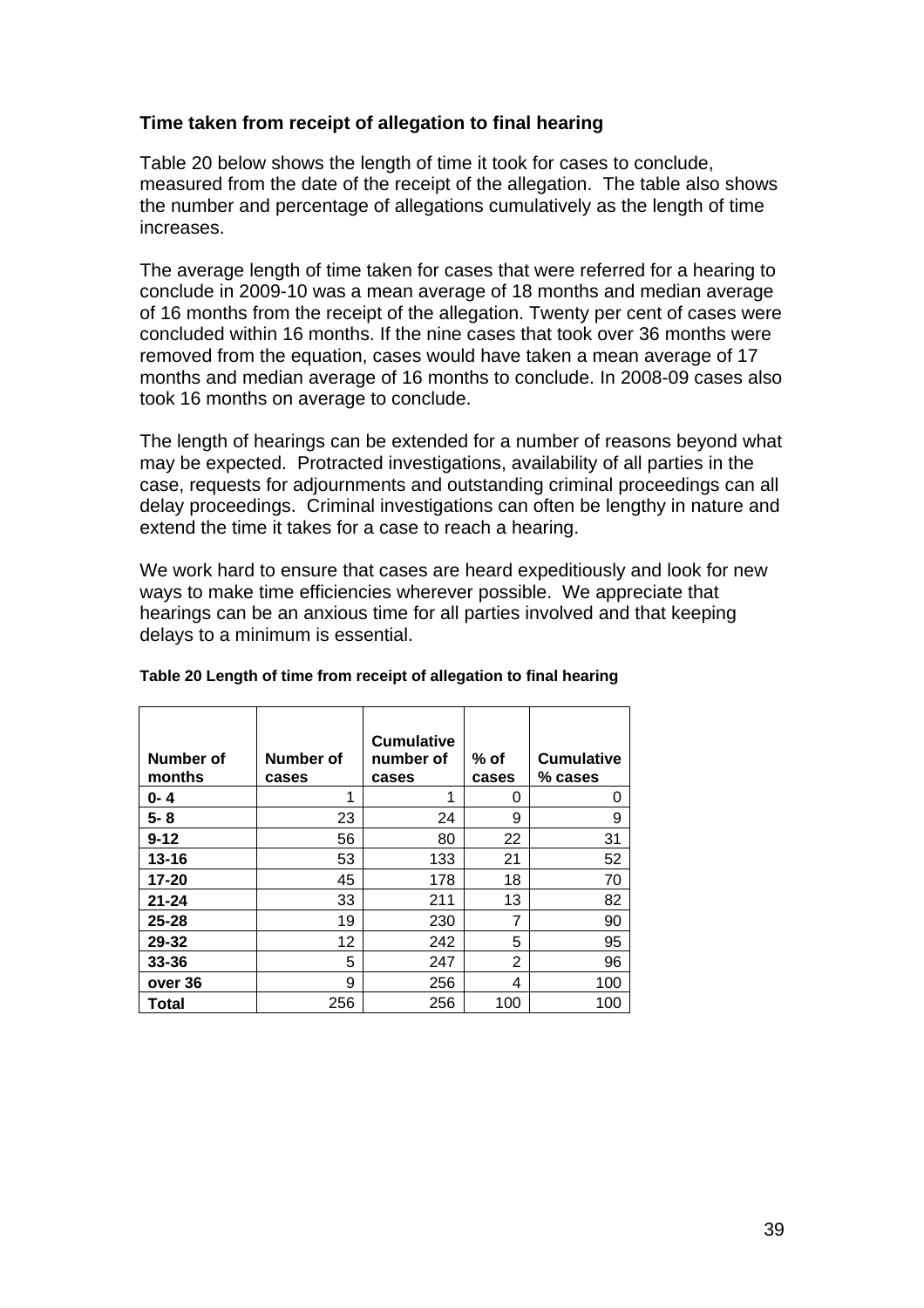## **Days of hearing**

Panels of the Investigating Committee, Conduct and Competence Committee and Health Committee met on 585 days in 2009-2010 to consider substantive cases. This number includes cases that went part heard and adjourned. Panels may also consider more than one case on one day in some cases to make best use of time available. Of the 256 cases that concluded in 2009-10, it took an average of 1.7 days to conclude, down from 1.8 days last year. The Investigating Committee panels heard cases where incorrect or fraudulent entries to the register had been alleged.

Details of hearings are published on the HPC website four weeks in advance of proceedings. This is done to strike a reasonable balance between the rights of the registrant and the HPC's overriding duty to protect the public.

## **What powers do panels have?**

Where action is taken by our panels it is intended to protect the public, not to be a punitive measure. Panels carefully consider all of the individual circumstances of each case and take into account what has been said by all those at the hearing before making their decision.

Panels must first consider whether allegations against a registrant are proven. They have to decide whether the incident, as alleged, amounts to the 'grounds' set out in the allegation, for example misconduct or lack of competence, and if, as a result, the registrant's fitness to practise is impaired.

If the panel decide a registrant's fitness to practise is impaired they go on to consider whether to impose a sanction.

In hearings of the Health Committee or where the allegation relates to lack of competence, the panel does not have the option to make a striking off order at the substantive hearing. It is recognised that in cases where ill-health has impaired fitness to practise or where competence has fallen below expected standards, it may be possible for the situation to be remedied over time. The registrant is provided with the opportunity to seek treatment or training and may be able to return to practice if the panel is satisfied that this is a safe option at any review.

A number of options (known as 'sanctions') are available to substantive hearing panels. They are as follows.

- Impose a caution order this means that the word 'caution' will appear against the registrant's name on the Register.
- Impose some sort of restriction or condition on the registrant's registration, known as a 'conditions of practice order' – this might include, for example, requiring the registrant to work under supervision or to undertake further training.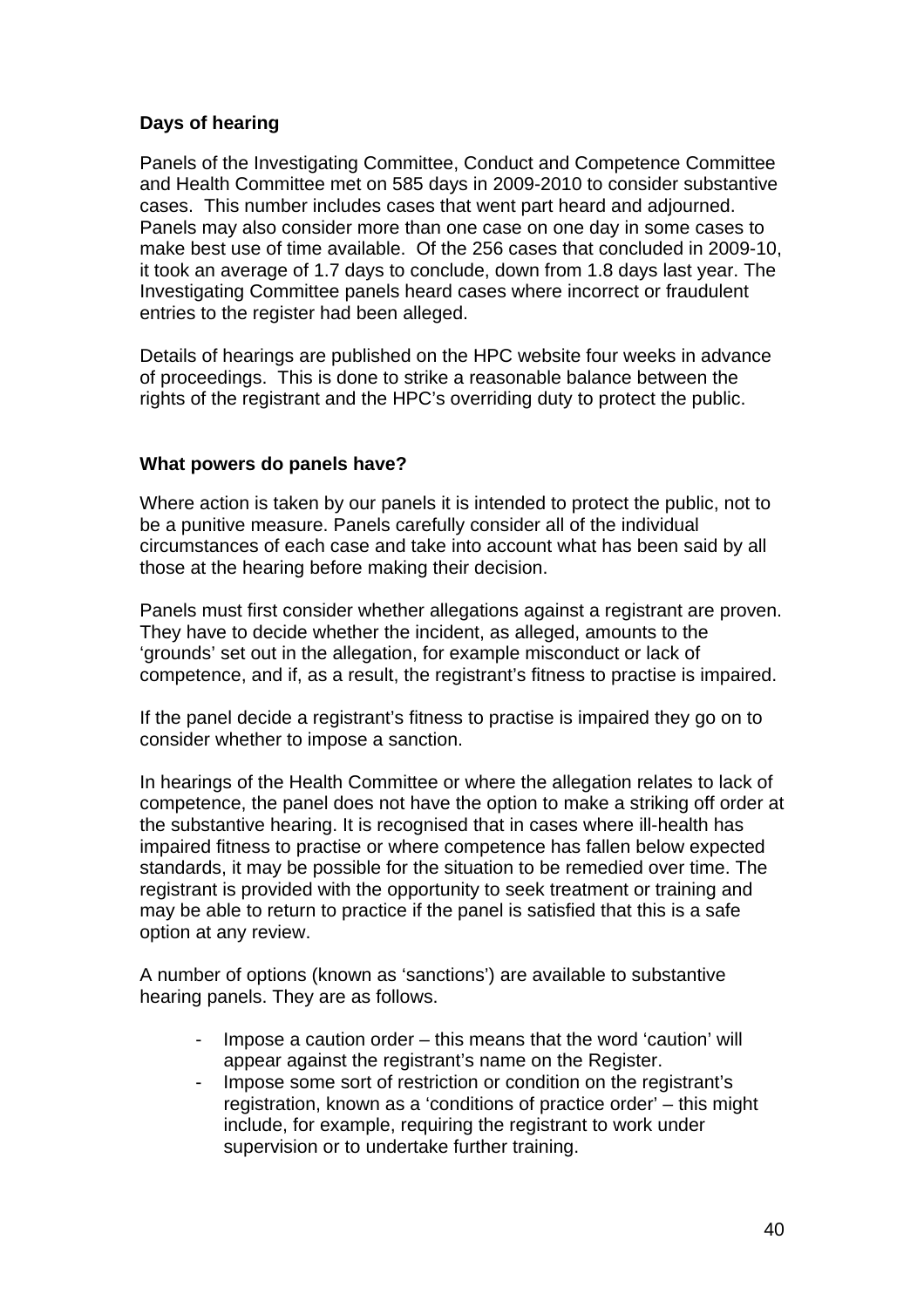- Order the removal of the registrant's name from the Register, which is known as a 'striking off order'.
- Send the case for mediation.
- Suspend registration, for no longer than one year.
- Take no further action.

In cases of incorrect or fraudulent entry to the Register, the options available to the panel are to take no action, to amend the entry on the register (eg change the modality or remove rights to prescribe medicines) or to remove the person from the register.

Suspension or conditions of practice orders must be reviewed before they expire. At the review a panel can continue or vary the original order. For health and competence cases, registration must have been suspended, or had conditions, or a combination of both, for at least two years before the panel can make a striking off order. Registrants can also request early reviews of any order if circumstances have changed and they are able to demonstrate this to the panel.

#### **Action taken at final hearings**

Table 21 is a summary of the outcomes of hearings that concluded in 2009-10 and the type of allegation that was considered. It does not included cases that were adjourned or part heard. Decisions from all cases where fitness to practise is considered to be impaired are published on our website at www.hpc-uk.org. Details of cases that are considered to be not well found are not published on the HPC website unless the registrant concerned specifically requests it. A list of cases that were well founded can be found in Appendix one of this report.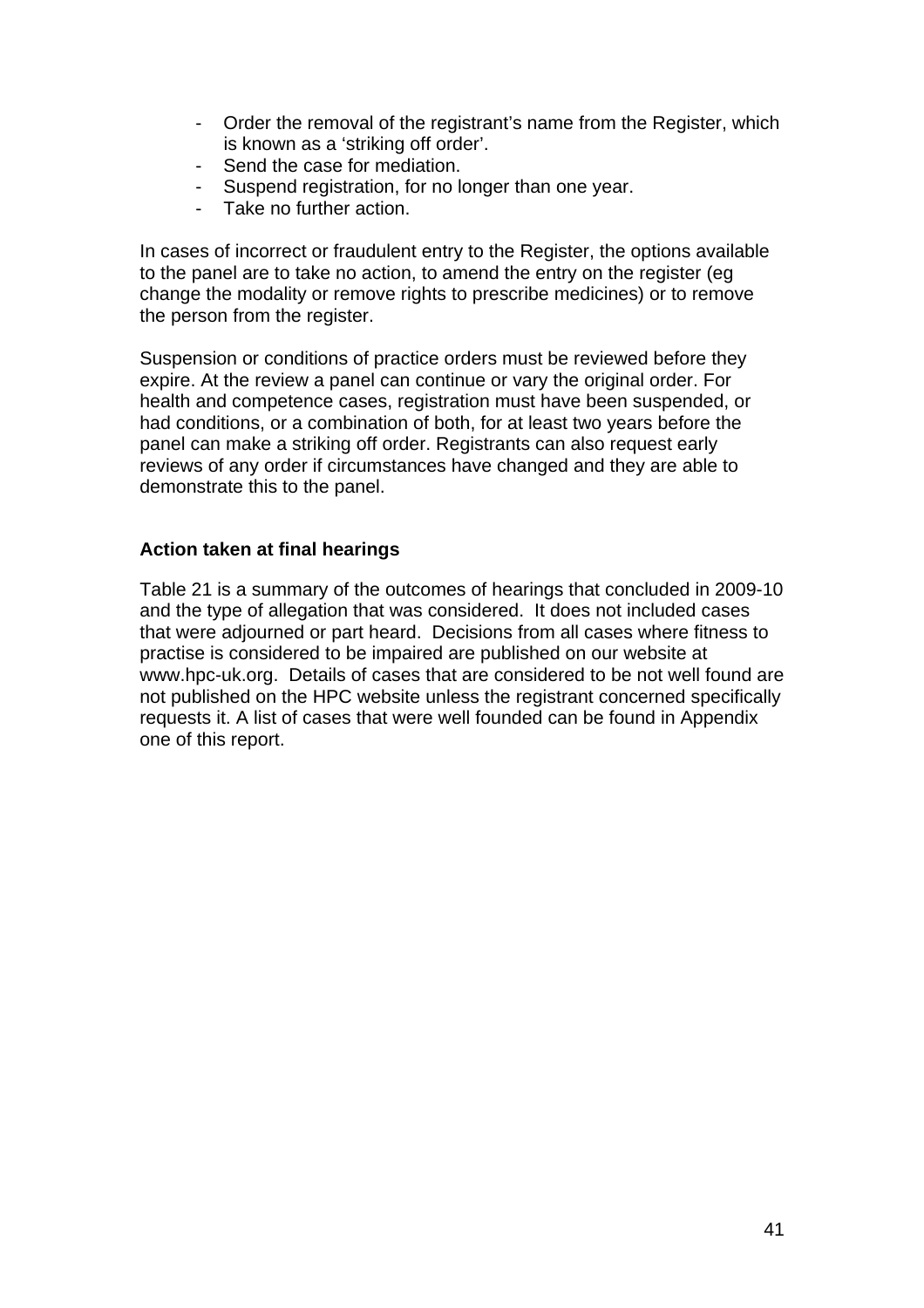#### **Table 21 Outcome by type of allegation**

| Type of<br>allegation                           | Amended     | <b>Caution</b> | <b>Conditions</b><br>of Practice | <b>No</b><br>further<br>action | <b>Not</b><br>well<br>found | Removed<br>(incorrect/<br>fraudulent<br>entry) | <b>Struck</b><br>-off | <b>Suspension</b> | Voluntary<br>removal | <b>Total</b>   |
|-------------------------------------------------|-------------|----------------|----------------------------------|--------------------------------|-----------------------------|------------------------------------------------|-----------------------|-------------------|----------------------|----------------|
| Conviction/<br>caution                          | 0           | 13             | $\overline{2}$                   | 2                              | 3                           | $\mathbf{0}$                                   | 10                    | 4                 | 0                    | 34             |
| Conviction/<br>caution/<br>misconduct           | $\mathbf 0$ | 5              | 0                                | 0                              | $\mathbf 0$                 | $\mathbf{0}$                                   | 1                     | $\mathbf 0$       | $\mathbf 0$          | 6              |
| <b>Determination</b><br>by another<br>regulator | $\mathbf 0$ | 0              | 0                                | 0                              | 0                           | $\overline{0}$                                 | $\mathbf 0$           | 1                 | 0                    | 1              |
| Health                                          | 0           | 0              | 1                                | 0                              | $\overline{2}$              | $\mathbf{0}$                                   | 0                     | 4                 | 0                    | $\overline{7}$ |
| Incorrect/<br>fraudulent entry                  |             | 0              | $\mathbf 0$                      | 1                              | $\mathbf 0$                 | 3                                              | $\mathbf 0$           | $\mathbf 0$       | $\mathbf 0$          | 5              |
| Lack of<br>competence                           | $\mathbf 0$ | $\overline{2}$ | 6                                | 0                              | 10                          | $\overline{0}$                                 | $\mathbf 0$           | 14                | 5                    | 37             |
| <b>Misconduct</b>                               | 0           | 26             | 5                                | 0                              | 45                          | $\mathbf{0}$                                   | 44                    | 12                | $\overline{2}$       | 134            |
| Misconduct/<br>lack of<br>competence            | 0           | $\Omega$       |                                  | 0                              | 16                          | $\overline{0}$                                 | 10                    | 5                 | $\Omega$             | 32             |
| <b>Grand Total</b>                              | 1           | 46             | 15                               | 3                              | 76                          | 3                                              | 65                    | 40                | 7                    | 256            |

## **Outcome by profession**

Table 22 shows what sanctions were made against the different professions the HPC regulates. In some cases there was more than one allegation against the same registrant - unusually one registrant had seven different allegations made against them in 2009-10. The table below sets out the sanctions imposed per case rather than per registrant.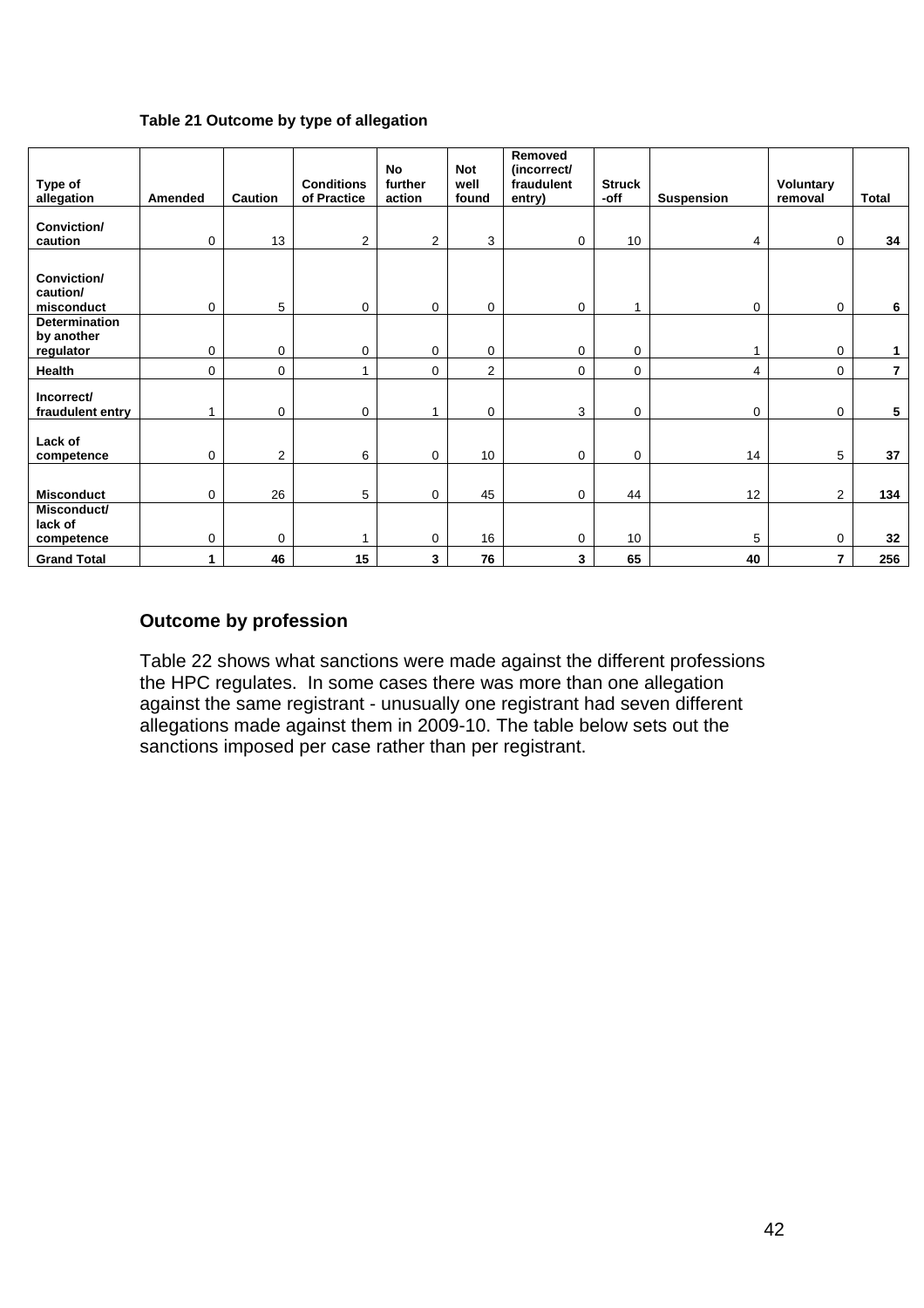#### **Table 22 Sanctions imposed by profession**

| <b>Profession</b>                        | Amended        | <b>Caution</b> | <b>Conditions</b><br>of practice | <b>No</b><br>further<br>action | <b>Not</b><br>well<br>found | Removed        | <b>Struck</b><br>off | <b>Suspension</b> | <b>Voluntary</b><br>removal | Tot<br>al      |
|------------------------------------------|----------------|----------------|----------------------------------|--------------------------------|-----------------------------|----------------|----------------------|-------------------|-----------------------------|----------------|
| <b>Arts</b>                              |                |                |                                  |                                |                             |                |                      |                   |                             |                |
| therapists                               | $\mathbf 0$    | 0              | $\mathbf 0$                      | 0                              | 3                           | $\mathbf 0$    | 11                   | 0                 | $\mathbf 0$                 | 14             |
| <b>Biomedical</b><br>scientists          | $\mathbf 0$    | 6              | $\overline{2}$                   | 1                              | 3                           | $\overline{2}$ | 4                    | 5                 | $\mathbf{1}$                | 24             |
| Chiropodists /<br>podiatrists            | 1              | 3              | $\overline{2}$                   | 0                              | 10                          | $\pmb{0}$      | 0                    | 1                 | $\mathbf 0$                 | 17             |
| <b>Clinical</b><br>scientists            | $\mathbf 0$    | 0              | $\pmb{0}$                        | 0                              | 1                           | $\pmb{0}$      | 3                    |                   |                             | 4              |
| <b>Dietitians</b>                        | 0              | 0              | $\mathbf{0}$                     | 0                              | 1                           | 0              | 0                    | 0                 | $\overline{0}$              | $\mathbf 1$    |
| <b>Occupational</b><br>therapists        | $\mathbf 0$    | $\overline{2}$ | 1                                | 0                              | 11                          | 1              | $\overline{7}$       | 5                 | 4                           | 31             |
| Operating<br>department<br>practitioners | $\mathbf 0$    | 6              | $\boldsymbol{0}$                 | $\overline{2}$                 | 10                          |                | 9                    | 4                 |                             | 31             |
| <b>Orthoptists</b>                       | 0              |                | $\mathbf 0$                      | 0                              | $\Omega$                    | $\mathbf 0$    | 0                    | 1                 | $\mathbf 0$                 | $\mathbf{1}$   |
| <b>Paramedics</b>                        | $\overline{0}$ | 17             | 1                                | 0                              | 11                          | $\mathbf 0$    | 22                   | 8                 | 0                           | 59             |
| Physiotherapi<br>sts                     | $\mathbf 0$    | 5              | 5                                | 0                              | 13                          | $\mathbf 0$    | 5                    | 10                | $\mathbf 0$                 | 38             |
| <b>Practitioner</b><br>psychologists     | $\mathbf 0$    | 0              | 1                                | 0                              | $\overline{2}$              | $\mathbf 0$    | 0                    | $\mathbf 0$       | 0                           | $\mathbf{3}$   |
| Prosthetists /<br>orthotists             | $\mathbf 0$    | 0              |                                  | 0                              | $\mathbf 0$                 | $\pmb{0}$      | 0                    | $\mathbf 0$       | $\mathbf{1}$                | $\mathbf 1$    |
| Radiographer<br>s                        | $\mathbf 0$    | 6              | $\overline{2}$                   | 0                              | 8                           | $\mathbf 0$    | 4                    | 4                 | $\mathbf{1}$                | 25             |
| Speech and<br>language<br>therapists     | $\mathbf 0$    | 1              | 1                                | 0                              | 3                           | $\pmb{0}$      | 0                    | $\overline{2}$    | 0                           | $\overline{7}$ |
| <b>Total</b>                             | 1              | 46             | 15                               | 3                              | 76                          | 3              | 65                   | 40                | $\overline{\mathbf{r}}$     | 256            |

## **Outcome and representation of registrants**

All registrants are provided the opportunity to attend their final hearing should they choose. Some attend and represent themselves whilst others bring professional representation, for example, solicitor, lawyer, Union or Professional Body representative. Some registrants choose not to attend, but they can submit written representations for the panel to consider in their absence. The HPC encourages registrants to participate in their proceedings where possible. It aims to make information about hearings and their procedures accessible and transparent in order to encourage participation.

Panels may proceed in a registrant's absence if they are satisfied that the HPC has served them with notice of the hearing in line with legislative requirements. Panels cannot draw any adverse conclusion from a registrant who chooses not to attend their hearing. They will receive independent legal advice in relation to this consideration. The panel must also be satisfied that in all the circumstances, it would be appropriate to go ahead in the registrant's absence. A practice note has been produced explaining what factors the Panel may take into account when making this decision.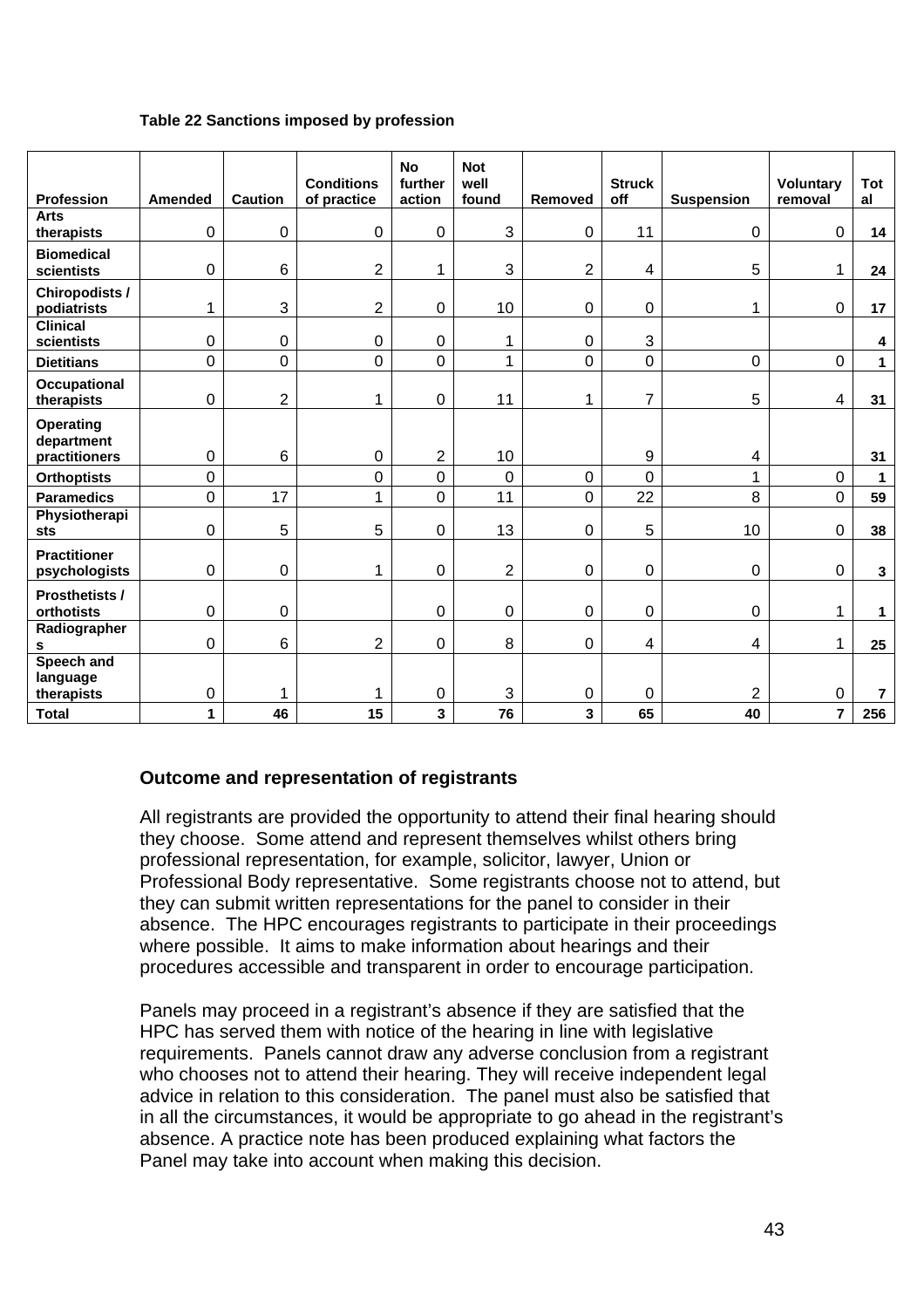Table 23 shows the attendance and representation at final hearings. In 2009- 10 the number of registrants who attended the hearing to represent themselves or be represented by a professional rose to 62 per cent, from 54 per cent in 2008-09.

| Representation | 2006-2007 | 2007-<br>2008 | 2008-<br>2009 | 2009-<br>2010 |
|----------------|-----------|---------------|---------------|---------------|
| Registrant     | 13        | 17            | 21            | 44            |
| Representative | 46        | 80            | 74            | 114           |
| <b>None</b>    | 43        | 59            | 80            | 98            |
| Total          | 102       | 156           | 175           | 256           |

#### **Table 23 Representation at final hearings**

Table 24 details outcomes of final hearings and whether the registrant attended alone, with a representative or was absent from proceedings.

| <b>Outcome</b>       | Registrant | Representative | <b>None</b> | Total |
|----------------------|------------|----------------|-------------|-------|
| <b>Amended</b>       | 0          | O              |             |       |
| <b>Caution</b>       | 15         | 24             | 7           | 46    |
| <b>Conditions of</b> |            |                |             |       |
| practice             | 1          | 14             | ი           | 15    |
| <b>No further</b>    |            |                |             |       |
| action               |            |                |             | 3     |
| Not well found       | 12         | 52             | 12          | 76    |
| <b>Removed</b>       | 0          |                | 2           | 3     |
| <b>Struck off</b>    | 11         | 8              | 46          | 65    |
| <b>Suspension</b>    | 3          | 11             | 26          | 40    |
| <b>Voluntary</b>     |            |                |             |       |
| removal              | 1          | 3              | 3           |       |
| <b>Total</b>         | 44         | 114            | 98          | 256   |

#### **Table 24 Outcome and representation at final hearings**

Table 25 illustrates the representation at final hearing by profession. The profession with the highest level or representation were chiropodists and podiatrists. Dietitians, prothestists and orthotists and practitioner psychologists were represented at all their hearings, but concerned only a very small number of cases. Of the larger groups of professions the paramedics had the lowest level of representation at proceedings.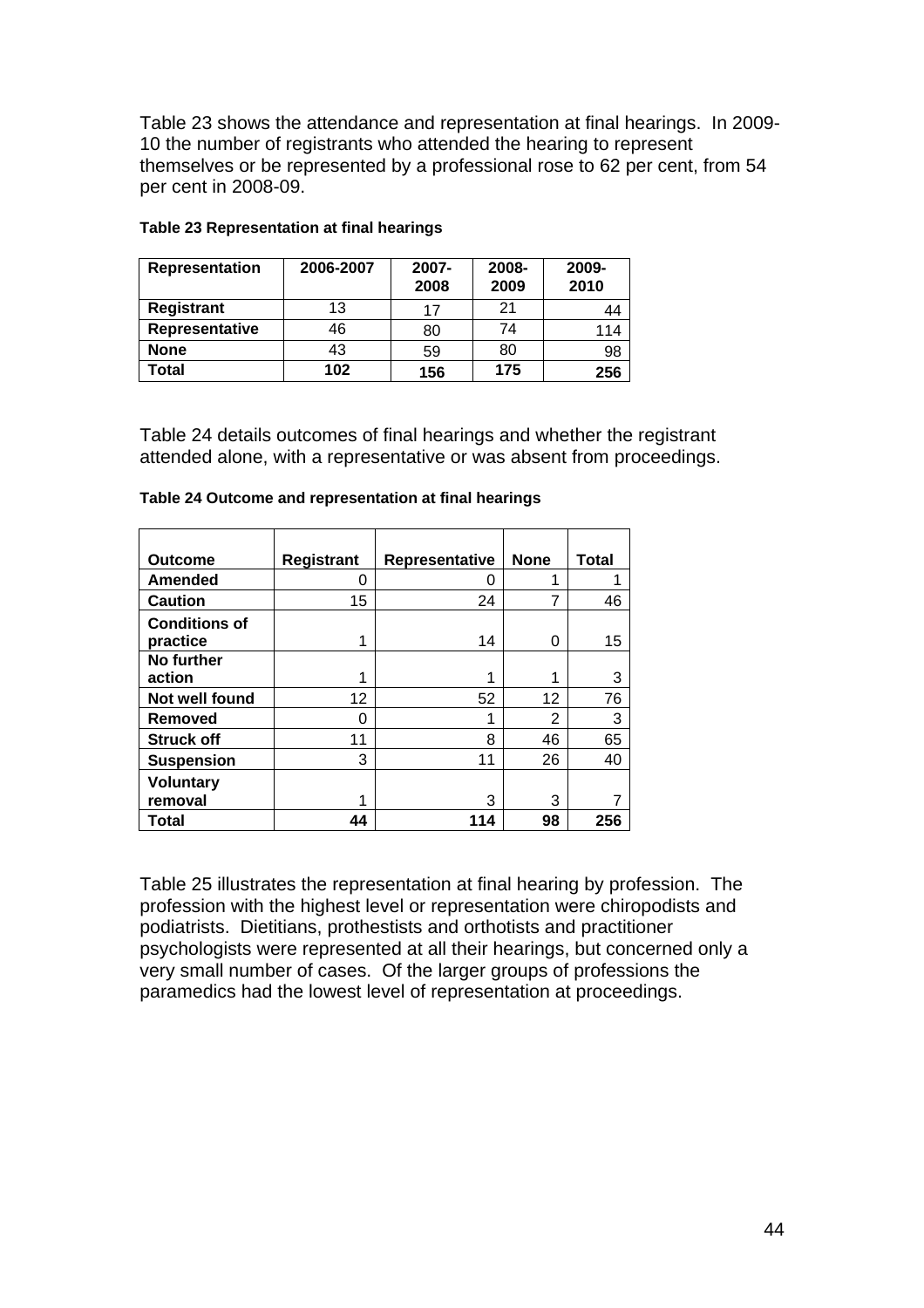| Table 25 Representation by profession |  |
|---------------------------------------|--|
|---------------------------------------|--|

|                         |                   |                |                |                | $%$ of         |
|-------------------------|-------------------|----------------|----------------|----------------|----------------|
| <b>Profession</b>       | <b>Registrant</b> | Representative | <b>None</b>    | <b>Total</b>   | representation |
| <b>Arts therapists</b>  | 7                 | 3              | 4              | 14             | 71             |
| <b>Biomedical</b>       |                   |                |                |                |                |
| scientists              | 6                 | 9              | 9              | 24             | 63             |
| <b>Chiropodists /</b>   |                   |                |                |                |                |
| podiatrists             | 3                 | 12             | $\overline{2}$ | 17             | 88             |
| <b>Clinical</b>         |                   |                |                |                |                |
| scientists              | 0                 | 2              | $\overline{2}$ | 4              | 50             |
| <b>Dietitians</b>       | 0                 | 1              | $\mathbf 0$    | 1              | 100            |
| <b>Occupational</b>     |                   |                |                |                |                |
| therapists              | $\overline{7}$    | 10             | 14             | 31             | 55             |
| <b>Operating</b>        |                   |                |                |                |                |
| department              |                   |                |                |                |                |
| practitioners           | 7                 | 9              | 15             | 31             | 52             |
| <b>Orthoptists</b>      | 0                 | $\Omega$       | 1              | 1              | $\Omega$       |
| <b>Paramedics</b>       | 4                 | 25             | 30             | 59             | 49             |
| <b>Physiotherapists</b> | $\overline{2}$    | 24             | 12             | 38             | 68             |
| <b>Practitioner</b>     |                   |                |                |                |                |
| <b>Psychologists</b>    | 0                 | 3              | $\mathbf 0$    | 3              | 100            |
| <b>Prosthetists /</b>   |                   |                |                |                |                |
| orthotists              | 0                 | 1              | 0              | 1              | 100            |
| Radiographers           | 6                 | 12             | $\overline{7}$ | 25             | 72             |
| Speech and              |                   |                |                |                |                |
| language                |                   |                |                |                |                |
| therapists              | $\overline{2}$    | 3              | $\overline{2}$ | $\overline{7}$ | 71             |
| Total                   | 44                | 114            | 98             | 256            | 62             |

## **Outcome and route to registration**

Table 26 shows the correlation between the routes to registration with the outcomes of the final hearings. As with the case to answer decisions at ICP, the percentage of hearings where fitness to practise is found to be impaired broadly correlates with the percentage of registrants on the register and their route to registration. The number of hearings concerning registrants who entered the register via the UK approved route was 90 per cent.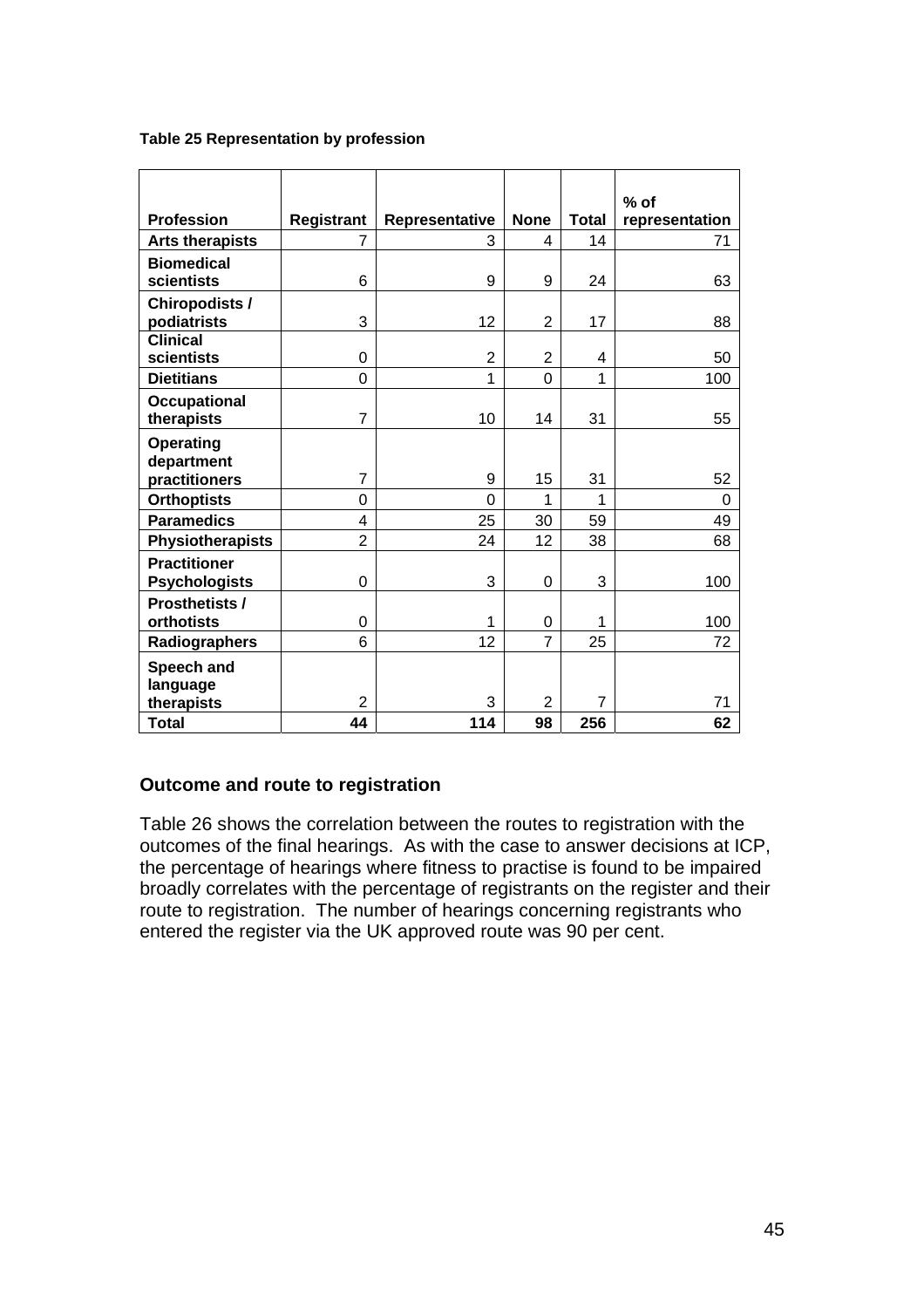#### **Table 26 Outcome and route to registration**

| <b>Route to</b><br>registration | Amended | <b>Caution</b> | <b>Conditions of</b><br><b>Practice</b> | No further<br>action | <b>Not</b><br>well<br>found | Removed | <b>Struck</b><br>off | <b>Suspension</b> | <b>Voluntary</b><br>Removal | <b>Total</b> |
|---------------------------------|---------|----------------|-----------------------------------------|----------------------|-----------------------------|---------|----------------------|-------------------|-----------------------------|--------------|
| Grandparenting                  |         |                |                                         |                      |                             |         |                      |                   |                             |              |
| <b>International</b>            | U       |                |                                         |                      | 4                           |         |                      |                   |                             | 22           |
| UK                              | U       | 44             | 13                                      |                      | 74                          |         | 57                   | 33                |                             | 230          |
| <b>Total</b>                    |         | 46             | 15                                      |                      | 76                          |         | 65                   | 40                |                             | 256          |

## **Types of allegations**

This section of the report looks in more detail at the different types of allegations that the Conduct and Competence Committee consider. The majority of cases, 80 per cent, concerned issues of misconduct.

#### **Conduct and Competence Committee Panels**

Allegations made can be that a registrant's fitness to practise is impaired by reason of their misconduct, lack of competence, a conviction or caution or a determination by another regulator.

#### **Misconduct**

In 2009-10 110 cases concerned allegations where it was alleged that fitness to practise was impaired by reason of a registrant's misconduct. Some cases also alleged other types of allegations, made on the grounds of lack or competence and convictions.

Some of the issues considered included;

-self administration of medication;

-failure to provide adequate patient care;

-fraudulent claims for paid sick leave;

-attending work under the influence of alcohol; and

-engaged in sexual relations with a service user.

Case studies 1 and 2 below give an illustration of the types of issues that are considered for allegations relating to misconduct.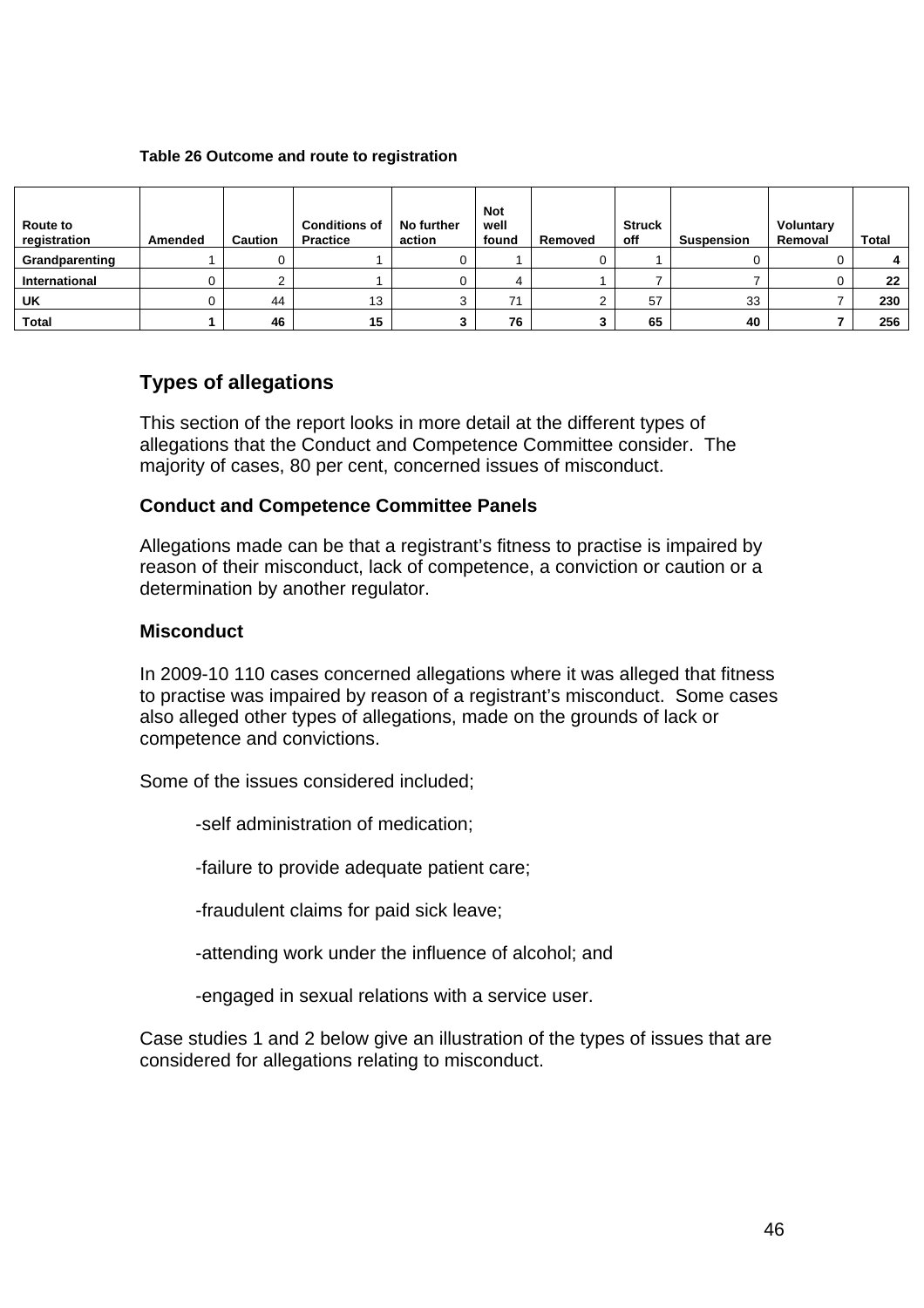## **Case study 1**

A paramedic was suspended from the Register after being found to have selfadministered Entonox on two separate occasions, in 2003 and 2008.

The Panel found that the Registrant's fitness to practice was impaired as the registrant's actions had put at risk paramedic services to the public. Not only had the registrant incapacitated themselves by self-administering Entonox, the registrant had created a risk that Entonox might not have been available to a member of the public were it needed.

The Panel accepted that the registrant's clinical skills were not in question but determined that given the gravity of the misconduct a conditions of practice order was not appropriate and, short of striking-off, the only appropriate sanction was to suspend the registrant for a period of one year. That would also give the registrant the opportunity to demonstrate that they were fit to return to practice by producing evidence that her substance abuse and any associated health issues had been satisfactorily addressed.

## **Case Study 2**

A radiographer was cautioned after having been found to have carried out work at two other hospitals while on sick leave from her normal employment.

The panel found that the registrant's fitness to practice was impaired as serious misconduct on their part had occurred over a period of several months which had the potential to bring the profession into disrepute as the public expected registrants to behave with honesty and integrity.

In determining the appropriate sanction for the misconduct the panel took into account the fact that the registrant had worked as a radiographer for many years without any problems and believed that they had been given authority to work on those days when the registrant did not ordinarily work for their employer but felt well enough to do so. The registrant had shown full insight into the misconduct. Nevertheless the Panel concluded that given the gravity of the misconduct to take no further action would not be appropriate and determined that the proportionate sanction given all the circumstances sanction was for the registrant to be cautioned for a period of three years.

## **Lack of competence**

The types of competence issues that were considered in 2009-10 included the following:

- inadequate clinical knowledge;
- poor record keeping; and
- failure to provide adequate service user care.

Lack of competence allegations were the second most frequently alleged ground of allegation after misconduct. The case study below is an example of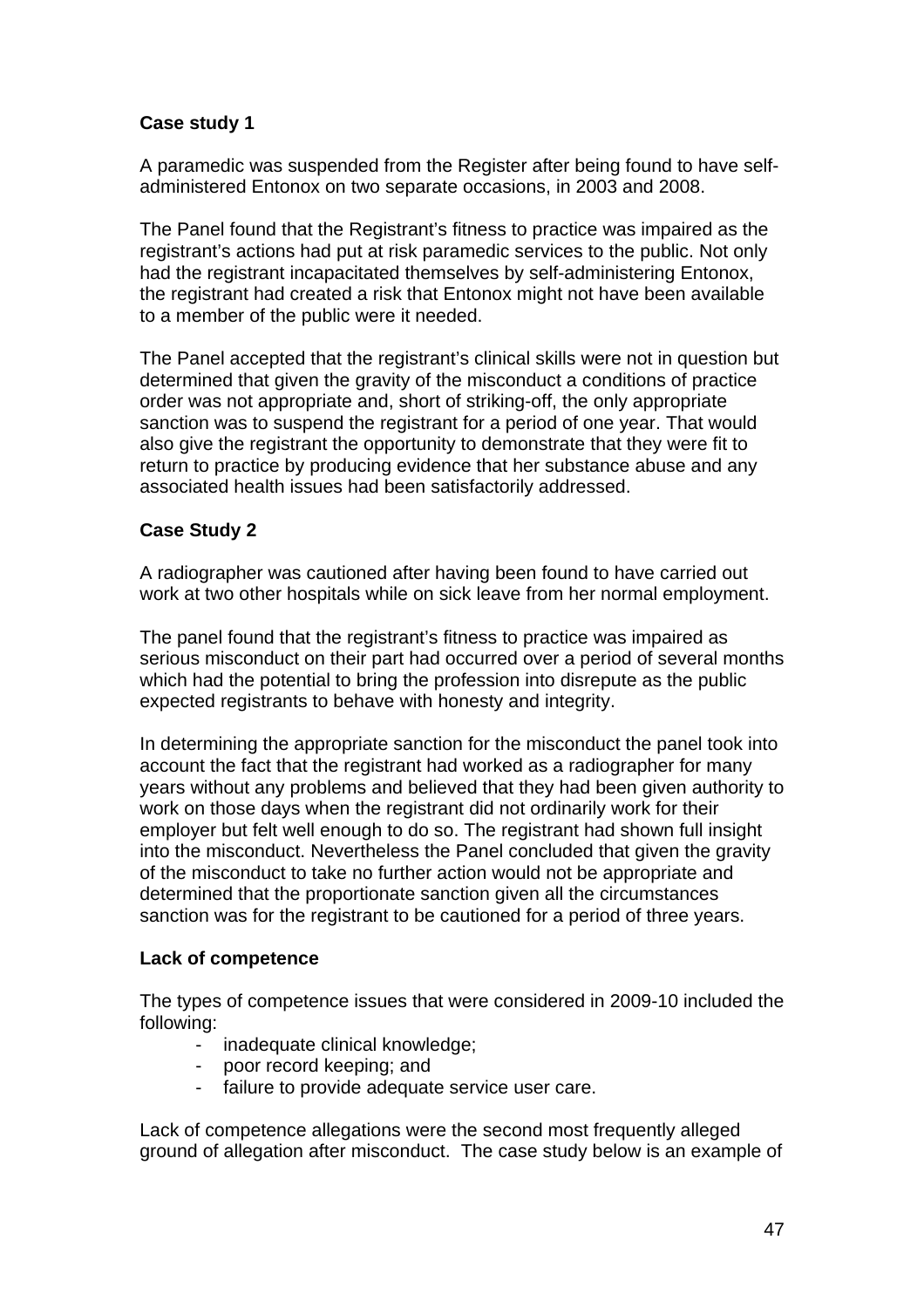a hearing that considered an allegation made on the ground of a lack of competence.

## **Case study**

The registrant, a speech and language therapist, was suspended for a number of clinical failings.

The Panel found that the registrant's fitness to practise was impaired by reason of lack of competence as the registrant had failed in a number of clinical areas. These included the ability to carry out and analyse appropriate assessments, a failure to apply knowledge to provide accurate diagnoses, a failure independently complete annual review and statement reports, and poor communication with colleagues and parents.

In determining the appropriate sanction the panel noted that the registrant was not currently working as a speech and language therapist. However, there was no evidence that the shortcomings in the registrant's competence that had been identified had been addressed and therefore if they were to do so the lack of competence would remain and the registrant would therefore continue to be a risk to the public. In the circumstances the only appropriate sanction available which reflected the gravity of the failings and to protect the public was to the suspend the registrant for one year

## **Convictions / cautions**

Thirty seven cases were considered by panels where the registrant had convicted or cautioned for a criminal offence. Criminal convictions and cautions were the third most frequent ground of allegation for cases considered in 2009-10. HPC registrants are included on the notifiable occupations scheme which means that police will notify the HPC of any criminal proceedings. A practice note is available setting out how panel should deal with conviction and caution cases.

The case study below is an example of a case concerning a criminal conviction.

## **Case Study**

A radiographer received a 1 year Caution order against their name on the HPC register after accepting a police caution for possession of ecstasy and ketamine controlled drugs.

The panel determined that although the incident appeared to be an isolated one in an otherwise unblemished career they were of the view that it amounted to a serious departure from the standards expected of a registered professional. The panel noted that the registrant reported the police caution to both the employing Trust and the HPC. The Panel also noted that the registrant's employer imposed stringent conditions on their employment. The panel took into account that HPC sanctions are not intended to be punitive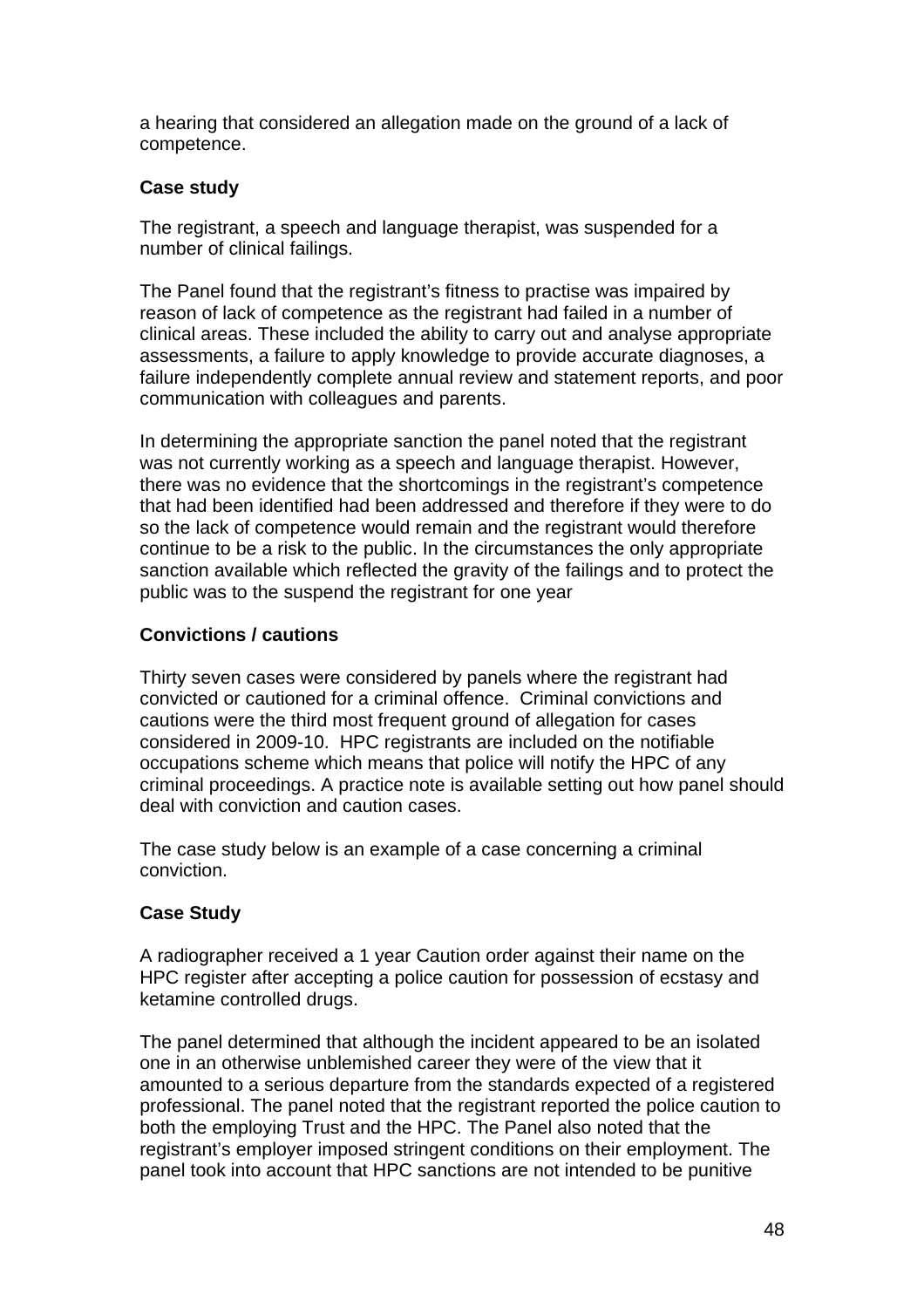and applied the principle of proportionality, striking an appropriate balance between the interests of the public and the registrant's interests. The Panel was satisfied that this sanction adequately protected the public and was proportionate to the circumstances of the case.

## **Health Committee panels**

Panels of our Health Committee consider allegations that registrants' fitness to practise is impaired by reason of their physical or mental health. Many registrants manage a health condition effectively and work within any limitations their condition may present. However, the HPC can take action when the health of a registrant may impair their ability to practice safely and effectively.

The HPC's representative at a Health Committee hearing will usually make an application for proceedings of the health committee to be heard in private. Often sensitive matters regarding the registrant's health may have to be discussed and it may not be appropriate for that information to be discussed in public session

Panels cannot strike someone from the Register in cases concerning ill health unless the registrant concerned has been suspended, subject to a conditions of practice order or a combination of both, for a period of two or more years.

The sanctions available are intended to provide an opportunity for registrants to overcome health problems. For example a suspension may allow a registrant to receive treatment before returning to practice.

The Health Committee considered five cases in 2009-10. Of those cases, four registrants were suspended from the register and in the final case, a conditions of practice order was imposed. The conditions were imposed for 18 months and were that any relevant work undertaken should be supervised and that the registrant must remain under the care of a medical professional and comply with prescribed treatment. Medical reports every three months were requested and the order will also be reviewed by a panel before its expiry.

## **Not well-founded**

Once a panel of the Investigating Committee has determined that there is a 'case to answer' in relation to the allegation that is made the HPC is obliged to proceed with the case. In 2009-10 there were 76 cases considered to be not well founded.

The onus is on the HPC to prove its case that the registrant's fitness to practise is impaired. If HPC are unable to prove the facts of the case, a "ground" of the allegation or that fitness to practise is impaired, then the allegation is considered not be "well founded" and no further action is taken.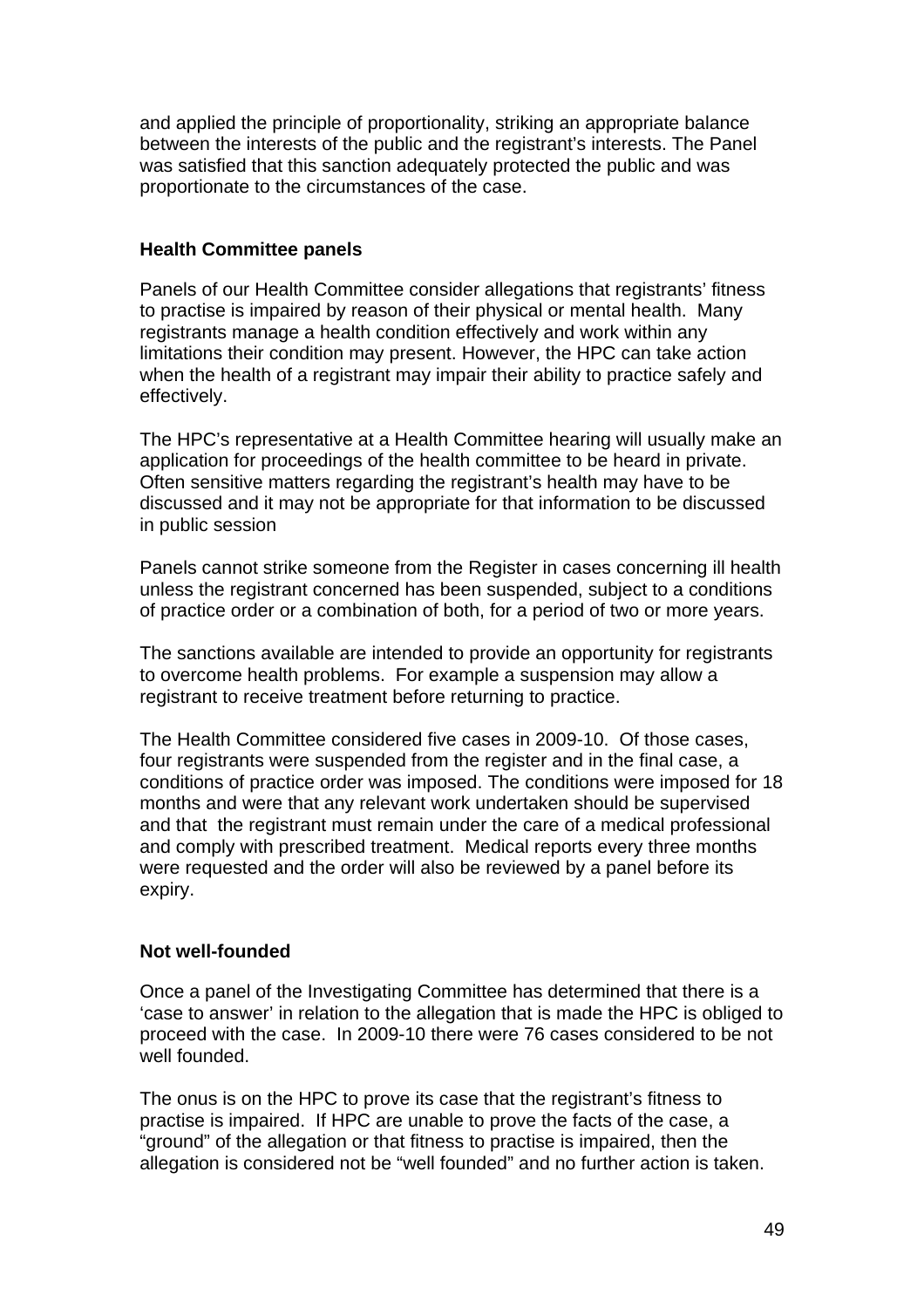The table below indicates the number of cases considered to be not well founded in 2009-10.

| Year        | Number of<br>not well-<br>founded<br>cases | <b>Total</b><br>number of<br>concluded<br>cases | $%$ of<br>cases<br>not well<br>founded |
|-------------|--------------------------------------------|-------------------------------------------------|----------------------------------------|
| $2005 - 06$ |                                            | 51                                              | 2                                      |
| 2006-07     | 18                                         | 96                                              | 19                                     |
| 2007-08     | 26                                         | 156                                             | 17                                     |
| 2008-09     | 40                                         | 175                                             | 23                                     |
| 2009-10     | 76                                         | 256                                             | 30                                     |

#### **Table 27 Cases not well-founded**

In the majority of cases considered to be not well founded, registrants had demonstrated to panels that their fitness to practise was not impaired. If registrants are able to demonstrate insight and can show that any shortcomings have been overcome, panels may not find that fitness to practise is currently impaired. In some cases a lack of competence or misconduct was found, but where it was a relatively minor or an isolated incident where reoccurrence was regarded as unlikely it did not amount to an impairment of a registrant's fitness to practise.

It can also be that registrants did not involve themselves in proceedings until a case comes to a final hearing stage. It can be at this point that their evidence is presented to the panel. In other cases evidence may not be strong enough to prove allegations and the facts would not be found proven. It can be that upon hearing the evidence the panel preferred that given by the registrant.

The following case studies are examples where panels found that the facts/ grounds/ impairment of fitness to practise were not proved by the HPC and therefore the cases was not well founded.

## **Case Study 1**

Registrant A was present at the hearing and was represented. The allegation was one of misconduct and there were essentially two elements: the first related to registrant A taking x-rays of their partner without medical need or referral; the second element related to registrant A giving their partner door access codes to the X-Ray Department of the hospital in which Registrant A worked, thereby breaching patient confidentiality.

The Panel carefully considered the written and oral evidence provided by both parties, which included one witness on behalf of the HPC.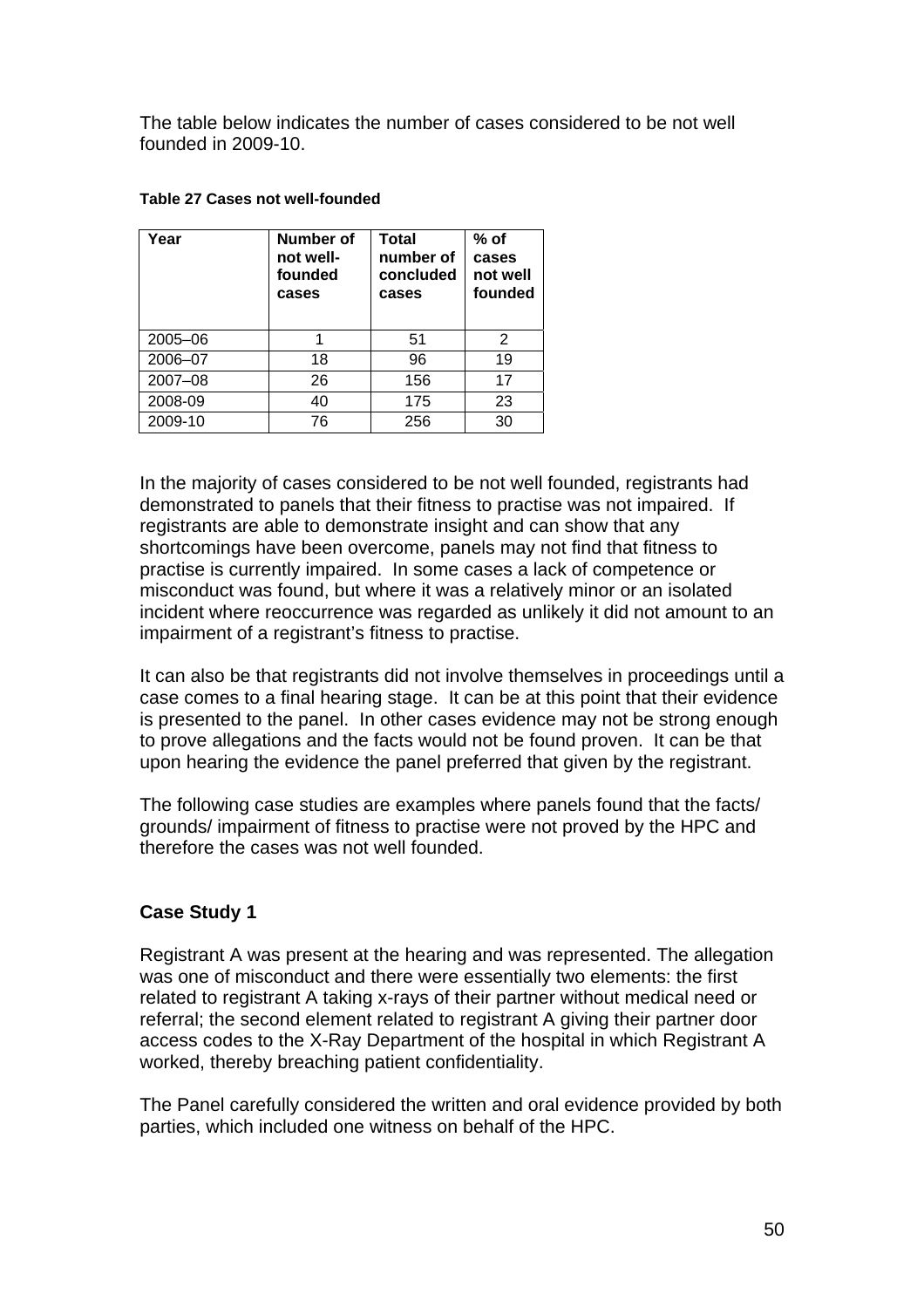The Panel noted that the evidence given by the HPC witness was in complete conflict with the evidence given by registrant A. The Panel reminded itself that the burden of proof rests with the HPC and that it is for the HPC to prove its case. The Panel took into account the circumstances in which the allegation was made by the HPC witness and concluded that the oral and written evidence given by the HPC witness, on balance, was less persuasive than the evidence that was given by registrant A, which the Panel found to be consistent. The Panel found that the HPC had not discharged the burden placed on it to prove the allegations to the civil standard (i.e. on the balance of probabilities). Accordingly, the Panel determined that the facts were not proved and that the allegation was not well found.

## **Case Study 2**

Registrant B attended the hearing and was represented.The allegation was one of misconduct, specifically in relation to accessing websites of a pornographic nature on work computers whilst on duty.

The Panel, having regard for the documentary evidence and the admissions of registrant B, considered the facts of the case were proven. The Panel also found that the facts amounted to misconduct. However, the Panel had to also be satisfied that the HPC had proven that the registrant's fitness to practise was currently impaired by virtue of the matters set out in the particulars of the allegation. In this case, the Panel found that registrant B's current fitness to practise was not impaired. In reaching this decision, the Panel had regard for the personal and health issues affecting registrant B at the time that they accessed the restricted websites whilst at work. The Panel also noted that the nature of the websites accessed by registrant B, although they could be described as "adult", did not constitute extreme pornography, nor did the content involve children in any way. The Panel was satisfied that the evidence demonstrated that no colleagues or patients were exposed to inappropriate images or that registrant B's clinical activities were adversely affected by his actions.

The Panel found the evidence presented by registrant B as to his professional competence and character both before and since the misconduct occurred demonstrated that he was acting out of character at the time of incidents. The Panel found that the stressful factors which were the background to the behaviour had been removed. Having seen registrant B give evidence, and having heard the evidence of registrant B's senior manager, the Panel was satisfied that registrant B had substantially re-gained the confidence and ability to manage stressful situations in an appropriate manner. The Panel was satisfied that there was no significant risk of registrant B repeating behaviour of the sort previously engaged in. Therefore, the Panel determined that the allegation was not well found.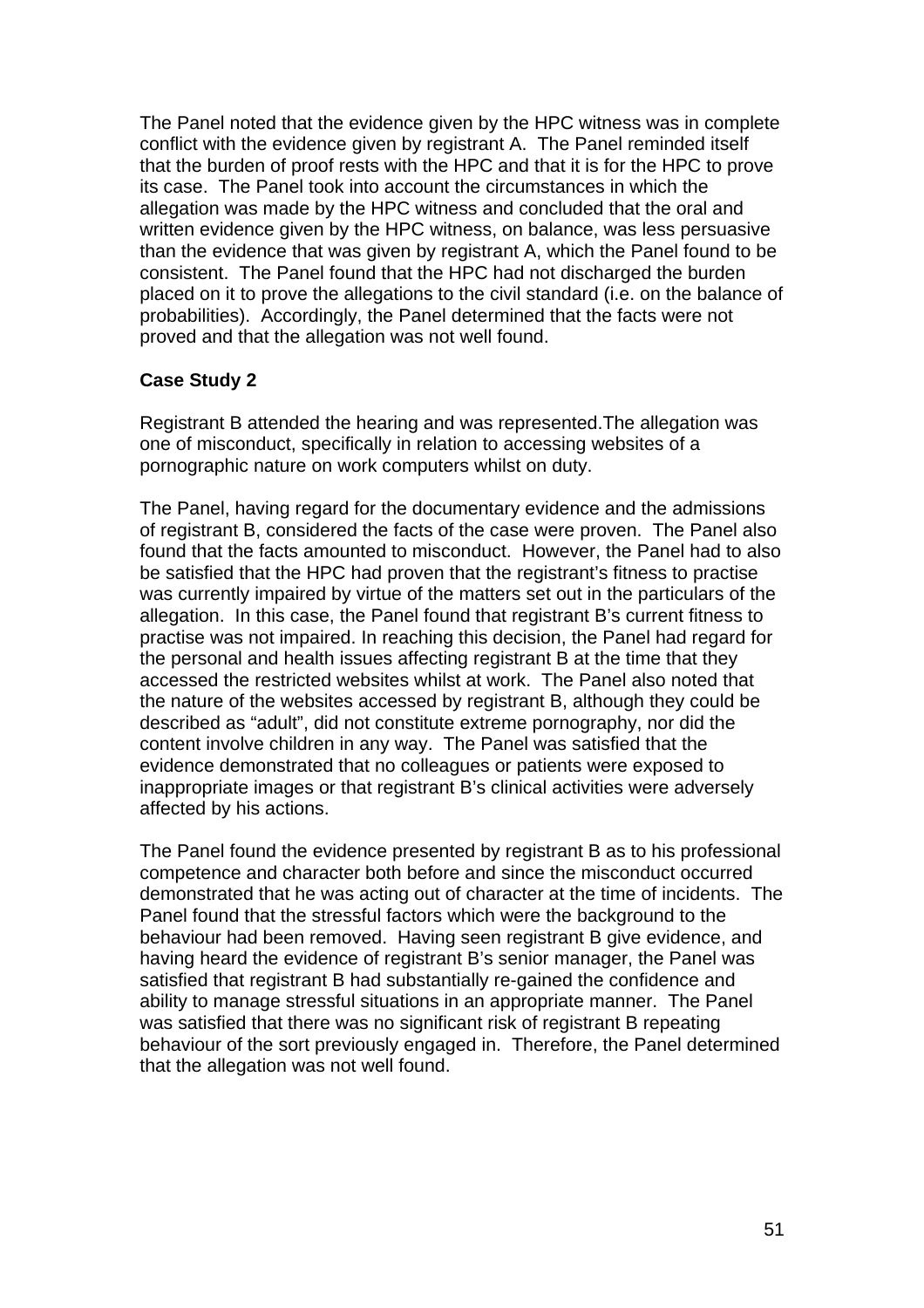## **Case Study 3**

Registrant C, an occupational therapist, was present at the hearing and was represented. The allegations against the registrant related to registrant C's failure to gain consent for the release of information from a Local Authority regarding Mr X, which was requested in the course of registrant C's duties as an expert witness. Registrant C's fitness to practise was alleged to have been impaired by reason of misconduct and/or lack of competence.

The Panel found that registrant C did request information from a Local Authority in respect of Mr X, without his explicit consent, but that the registrant's actions did not amount to either misconduct and/or lack of competence.

In reaching its decision, the Panel heard from one witness on behalf of registrant C. The Panel found the evidence given by the witness was of assistance in determining what registrant C's obligations were, as an expert witness, in respect of gaining Mr X's consent for the release of information pertaining to him from a Local Authority.

The Panel found that the HPC evidence only established that registrant C made enquiries from third parties in the context of being formally instructed as an expert witness with authority from Mr X to assess him. The request to make enquiries from a third party came from registrant C's instructing Solicitors. The Panel found that registrant C was entitled to assume that the authority to make the said enquiries was in place. There was no evidence before the Panel from which it could conclude that the registrant's enquiries constituted misconduct or lack of competence. Accordingly the Panel acceded to the application made by registrant C's representative that there was no case to answer and it concluded the case at this stage. Therefore, the Panel decided that the allegations were not well found.

## **Costs**

The HPC is funded by registration fees. The budget for the Fitness to Practise Department in 2009–10 was approximately £6million which is about 40 per cent of the HPC's operating costs. We are continuing to use Case Managers to present final hearing cases in their capacity of Presenting Officers and hold multiple cases on the same day wherever possible. We also continue to review the suitability of disposing certain cases via consent if the registrant concerned admits to the allegation and the proposed course of action would adequately protect the public.

For each case, the HPC is obliged to cover the cost of:

- a legal assessor (fee and expenses);
- a shorthand writer to take a transcript of the proceedings;
- administration and photocopying costs.
- legal services (costs incurred in preparing and presenting cases);
- panel members (fees and expenses);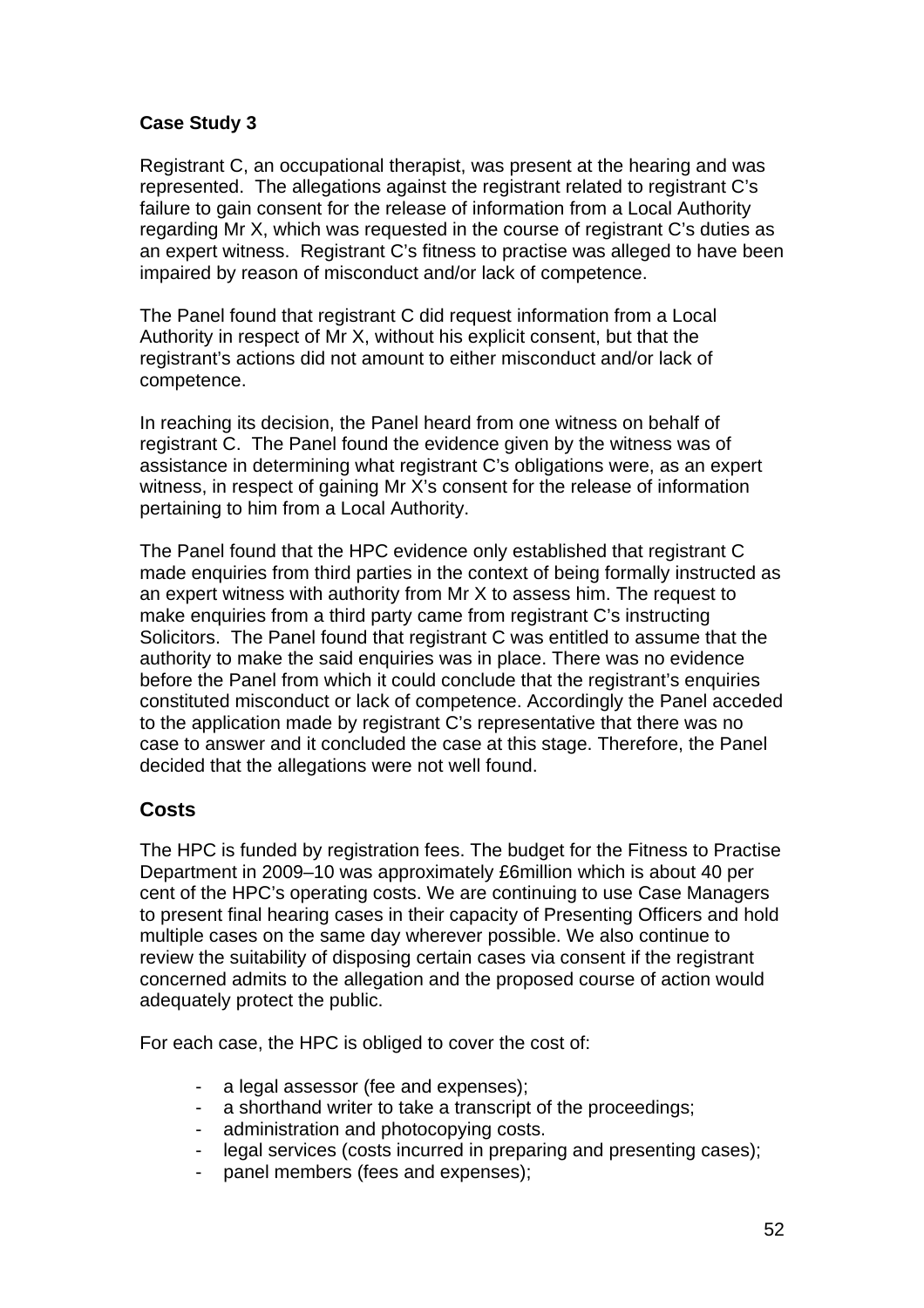- venue hire (and associated costs); and
- witness travel and associated expenses.

We have a 'capped hours' arrangement in place with the firm of solicitors that we use to prepare and present fitness to practise hearings. This means that we do not pay if the hours billed exceed a certain amount. This is a mechanism by which we can effectively manage the cost of fitness to practise hearings. The cost of hearings (not including legal services) is approximately £4000 per hearing.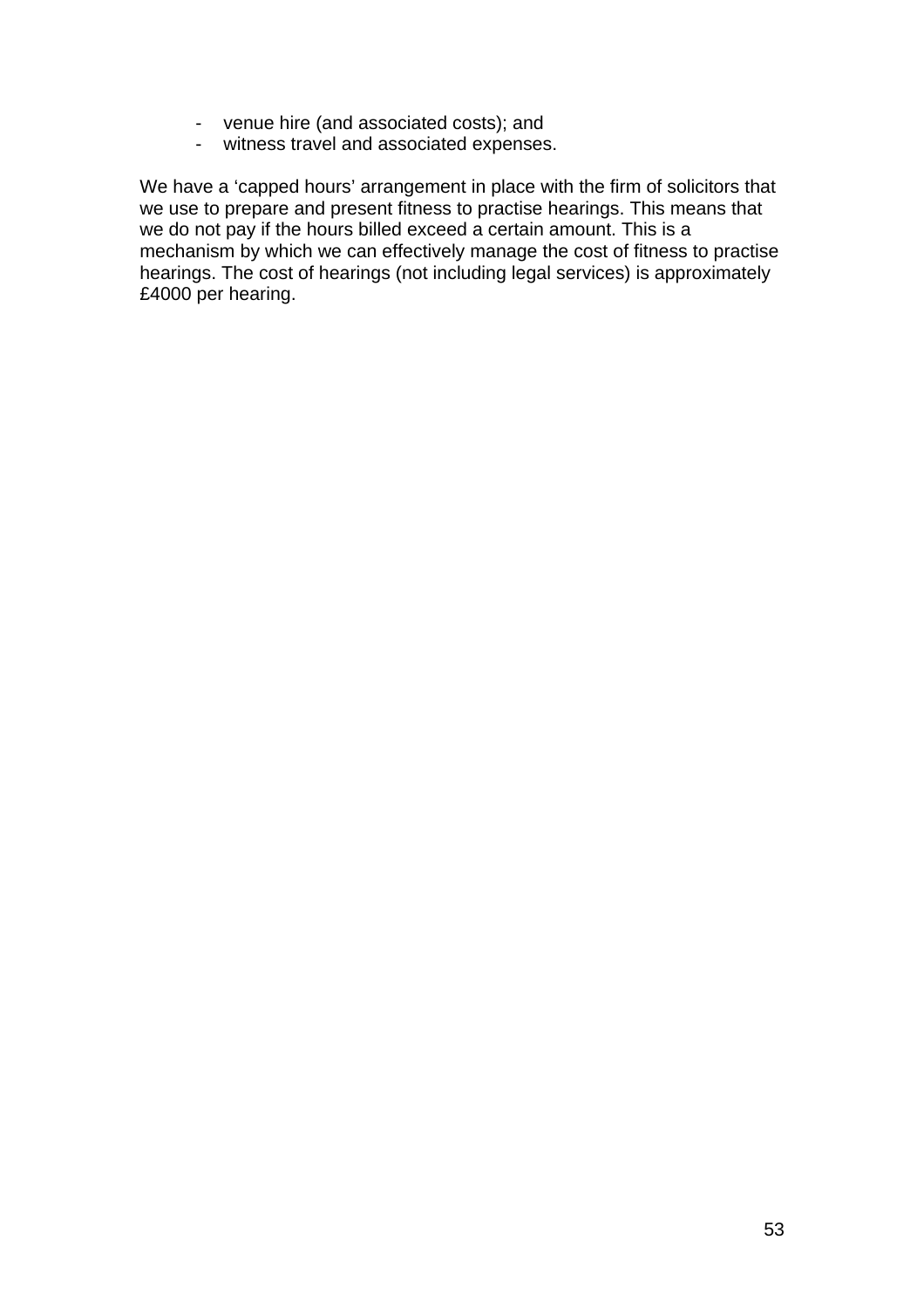## **Suspension and conditions of practice review hearings**

Any suspension or conditions of practice order that is imposed must be reviewed by a further panel prior to its expiry date. A review will also take place at the request of the registrant concerned. Registrants may request reviews if they are experiencing difficulty complying with any condition imposed by the original panel, or when new evidence relating to the original order comes to light. The HPC can request a review of an order if, for example, it has evidence that the registrant concerned has breached any condition imposed by a panel.

When a panel is reviewing a conditions of practice order, it is looking for evidence to demonstrate that the registrant concerned has complied with the conditions that were imposed under the order.

If a suspension order was imposed, a review panel will look for evidence to satisfy it that the issues that led to the imposition of the suspension order have been addressed and that the registrant concerned no longer poses a risk to the public.

If a review panel is not satisfied that the registrant concerned is fit to practise, it is open to the panel to:

- extend an existing conditions of practice order;
- further extend the suspension order;
- remove the registrant concerned from the Register (issue a striking off order).

In 2009-10, 95 review hearings were held. Table 28 shows that the number of review hearings held has increased each year.

| Year    | <b>Number of</b><br>review<br>hearings |
|---------|----------------------------------------|
| 2005-06 | 26                                     |
| 2006-07 | 42                                     |
| 2007-08 | 66                                     |
| 2008-09 | 92                                     |
| 2009-10 | 95                                     |

#### **Table 28 Number of review hearings**

The HPC has continued to use Case Managers to act as Presenting Officers for review hearings. This has proved to be an effective use of resources, which has helped us to reduce the amount of spending associated with instructing external solicitors whilst ensuring we use our resources to their best effect.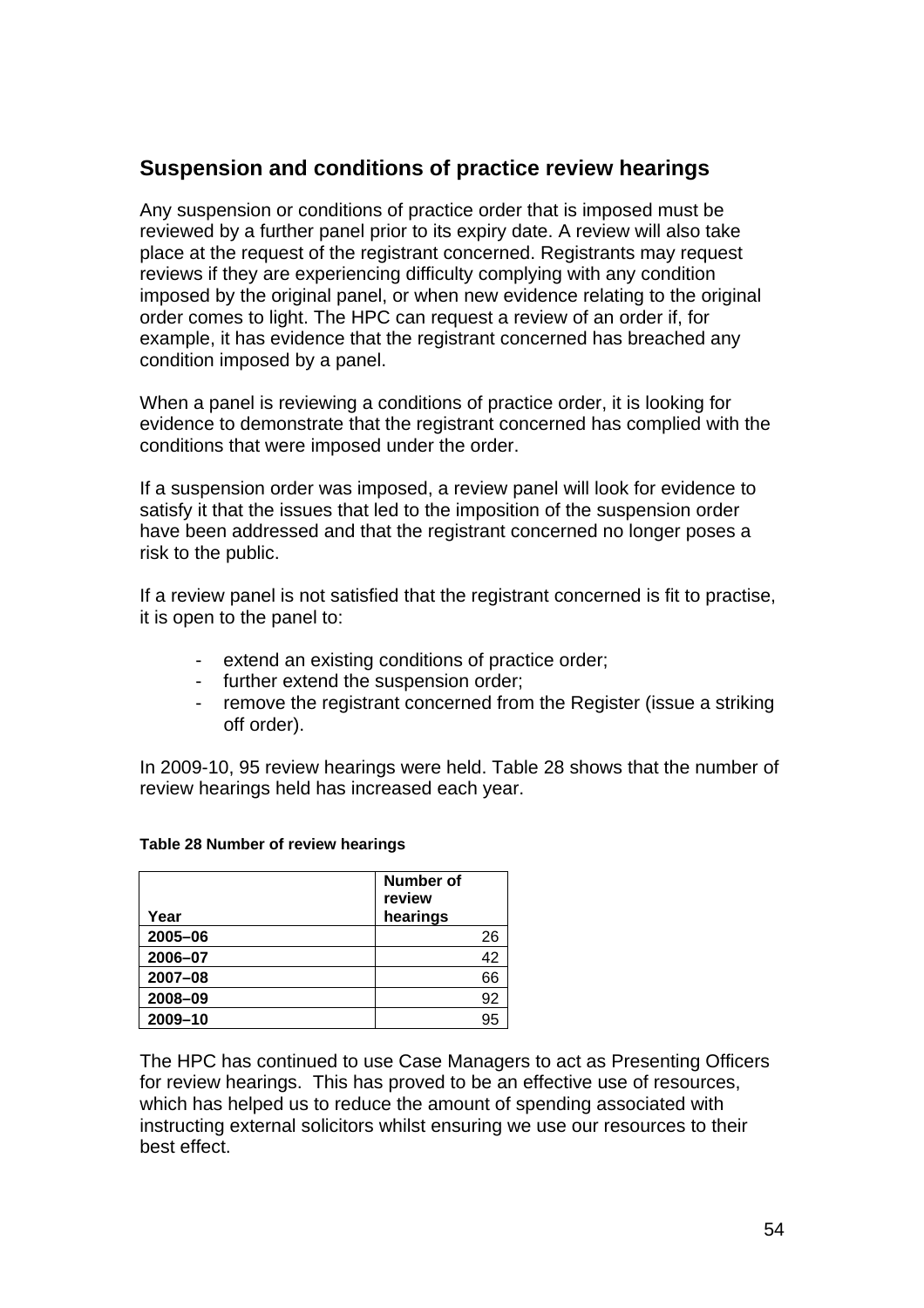Table 29 shows the decisions that were made by review panels for 2009-10.

#### **Table 29 Review hearing decisions**

|                                                  | Number of |    |
|--------------------------------------------------|-----------|----|
| <b>Review Hearing Outcome</b>                    | cases     |    |
| <b>Conditions continued*</b>                     |           | 7  |
| <b>Conditions revoked</b>                        |           | 5  |
| <b>Conditions revoked,</b><br>suspension imposed |           |    |
| <b>Conditions revoked, caution</b><br>imposed    |           |    |
| <b>Suspension continued</b>                      |           | 35 |
| <b>Suspension revoked, caution</b><br>imposed    |           |    |
| <b>Suspension revoked,</b><br>conditions imposed |           | 4  |
| <b>Suspension revoked</b>                        |           | 8  |
| <b>Struck Off</b>                                |           | 31 |
| Voluntary removal from the<br><b>Register</b>    |           |    |
| Total                                            |           | 95 |

**\*** 3 cases were transferred from the BPS with conditions which were reviewed by an HPC panel

The HPC has also disposed of two cases by consent, allowing the registrant concerned to voluntarily remove themselves from the Register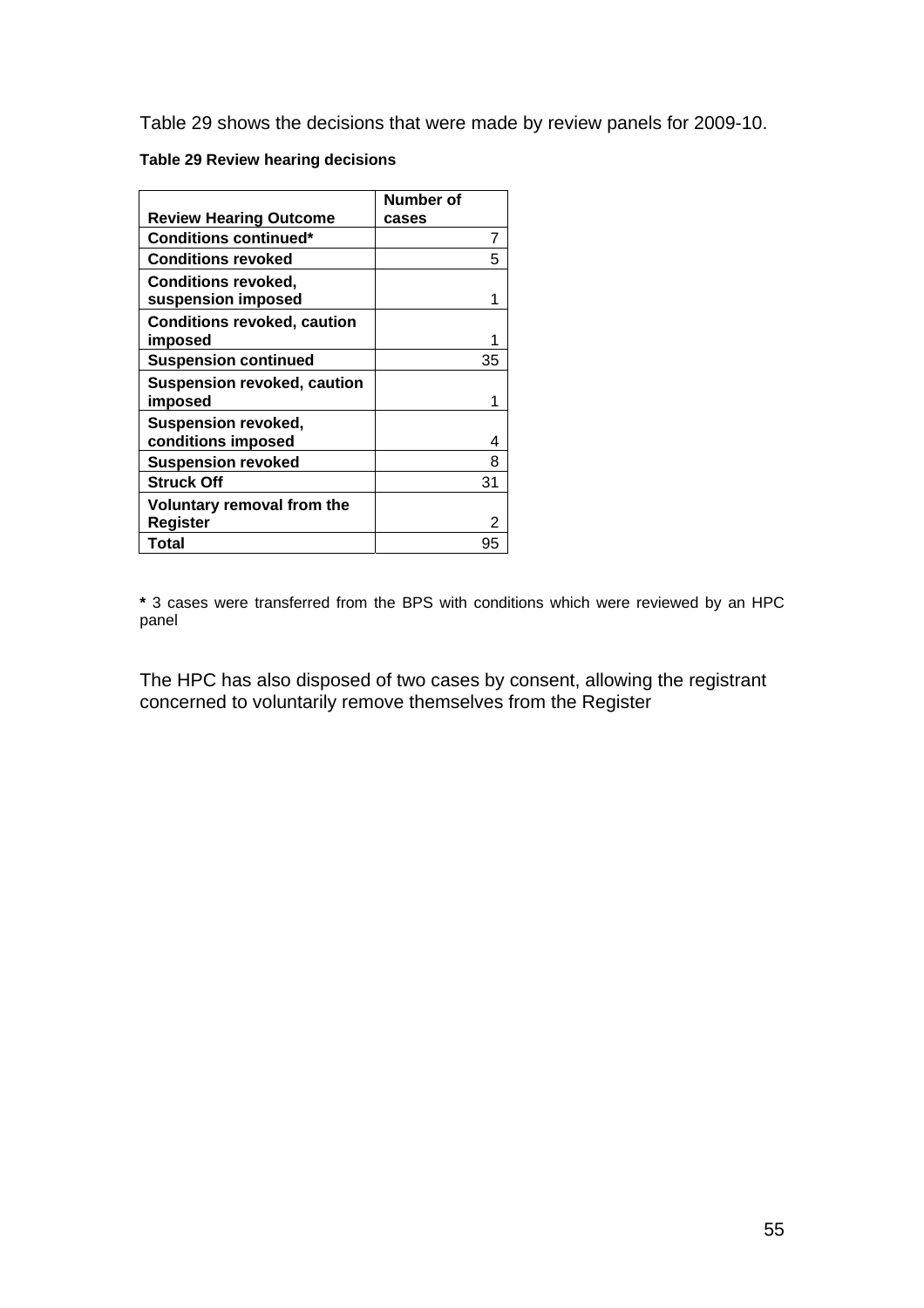## **The role of the Council for Healthcare Regulatory Excellence and High Court cases**

The Council for Healthcare Regulatory Excellence (CHRE) is the body that promotes best practice and consistency in the regulation of healthcare professionals for the nine UK healthcare regulatory bodies.

The CHRE can refer a regulator's final decision in a fitness to practise case to the High Court (or in Scotland, the Court of Session). They can do this if it is felt that a decision by the regulatory body is unduly lenient and that such a referral is in the public interest.

In 2009–10, no cases were referred to the High Court by CHRE.

Registrants can also appeal the decisions made by panels to the High Court, or the Court of Session. In 2009–10 five registrants appealed decisions made by panels of the Conduct and Competence Committee. Ten appeal cases (including five appeals received in previous years, were concluded in 2009- 10). Two registrants withdrew their appeals, four cases were remitted back via consent for reconsideration by panels of the Conduct and Competence Committee, one case was considered by the Court of Appeal with the decision of the High Court to quash the registrant's appeal being upheld, in one case the registrant's appeal was upheld and in the final case the appeal was quashed.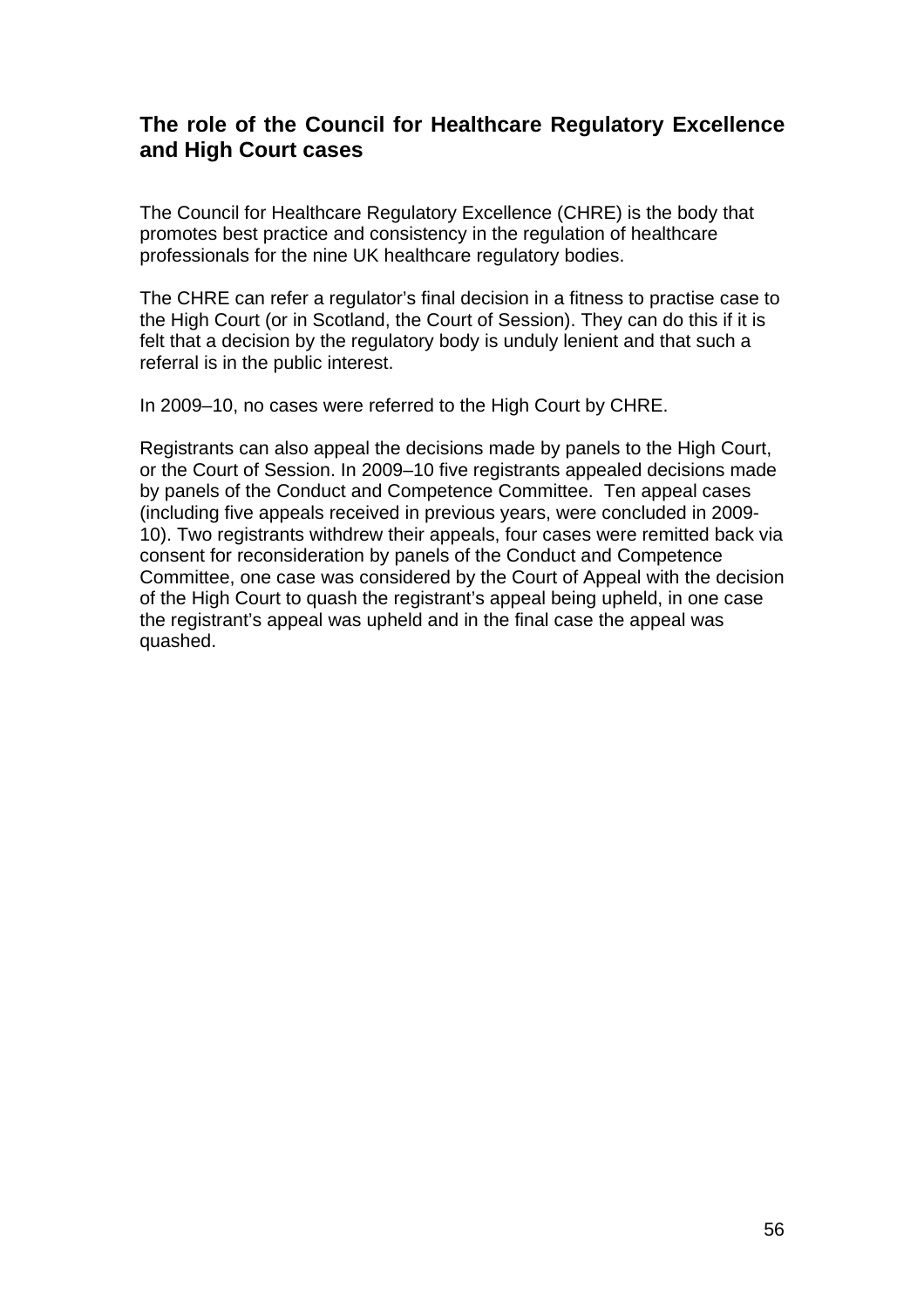## **Policy developments for 2009–10**

## **Expectations of complainants**

In June 2009 the HPC's Fitness to Practise Department commissioned a piece of research by IPSOS Mori Social Research Institute into the expectations of complainants of the fitness to practise process.

The potential need for research into the expectation of complainants when they make a complaint to a regulatory body was highlighted in October 2007 when the HPC commissioned Jackie Gulland to undertake a scoping exercise on existing complaint mechanisms.

The overall aim of the Ipsos MORI research was to determine the expectations of complainants in terms of:

- the role of the regulator;
- initial expectations;
- case handling; and
- outcome.

The research also aimed to inform the future development of the HPC's fitness to practise process information and the management of complainant expectations.

The final report was published in January 2010 and a number of key issues have been highlighted and recommendations were made which the Fitness to Practise Department will be working on over the coming year.

## **Regulation of practitioner psychologists**

On 1 July 2009 the HPC became the regulator of practitioner psychologists following The Health Care and Associated Professions (Miscellaneous Amendments and Practitioner Psychologists) Order 2009. As a result eight psychologist domains became protected titles and the majority of psychologists who were in those domains and on the voluntary registers of the Association of Educational Psychologists (AEP) and the British Psychological Society (BPS) automatically transferred to the HPC Register.

The Fitness to Practise Department assumed responsibility for investigating existing complaints or referrals which were being considered by the AEP or BPS at the time of transfer as well as those recent cases which were put on hold pending the HPC assuming the role of regulator of practitioner psychologists.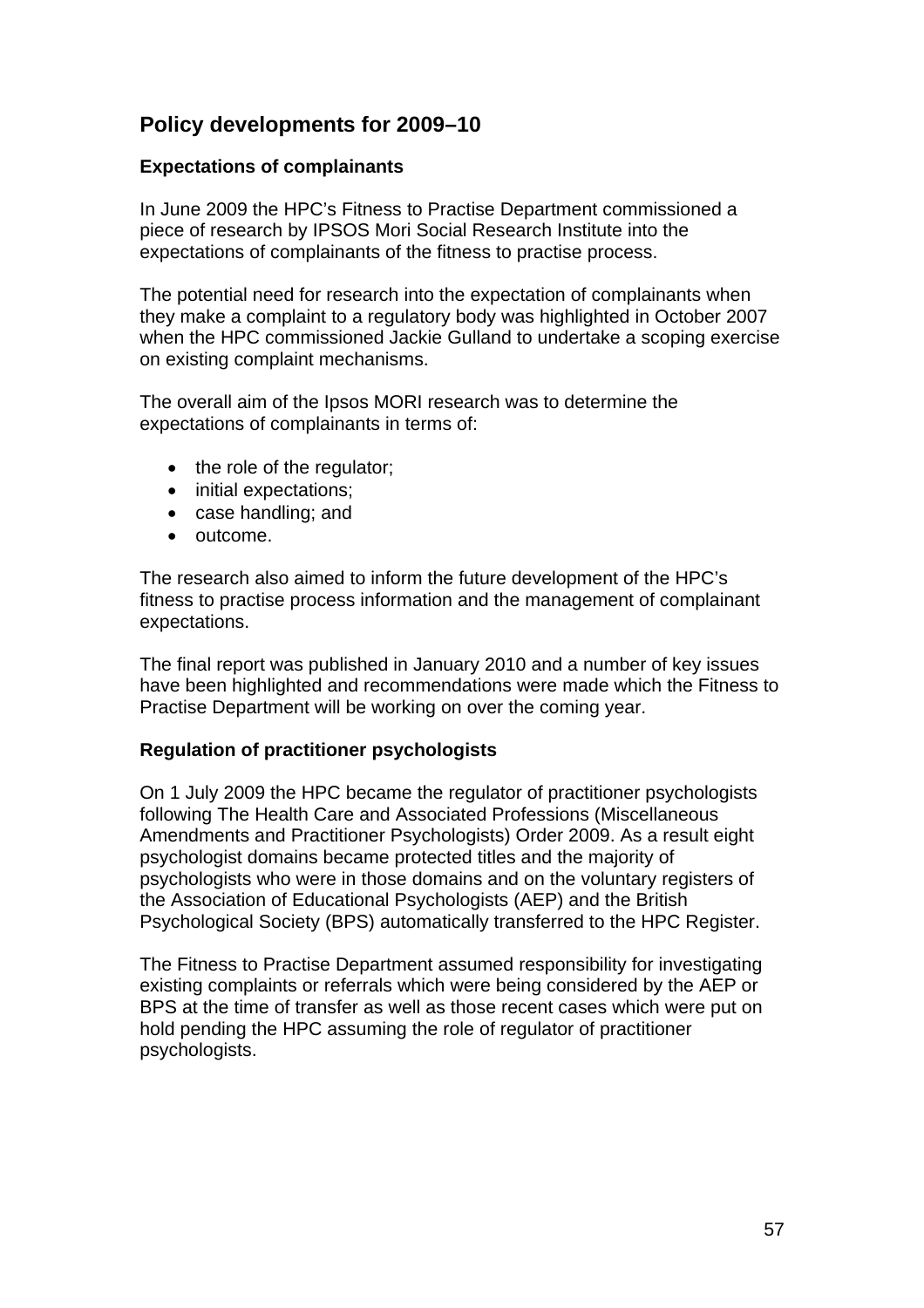## **The transfer of the Hearing Aid Dispensers to the Health Professions Council**

Preparations continued for the HPC to take over the regulation of hearing aid dispensers, a role that was fulfilled by the Hearing Aid Council (HAC). The successful transfer of hearing aid dispensers took place on 1 April 2010 and the HAC has now been abolished.

## **Protection of Function**

The regulation of hearing aid dispensers means that the HPC not only protects the title hearing aid dispenser but, uniquely among the 15 professions that it regulates, also protects the function of this profession. This is because, unlike the other professions that the HPC regulates, hearing aid dispensers were previously statutorily regulated with a protected function. That means that it is a criminal offence for an unregistered person to assess a person's hearing or prescribe a hearing aid with a view to providing a hearing aid to the individual for sale or hire. The same sanctions are available as apply with the misuse of a protected title.

## **Practice Notes**

A number of new practice notes came into force including Barring Allegations, Competence and Compellability of Witnesses, Conviction and Caution Allegations, Drafting Fitness to Practise Decisions and Health. We will ensure all practice notes are kept up to date, remain fit for purpose and take account of relevant High Court or Court of Appeal Decisions. All practice notes are available on the HPC website at: www.hpc-uk.org/publications/practicenotes

## **Guidance on Health and Character**

Guidance on the Health and Character process was published in January 2010. It provides guidance on how we assess the health and character of people who apply to, or are on, our Register. The document includes separate sections for students, education providers and registrants.

## **CHRE Audit**

The CHRE audited Fitness to Practise cases in 2009. It found that the HPC dealt with fitness to practice cases efficiently and effectively and that the vast majority of decisions taken on cases were reasonable and protected the public.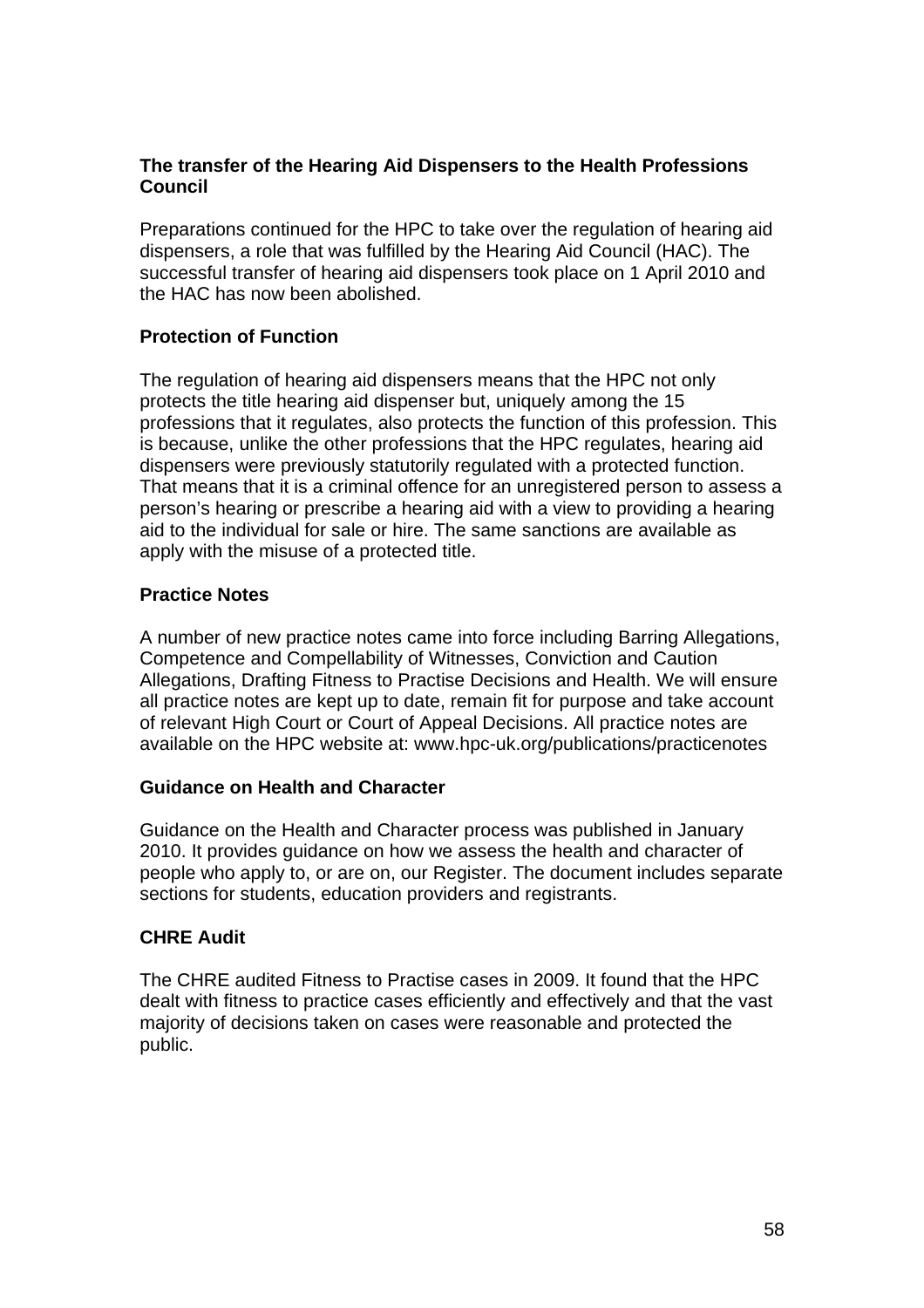#### **Fitness to Practise Committees**

The Health Professions Council (Practice Committees and Miscellaneous Amendments) Rules 2009 came into force on 1 July 2009. That resulted in the previous Health, Investigating and Conduct and Competence Committees with oversight and policy making roles now existing as panels whose only role it is to hear fitness to practise cases.

A Fitness to Practise Committee made up of Council members has been established to oversee the work of the Fitness to Practise Department, taking decisions on policy and strategy.

## **Training for panel members and legal assessors**

Refresher training for existing panel members took place in May and June 2009 with 63 partners receiving the training. The training comprised a legal refresher, sessions on equality and diversity, and an update on issues relating to the different types of panel that panel members sit on. Training for new panel members took place in June 2009 and January 2010 and new panel Chairs in June 2009. Legal Assessor training was held in September 2009. A programme of training is planned for 2010–11 for existing and new panel members and legal assessors.

#### **Vetting and Barring Scheme**

The Fitness to Practise Department has been liasing with the Independent Safeguarding Authority (ISA) and Disclosure Scotland to establish which matters should be referred to them and at what point during the fitness to practice process that referral should take place. Discussions are ongoing with the ISA and Disclosure Scotland with a view to concluding a Memorandum of Understanding to clarify and formalise the process to be followed.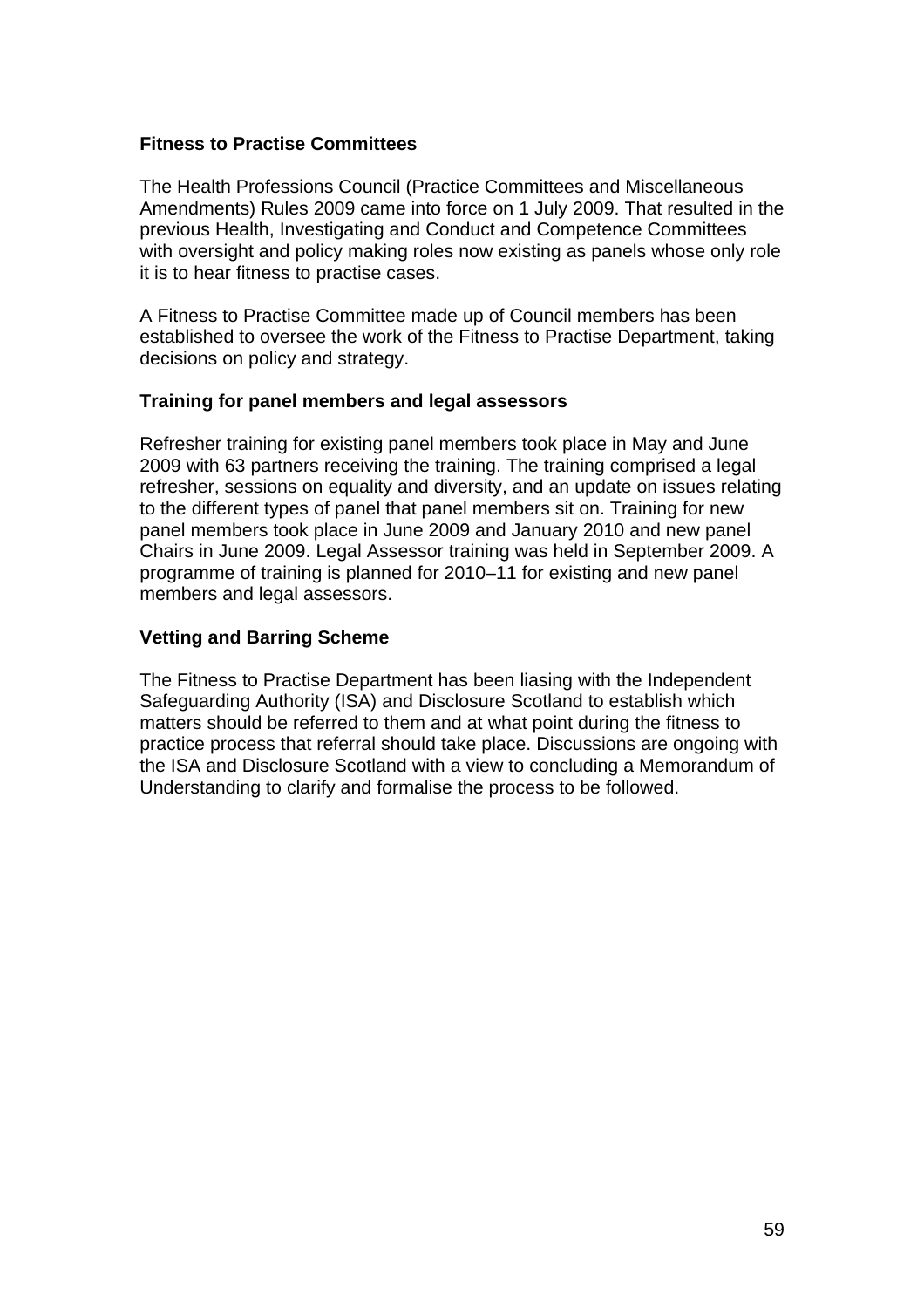## **Developments for 2010–11**

## **Expectations of Complaints Research**

We will be implementing the recommendations that came out of the expectations of complainant's research conducted by IPSOS Mori. This includes reviewing and updating existing publications and producing new publications where necessary. We will also be working on updating the HPC's reporting a concern form, beginning work on a referral form for employers and self referral form for registrants. There will also be a review of the structure and content of the fitness to practise section of the HPC website and review of witness contact.

## **HPC Employer Events**

The Fitness to Practise Department will continue to attend and participate in the continuing series of employer events held around the country in 2010-11.

## **Case Management system**

Following a tendering process, a vendor has been engaged to develop the new fitness to practise integrated case management system. Detailed scoping work has been undertaken throughout the year in preparation for the development for the new system.

## **Qualitative review of decisions**

We have implemented mechanisms to quality assure decisions reached. Any learning points will be fed back to registrants and stakeholders and will be incorporated into any relevant policy documents. We will continue to ensure that all decisions made by HPC's Practice Committees are of a high quality.

## **Alternative mechanisms to resolve disputes**

This is a piece of work which will look broadly at alternative ways of resolving disputes or complaints between registrants and the public, including, but not limited to, exploring processes for mediation and Alternative Dispute Resolution. This work will explore whether such arrangements have a place in the fitness to practise process or whether there are other steps that the HPC could take in order to help 'resolve' issues and concerns about registrants which fall short of impairment of fitness to practise.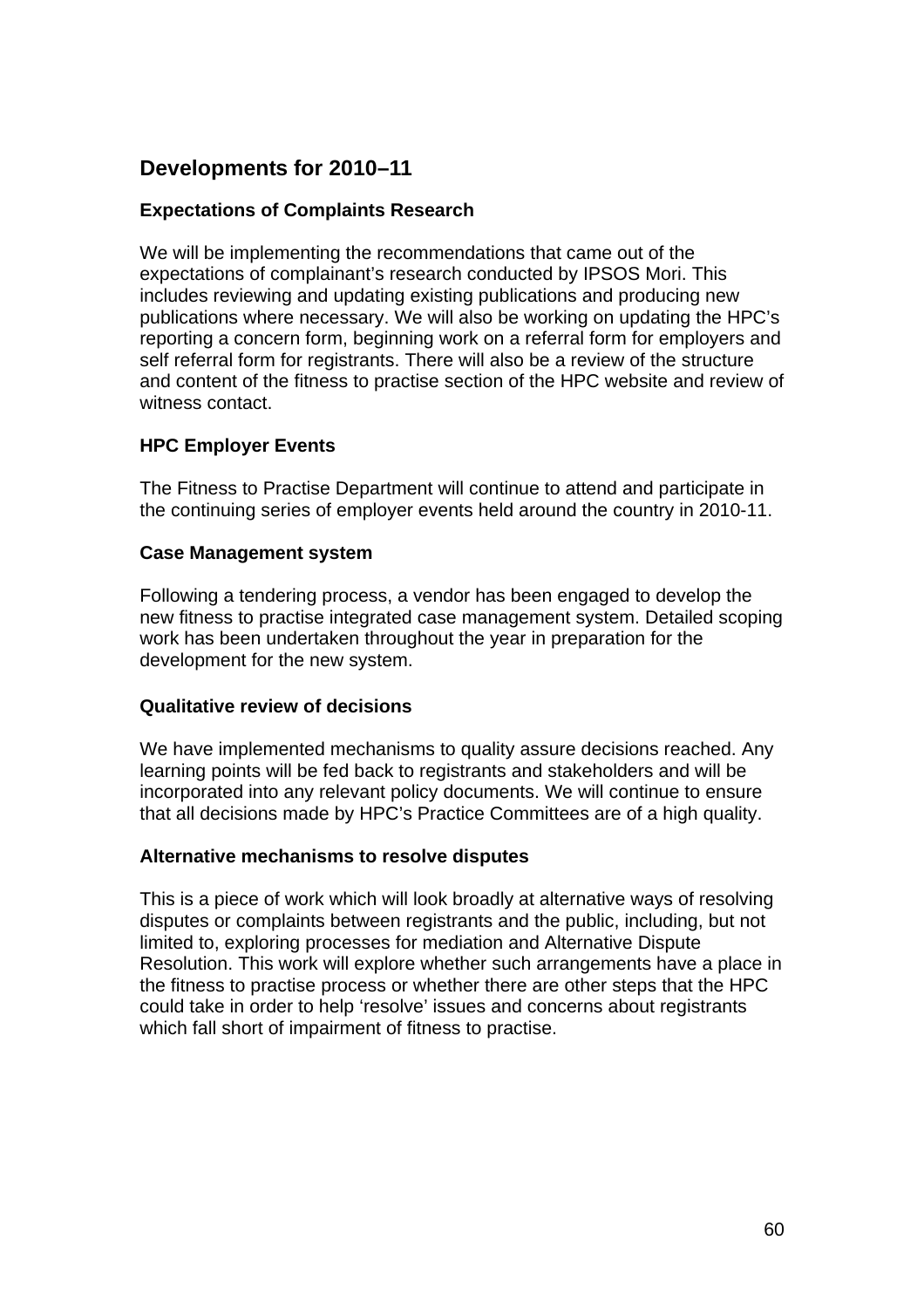## **Drink drive and drug convictions**

We will undertake a review of our mechanisms for dealing with drink drive or drug convictions. We will work with other organisations to assess whether any other information is required in cases where registrants have been convicted of drink drive or drug related offences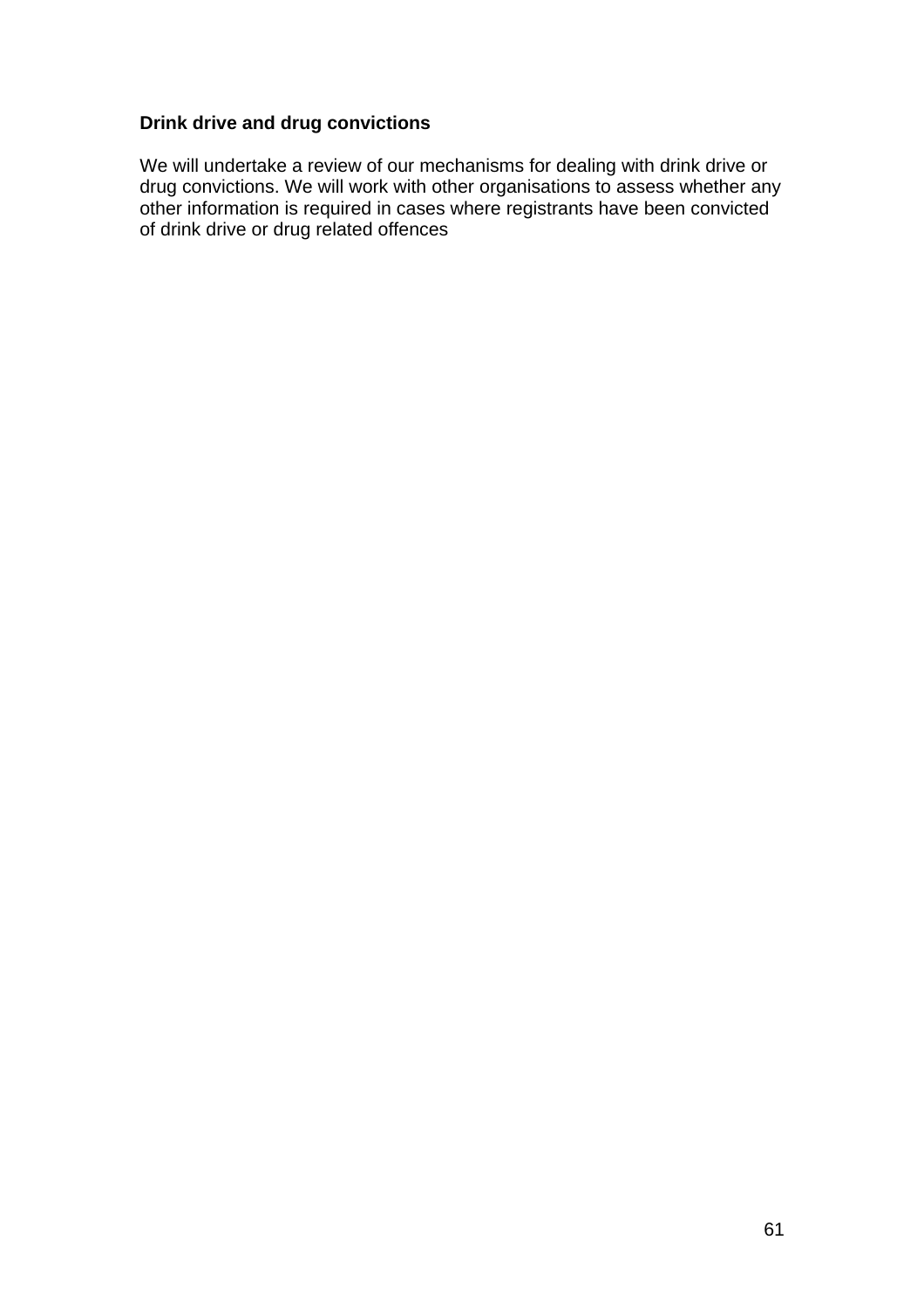## **How to make a complaint**

If you would like to make a complaint about a professional registered by the HPC, please write to our Director of Fitness to Practise at the following address:

**Fitness to Practise Department The Health Professions Council Park House 184 Kennington Park Road London SE11 4BU** 

If you need advice, or feel your complaint should be taken over the telephone, you can also contact a member of the Fitness to Practise Department on:

#### **tel +44 (0)20 7840 9814 freephone 0800 328 4218 (UK only) fax +44 (0)20 7582 4874**

You may also find our 'Reporting a concern' form useful, available at www.hpc-uk.org